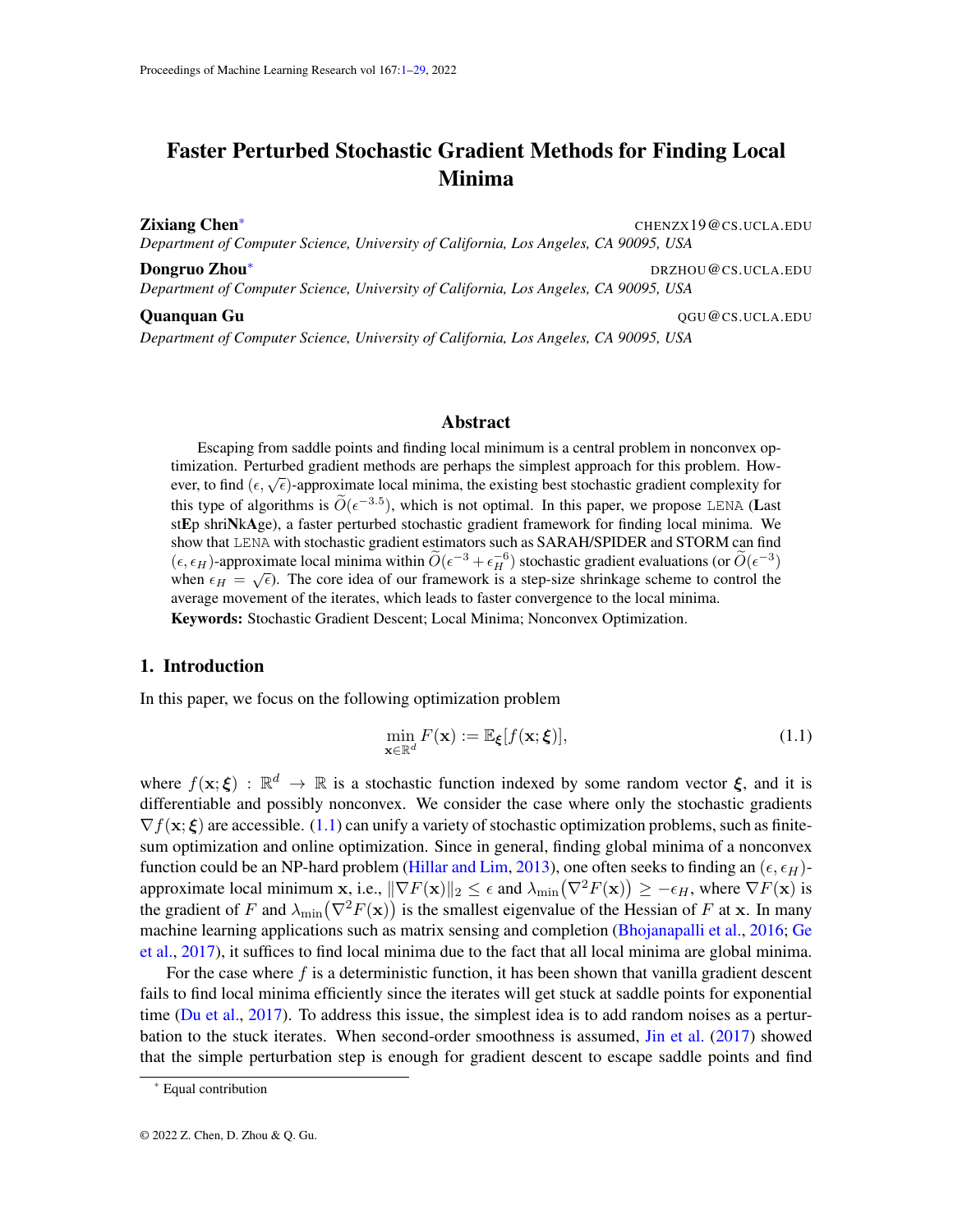$(\epsilon, \sqrt{\epsilon})$ -approximate local minima within  $\widetilde{O}(1/\epsilon^2)$  gradient evaluations, which matches the number of gradient evaluations for gradient descent to find  $\epsilon$ -stationary points. Faster convergence rate can be attained by applying accelerated gradient descent [\(Carmon et al.,](#page-12-1) [2018;](#page-12-1) [Jin et al.,](#page-13-4) [2018\)](#page-13-4) or cubic regularization with Hessian-vector product [\(Agarwal et al.,](#page-12-2) [2017\)](#page-12-2).

Such results suggest that perturbed gradient methods can find local minima efficiently, at least for deterministic optimization. When it comes to stochastic optimization, a natural question arises:

#### *Can perturbed stochastic gradient methods find local minima efficiently?*

To answer this question, we first look into existing results of perturbed stochastic gradient methods for finding local minima. [Ge et al.](#page-13-5) [\(2015\)](#page-13-5) showed that perturbed stochastic gradient descent can find  $(\epsilon, \sqrt{\epsilon})$ -approximate local minima within  $\widetilde{O}(\text{poly}(\epsilon^{-1}))$  stochastic gradient evaluations. [Daneshmand et al.](#page-13-6) [\(2018\)](#page-13-6) showed that under a specific CNC condition, stochastic gradient descent is Dansmirand et al. (2016) showed that under a specific Cive condition, stochastic gradient descent is<br>able to find ( $\epsilon$ ,  $\sqrt{\epsilon}$ )-approximate local minima within  $\widetilde{O}(1/\epsilon^5)$  stochastic gradient evaluations. Later on, [Li](#page-13-7) [\(2019\)](#page-13-7) showed that simple stochastic recursive gradient descent (SSRGD) can find  $(\epsilon, \sqrt{\epsilon})$ -<br>on, Li (2019) showed that simple stochastic recursive gradient descent (SSRGD) can find  $(\epsilon, \sqrt{\epsilon})$ approximate local minima within  $\widetilde{O}(\epsilon^{-3.5})$  stochastic gradient evaluations, which is the state-ofthe-arts to date. However, none of these results by perturbed stochastic gradient methods matches the optimal result  $\widetilde{O}(\epsilon^{-3})$  for finding  $\epsilon$ -stationary points, achieved by stochastic recursive gradient algorithm (SARAH) [\(Nguyen et al.,](#page-14-0) [2017b;](#page-14-0) [Pham et al.,](#page-14-1) [2020\)](#page-14-1), stochastic path-integrated differential estimator (SPIDER) [\(Fang et al.,](#page-13-8) [2018\)](#page-13-8), stochastic nested variance-reduced gradient (SNVRG) [\(Zhou et al.,](#page-14-2) [2018\)](#page-14-2) and stochastic recursive momentum (STORM) [\(Cutkosky and Orabona,](#page-12-3) [2019\)](#page-12-3) (See also [Arjevani et al.](#page-12-4) [\(2019\)](#page-12-4) for the lower bound results). Therefore, whether perturbed stochastic gradient methods can find local minima as efficiently as finding stationary points still remains unknown.

In this work, we give an affirmative answer to the above question. We propose a general framework named LENA, which works together with existing popular stochastic gradient estimators such as SARAH/SPIDER and STORM to find approximate local minima efficiently. We summarize our contributions as follows:

- We prove that LENA finds  $(\epsilon, \epsilon_H)$ -approximate local minima within  $\widetilde{O}(\epsilon^{-3} + \epsilon_H^{-6})$  stochastic we prove that LENA mas  $(\epsilon, \epsilon_H)$ -approximate focal minima whilm  $O(\epsilon^+ + \epsilon_H^-)$  stochastic gradient evaluations. Specifically, in the classic setting where  $\epsilon_H = \sqrt{\epsilon}$ , our LENA together with the SARAH/SPIDER estimator enjoys an  $\widetilde{O}(\epsilon^{-3})$  stochastic gradient complexity, which outperforms previous best known complexity result  $\widetilde{O}(\epsilon^{-3.5})$  achieved by [Li](#page-13-7) [\(2019\)](#page-13-7). Our result also matches the best possible complexity result  $\widetilde{O}(\epsilon^{-3})$  achieved by negative curvature search based algorithms [\(Fang et al.,](#page-13-8) [2018;](#page-13-8) [Zhou et al.,](#page-14-2) [2018\)](#page-14-2), which suggests that *simple* methods such as perturbed stochastic gradient methods can find local minima as efficiently as the more complicated ones.
- In addition, we show that LENA with a recent proposed STORM estimator is also able to find  $(\epsilon, \epsilon_H)$ -approximate local minima within  $\widetilde{O}(\epsilon^{-3} + \epsilon_H^{-6})$  stochastic gradient evaluations.
- At the core of our LENA is a novel Last step shrinkage scheme to control the average movement of the iterates, which may be of independent interest to other related nonconvex optimization algorithm design.

To compare with previous methods, we summarized related results of stochastic first-order methods for finding local minima in Table [1.](#page-2-0)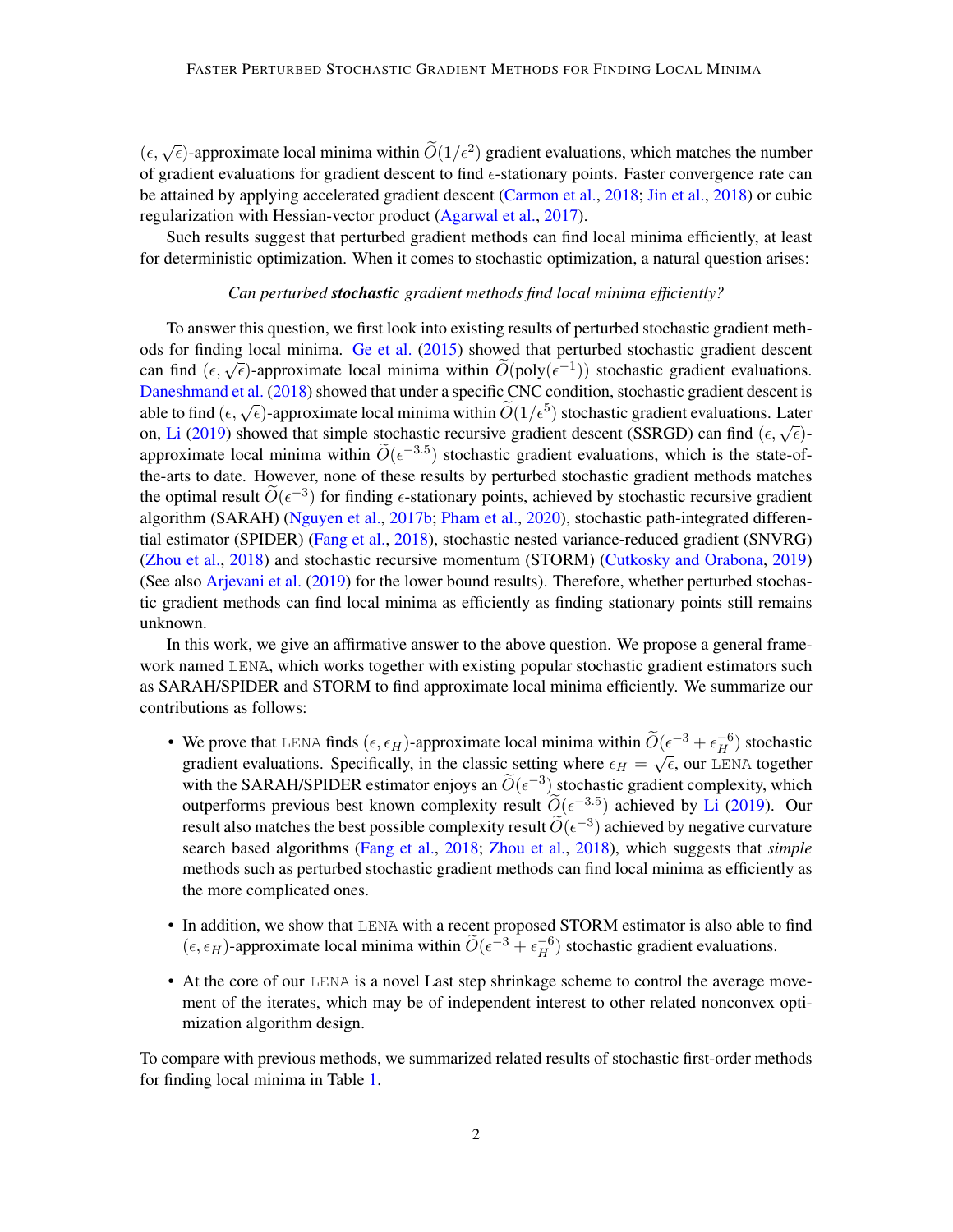| Algorithm                                           | Gradient complexity                                                                           | <b>Classic Setting</b>                     | Neon <sub>2</sub> |
|-----------------------------------------------------|-----------------------------------------------------------------------------------------------|--------------------------------------------|-------------------|
| Neon2+Natasha2 (Allen-Zhu, 2018)                    | $\mathcal{O}(\epsilon^{-3.25} + \epsilon^{-3} \epsilon_H^{-1} + \epsilon_H^{-5})$             | $\widetilde{\mathcal{O}}(\epsilon^{-3.5})$ | needed            |
| Neon2+SCSG (Allen-Zhu and Li, 2018)                 | $\widetilde{\mathcal{O}}(\epsilon^{-10/3} + \epsilon^{-2} \epsilon_H^{-3} + \epsilon_H^{-5})$ | $\widetilde{\mathcal{O}}(\epsilon^{-3.5})$ | needed            |
| $SNVRG^+ + Neon2$ (Zhou et al., 2018)               | $\widetilde{\mathcal{O}}(\epsilon^{-3} + \epsilon^{-2} \epsilon_H^{-3} + \epsilon_H^{-5})$    | $\widetilde{\mathcal{O}}(\epsilon^{-3.5})$ | needed            |
| SPIDER-SFO <sup>+</sup> (+Neon2)(Fang et al., 2018) | $\widetilde{\mathcal{O}}(\epsilon^{-3} + \epsilon^{-2} \epsilon_H^{-2} + \epsilon_H^{-5})$    | $\widetilde{\mathcal{O}}(\epsilon^{-3})$   | needed            |
| Perturbed SGD (Ge et al., 2015)                     | Poly $(d, \epsilon^{-1}, \epsilon_H^{-1})$                                                    | $\mathcal{O}(\text{Poly}(\epsilon^{-1}))$  | N <sub>0</sub>    |
| CNC-SGD (Daneshmand et al., 2018)                   | $\widetilde{\mathcal{O}}(\epsilon^{-4} + \epsilon^{-10}_H)$                                   | $\widetilde{\mathcal{O}}(\epsilon^{-5})$   | N <sub>0</sub>    |
| $SSRGD1$ (Li, 2019)                                 | $\mathcal{O}(\epsilon^{-3} + \epsilon^{-2} \epsilon_H^{-3} + \epsilon^{-1} \epsilon_H^{-4})$  | $\widetilde{\mathcal{O}}(\epsilon^{-3.5})$ | N <sub>0</sub>    |
| LENA (This paper)                                   | $\mathcal{O}(\epsilon^{-3} + \epsilon^{-6}_{\rm H})$                                          | $\mathcal{O}(\epsilon^{-3})$               | No                |

<span id="page-2-0"></span>Table 1: Comparison of different optimization algorithm for find approximate local minima of non convex online problems.

Notation We use lower case letters to denote scalars, lower and upper case bold letters to denote vectors and matrices. We use  $\|\cdot\|$  to indicate Euclidean norm. We use  $\mathbb{B}_{\mathbf{x}}(r)$  to denote a Euclidean ball center at x with radius r.We also use the standard O and  $\Omega$  notations. We use  $\lambda_{\min}(\mathbf{M})$  to denote the minimum eigenvalue of matrix M. We say  $a_n = O(b_n)$  if and only if  $\exists C > 0, N > 0$  $0, \forall n > N, a_n \leq C b_n$ ;  $a_n = \Omega(b_n)$  if and only if  $\exists C > 0, N > 0, \forall n > N, a_n \geq C b_n$ . The notation  $\ddot{O}$  is used to hide logarithmic factors.

# 2. Related Work

In this section, we review some important related works.

Variance reduction methods for finding stationary points. Our algorithm takes stochastic gradient estimators as its subroutine. Specifically, [Johnson and Zhang](#page-13-9) [\(2013\)](#page-13-9); [Xiao and Zhang](#page-14-3) [\(2014\)](#page-14-3) proposed stochastic variance reduced gradient (SVRG) for convex optimization in the finite-sum setting. [Reddi et al.](#page-14-4) [\(2016\)](#page-14-4); [Allen-Zhu and Hazan](#page-12-7) [\(2016\)](#page-12-7) analyzed SVRG for nonconvex optimization. [Lei et al.](#page-13-10) [\(2017\)](#page-13-10) proposed a new variance reduction algorithm, dubbed stochastically controlled stochastic gradient (SCSG) algorithm, which finds a  $\epsilon$ -stationary point within  $O(\epsilon^{-10/3})$  stochastic gradient evaluations. [Nguyen et al.](#page-13-11) [\(2017a\)](#page-13-11) proposed SARAH which uses a recursive gradient estimator for convex optimization, and it was extended to nonconvex optimization in [\(Nguyen et al.,](#page-14-0) [2017b\)](#page-14-0). [Fang et al.](#page-13-8) [\(2018\)](#page-13-8) proposed a SPIDER algorithm with a recursive gradient estimator and proved an  $O(\epsilon^{-3})$  stochastic gradient evaluations to find a  $\epsilon$ -stationary point, which matches a cor-responding lower bound. Concurrently, [Zhou et al.](#page-14-2) [\(2018\)](#page-14-2) proposed an SNVRG algorithm with a nested gradient estimator and proved an  $\widetilde{O}(\epsilon^{-3})$  stochastic gradient evaluations to find a  $\epsilon$ -stationary point. [Wang et al.](#page-14-5) [\(2019\)](#page-14-5) proposed a Spiderboost algorithm with a constant step size, achieves the same  $O(\epsilon^{-3})$  gradient complexity. [Pham et al.](#page-14-1) [\(2020\)](#page-14-1) extended SARAH [\(Nguyen et al.,](#page-14-0) [2017b\)](#page-14-0) to proximal optimization and proved  $O(\epsilon^{-3})$  gradient complexity for finding stationary points. Recently, [Cutkosky and Orabona](#page-12-3) [\(2019\)](#page-12-3) proposed a recursive momentum-based algorithm called STORM and proved an  $\widetilde{O}(\epsilon^{-3})$  gradient complexity to find  $\epsilon$ -stationary points. [Tran-Dinh et al.](#page-14-6) [\(2019\)](#page-14-6) proposed a SARAH-SGD algorithm which hybrids both SGD and SARAH algorithm with

[<sup>1</sup>](#page-2-0). The complexity result of SSRGD in Table 1 is achieved only when  $\epsilon_H \geq \epsilon^{1/2}$ .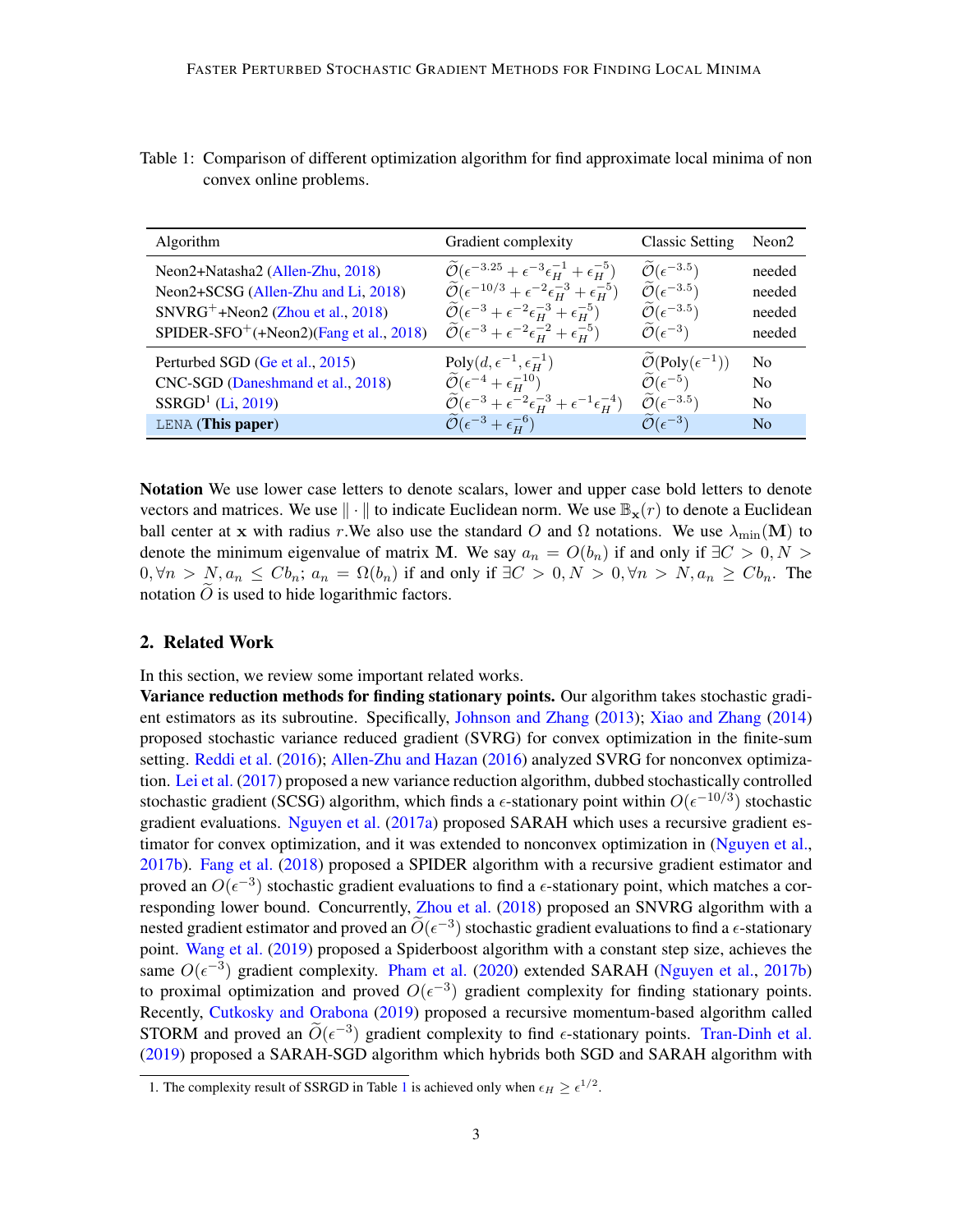an  $\widetilde{O}(\epsilon^{-3})$  gradient complexity when  $\epsilon$  is small. [Li et al.](#page-13-12) [\(2020\)](#page-13-12) proposed a PAGE algorithm with probabilistic gradient estimator which also attains an  $\widetilde{O}(\epsilon^{-3})$  gradient complexity. In our work, we employ SARAH/SPIDER and STORM as the gradient estimator in our LENA framework since they are most representative and simple to use.

Utilizing negative curvature descent to escape from saddle points. To escape saddle points, a widely used approach is to first compute the direction of the negative curvature of the saddle point and move away along that direction. In deterministic optimization, [Agarwal et al.](#page-12-2) [\(2017\)](#page-12-2) proposed a Hessian-vector product based cubic regularization method which finds  $(\epsilon, \sqrt{\epsilon})$ -approximate local minima within  $\widetilde{O}(\epsilon^{-7/4})$  gradient and Hessian-vector product evaluations. [Carmon et al.](#page-12-1) [\(2018\)](#page-12-1) proposed an accelerated gradient method with negative curvature finding that finds  $(\epsilon, \sqrt{\epsilon})$ -approximate local minima with in  $\widetilde{O}(\epsilon^{-7/4})$  gradient and Hessian-vector product evaluations. Both of these complexities match the complexity  $\widetilde{O}(\epsilon^{-7/4})$  achieved by perturbed accelerated gradient descent, proposed by [Jin et al.](#page-13-4) [\(2018\)](#page-13-4). In stochastic optimization, to find ( $\epsilon, \epsilon_H$ )-approximate local minima, [Allen-Zhu](#page-12-5) [\(2018\)](#page-12-5) proposed a Natasha algorithm using Hessian-vector product to compute the negative curvature direction with the total computation cost of  $\widetilde{O}(\epsilon^{-3.25} + \epsilon^{-3} \epsilon_H^{-1} + \epsilon_H^{-5})$ . Later, [Xu et al.](#page-14-7) [\(2017\)](#page-14-7) proposed a Neon method which computes the negative curvature direction with perturbed stochastic gradients, whose total computational cost is  $\widetilde{O}(\epsilon^{-10/3} + \epsilon^{-2} \epsilon_H^{-3} \pm \epsilon_H^{-6})$ . [Allen-Zhu and Li](#page-12-6) [\(2018\)](#page-12-6) proposed a Neon2 negative curvature computation subroutine with  $\widetilde{O}(\epsilon^{-10/3} + \epsilon^{-2} \epsilon_H^{-3} + \epsilon_H^{-5})$ stochastic gradient evaluations. [Fang et al.](#page-13-8) [\(2018\)](#page-13-8) then showed that SPIDER equipped with Neon2 can find  $(\epsilon, \epsilon_H)$ -approximate local minima within  $\widetilde{\mathcal{O}}(\epsilon^{-3} + \epsilon^{-2} \epsilon_H^{-2} + \epsilon_H^{-5})$  stochastic gradient evaluations, while independently [Zhou et al.](#page-14-2) [\(2018\)](#page-14-2) proved that SNVRG equipped with Neon2 can find  $(\epsilon, \epsilon_H)$ -approximate local minima within  $\widetilde{\mathcal{O}}(\epsilon^{-3} + \epsilon^{-2} \epsilon_H^{-3} + \epsilon_H^{-5})$  stochastic gradient evaluations. In contrast to this line of works, our algorithm is simpler since it does not need to use the negative curvature search routine.

#### 3. Preliminaries

In this section, we present assumptions and definitions that will be used throughout our analysis. We first introduce the standard smoothness and Hessian Lipschitz assumptions.

<span id="page-3-1"></span>Assumption 3.1 *For all* ξ*,* f(·; ξ) *is* L*-smooth and its Hessian is* ρ*-Lipschitz continuous w.r.t.* x*, i.e., for any*  $x_1$ ,  $x_2$ *, we have that* 

$$
\|\nabla f(\mathbf{x}_1;\boldsymbol{\xi})-\nabla f(\mathbf{x}_2;\boldsymbol{\xi})\|_2\leq L\|\mathbf{x}_1-\mathbf{x}_2\|_2,\ \|\nabla^2 f(\mathbf{x}_1;\boldsymbol{\xi})-\nabla^2 f(\mathbf{x}_2;\boldsymbol{\xi})\|_2\leq \rho\|\mathbf{x}_1-\mathbf{x}_2\|_2
$$

This assumption directly implies that the expected objective function  $F(\mathbf{x})$  is also L-smooth and its Hessian is  $\rho$ -Lipschitz continuous. This assumption is standard for finding approximate local minima in all the results presented in Table [1.](#page-2-0)

<span id="page-3-0"></span>Assumption 3.2 *The squared difference between the stochastic gradient and full gradient is bounded by*  $\sigma^2 < \infty$ , *i.e., for any*  $\mathbf{x}, \boldsymbol{\xi} \in \mathbb{R}^d$ ,  $\|\nabla f(\mathbf{x}; \boldsymbol{\xi}) - \nabla F(\mathbf{x})\|_2^2 \leq \sigma^2$ .

Assumption [3.2](#page-3-0) is standard in online/stochastic optimization, including for finding second-order stationary points [\(Fang et al.,](#page-13-8) [2018;](#page-13-8) [Li,](#page-13-7) [2019\)](#page-13-7), and immediately implies that the variance of the stochastic gradient is bounded by  $\sigma^2$ . It can be relaxed to be  $\|\nabla f(\mathbf{x}; \boldsymbol{\xi}) - \nabla F(\mathbf{x})\|_2$  has a  $\sigma$ -Sub-Gaussian tail.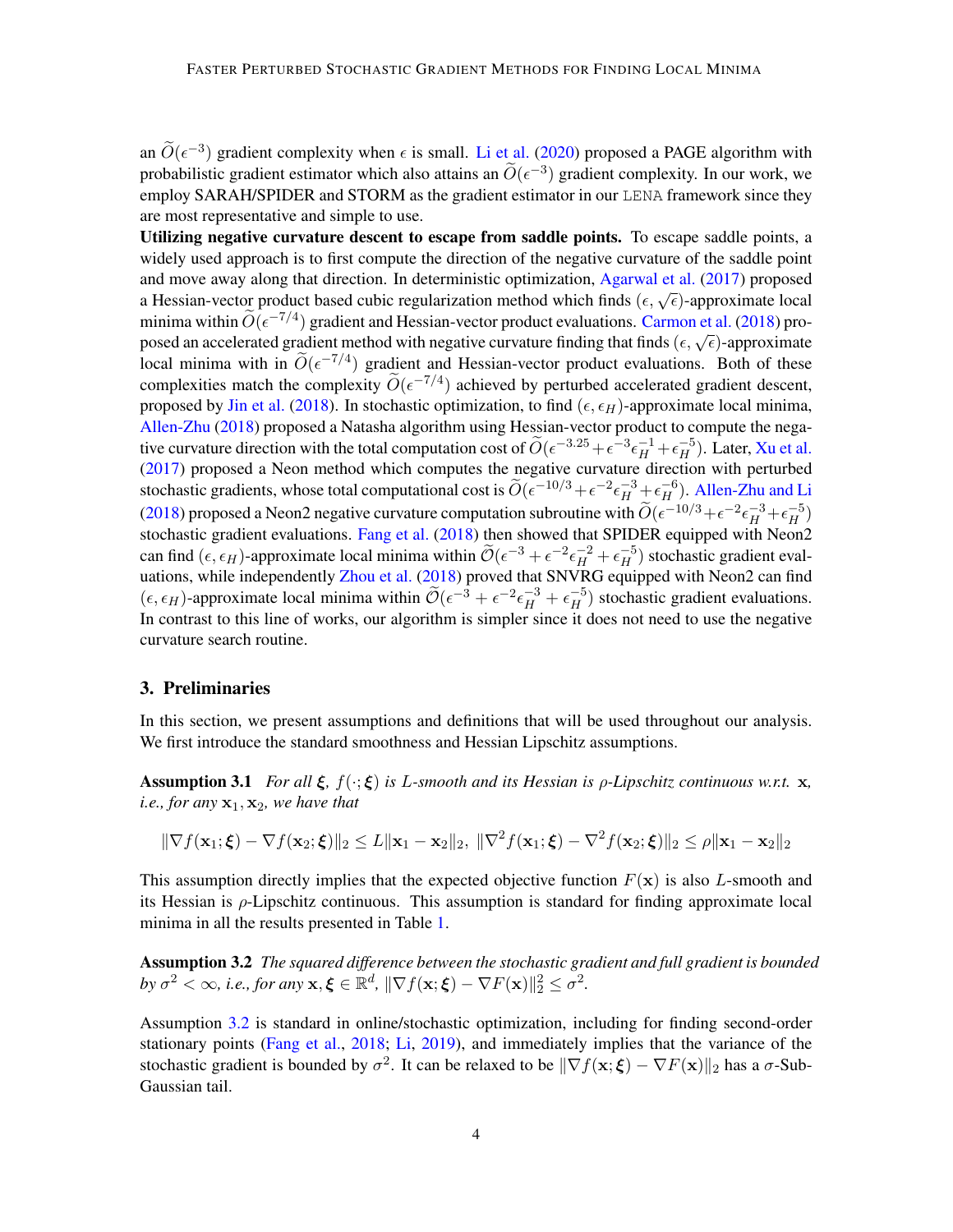Let  $x_0 \in \mathbb{R}^d$  be the starting point of the algorithm. We assume the gap between the initial function value and the optimal value is bounded.

Assumption 3.3 *We have*  $\Delta = F(\mathbf{x}_0) - \inf_{\mathbf{x}} F(\mathbf{x}) < +\infty$ *.* 

Next, we give the formal definition of approximate local minima (a.k.a., second-order stationary points).

**Definition 3.4** We call  $\mathbf{x} \in \mathbb{R}^d$  an  $(\epsilon, \epsilon_H)$ -approximate local minimum, if

<span id="page-4-0"></span>
$$
\|\nabla F(\mathbf{x})\|_2 \leq \epsilon, \lambda_{\min}(\nabla^2 F(\mathbf{x})) \geq -\epsilon_H.
$$

The definition of  $(\epsilon, \epsilon_H)$ -approximate local minima is a generalization of the classical  $(\epsilon, \sqrt{\epsilon})$ approximate local minima studied by [Nesterov and Polyak](#page-13-13) [\(2006\)](#page-13-13); [Jin et al.](#page-13-3) [\(2017\)](#page-13-3).

## 4. The **LENA** Framework

In this section, we present our main algorithm LENA. We begin with reviewing the mechanism of perturbed gradient descent in deterministic optimization, and then we discuss the main difficulty of extending it to the stochastic optimization case. Finally, we show how we overcome such a difficulty by presenting our LENA framework.

How does perturbed gradient descent escape from saddle points? We review the perturbed gradient descent [\(Jin et al.,](#page-13-3) [2017\)](#page-13-3) (PGD for short) with its proof roadmap, which shows how PGD finds  $(\epsilon, \sqrt{\epsilon})$ -approximate local minima efficiently. In general, the whole process of perturbed gradient descent can be decomposed into several epochs, and each epoch consists of two non-overlapping phases: the *gradient descent phase* (GD phase for short) and the *Escape from saddle point phase* (Escape phase for short). In each epoch, PGD starts with the GD phase by default. In the GD phase, PGD performs vanilla gradient descent to update its iterate, until at some iterate  $\tilde{\mathbf{x}}$ , the norm of the gradient  $\|\nabla F(\tilde{\mathbf{x}})\|_2$  is less than the target accuracy  $O(\epsilon)$ . Then PGD switches to the Escape phase. In the Escape phase, PGD first adds a uniform random noise (or Gaussian noise) to the current iterate  $\tilde{\mathbf{x}}$ , then it runs  $\ell_{\text{thres}} = \tilde{O}(\epsilon^{-1/2})$  steps of vanilla gradient descent. PGD then compares the function value can between the current iterate and the beginning iterate of Essano phase  $\tilde{\mathbf{x}}$ . If the function value gap between the current iterate and the beginning iterate of Escape phase  $\tilde{x}$ . If the gap is less than a threshold  $\mathcal{F} = \tilde{O}(\epsilon^{1.5})$ , then PGD outputs  $\tilde{\mathbf{x}}$  as the targeted local minimum.<br>Otherwise, PGD starts a new apoch and performs gradient descent again. Otherwise, PGD starts a new epoch and performs gradient descent again.

To see why PGD can find  $(\epsilon, \sqrt{\epsilon})$ -approximate local minima within  $\widetilde{O}(\epsilon^{-2})$  gradient evalua-<br>To see why PGD can find  $(\epsilon, \sqrt{\epsilon})$ -approximate local minima within  $\widetilde{O}(\epsilon^{-2})$  gradient evaluations, we do the following calculation. First, when PGD is in the GD phase, the function value decreases  $\widetilde{O}(\epsilon^2)$  per step (following the standard gradient descent analysis). When PGD is in the Escape phase, the function value decreases  $\mathcal{F}/\ell_{\text{thres}} = \widetilde{O}(\epsilon^2)$  per step on average. Therefore, the total number of steps will be bounded by  $\widetilde{O}(\epsilon^{-2})$ , which is of the same order as GD for finding  $\epsilon$ -stationary points.

Limitation of existing methods. However, extending the two-phase PGD algorithm from deterministic optimization to stochastic optimization with a competitive gradient complexity is very challenging. We take the SSRGD algorithm proposed by [Li](#page-13-7)  $(2019)$  as an example, which uses SARAH/SPIDER [\(Fang et al.,](#page-13-8) [2018\)](#page-13-8) as its gradient estimator. Unlike deterministic optimization where we can access the exact function value  $F(x)$  and gradient  $\nabla F(x)$  defined in [\(1.1\)](#page-0-1), in the stochastic optimization case we can only access the stochastic function  $f(\mathbf{x}; \boldsymbol{\xi})$  and the stochastic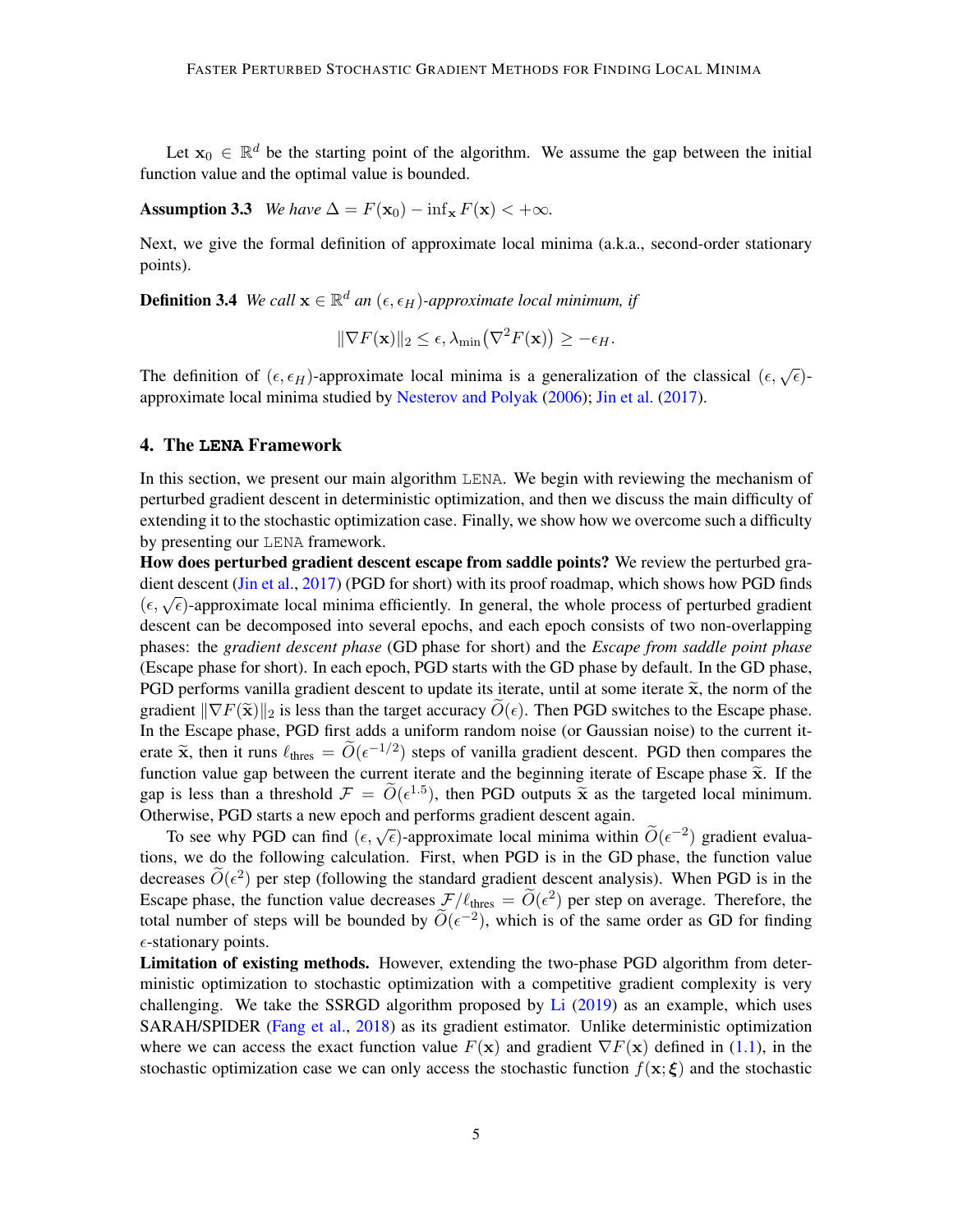gradient  $\nabla f(\mathbf{x}; \boldsymbol{\xi})$ . Therefore, in order to estimate the gradient norm  $\|\nabla F(\mathbf{x})\|_2$  (which is required at the beginning of Escape phase), a naive approach (adapted by  $Li(2019)$  $Li(2019)$ ) is to sample a big batch of stochastic gradients  $\nabla f(\mathbf{x}; \boldsymbol{\xi}_1), \dots, \nabla f(\mathbf{x}; \boldsymbol{\xi}_B)$  and uses their mean to approximate  $\nabla F(\mathbf{x})$ . Standard concentration analysis suggests that in order to achieve an  $\epsilon$ -accuracy, the batch size B should be in the order  $\widetilde{O}(\epsilon^{-2})$ . Thus, each Escape phase leads to a  $\mathcal{F} = \widetilde{O}(\epsilon^{1.5})$  function value decrease with at least  $\widetilde{O}(\epsilon^{-2})$  number of stochastic gradient evaluations, which contributes  $\widetilde{O}(1/\epsilon^{1.5} \cdot \epsilon^{-2}) = \widetilde{O}(\epsilon^{-3.5})$  gradient complexity in the end. This is already worse than the  $O(\epsilon^{-3})$ gradient complexity of SPIDER for finding  $\epsilon$ -stationary points.

Our approach. Here we propose our LENA framework in Algorithm [1,](#page-6-0) which overcomes the aforementioned limitation. In detail, LENA inherits the two-phase structure of PGD and SSRGD, and it takes either SARAH/SPIDER or STORM [\(Cutkosky and Orabona,](#page-12-3) [2019\)](#page-12-3) as its gradient estimator. The two gradient estimators are summarized as subroutines GradEst-SPIDER and GradEst-STORM in Algorithms [2](#page-6-1) and [3](#page-7-0) respectively, and we use  $\mathbf{d}_t$  to denote their estimated gradient at iterate  $x_t$ . The key improvement of LENA is that it directly takes the output of the gradient estimator GradEst to estimate the true gradient  $\nabla F(\mathbf{x})$ , which avoids sampling a big batch of stochastic gradients as in [Li](#page-13-7) [\(2019\)](#page-13-7) and thus saves the total gradient complexity. A similar strategy has also been adapted in [Fang et al.](#page-13-8) [\(2018\)](#page-13-8), but for the negative curvature search subroutine. However, such a strategy leads to a new problem to be solved.

Since we use  $\mathbf{d}_t$  to directly estimate  $\nabla F(\mathbf{x}_t)$ , in order to make such an estimation valid, we need to guarantee that the error between  $\mathbf{d}_t$  and  $\nabla F(\mathbf{x}_t)$  is small enough, e.g., up to  $O(\epsilon)$  accuracy. Notice that the recursive structure of SARAH/SPIDER and STORM suggests the following error bound:

<span id="page-5-0"></span>
$$
\forall t, \|\mathbf{d}_t - \nabla F(\mathbf{x}_t)\|_2^2 = \widetilde{O}\bigg(\sum_{i=s_t}^{t-1} \|\mathbf{x}_{i+1} - \mathbf{x}_i\|_2^2\bigg),\tag{4.1}
$$

where  $s_t$  is some reference index only related to t. Therefore, in order to make the error  $\|\mathbf{d}_t \nabla F(\mathbf{x}_t)$ ||<sub>2</sub> small, it suffices to make the movement of the iterates  $\|\mathbf{x}_{i+1} - \mathbf{x}_i\|_2$  small either individually or on average. In the GD phase, when the norm of the estimated gradient  $\|\mathbf{d}_t\|_2$  is large, we use normalized gradient descent, which forces the movement  $\|\mathbf{x}_{i+1} - \mathbf{x}_i\|_2 = \eta_t \|\mathbf{d}_t\|_2 = \eta$  to be small. Such an approach is also adapted by [Fang et al.](#page-13-8) [\(2018\)](#page-13-8) as a normalized gradient descent for finding either first-order stationary points or local minima. In the Escape phase, which starts at the  $m_s$ -th step. We achieve this goal by our proposed "last step shrinkage" scheme. In detail, we record the accumulative squared movement starting from  $x_{m+1}$  (after the perturbation step) as  $D := \sum_{i=m_s+1}^t ||\mathbf{x}_{i+1} - \mathbf{x}_i||_2^2 = \sum_{i=m_s+1}^t \eta_i^2 ||\mathbf{d}_i||_2^2$ . When the average movement  $D/(t-m_s+1)$ is large, we pull the *last* step size  $\eta_t$  back to a smaller value, which forces the average movement  $D/(t - m<sub>s</sub> + 1)$  to be small. Fortunately, such a simple step-size calibration scheme allows us to carefully control the error between  $\mathbf{d}_t$  and  $\nabla F(\mathbf{x}_t)$ , and to reduce the gradient complexity.

Here we would like to emphasize some features of our algorithm. First, our LENA is a generic framework that can use any stochastic gradient estimator satisfying [\(4.1\)](#page-5-0). Second, following previous works [\(Johnson and Zhang,](#page-13-9) [2013;](#page-13-9) [Fang et al.,](#page-13-8) [2018;](#page-13-8) [Cutkosky and Orabona,](#page-12-3) [2019\)](#page-12-3), our LENA requires the access to a stochastic gradient oracle that simultaneously queries the stochastic gradients at two distinct points with the same randomness  $\xi$ . That is stronger than the standard stochastic gradient oracle adapted by SGD and HVP-RVR [\(Arjevani et al.,](#page-12-8) [2020\)](#page-12-8), which only queries the stochastic gradient at a single point.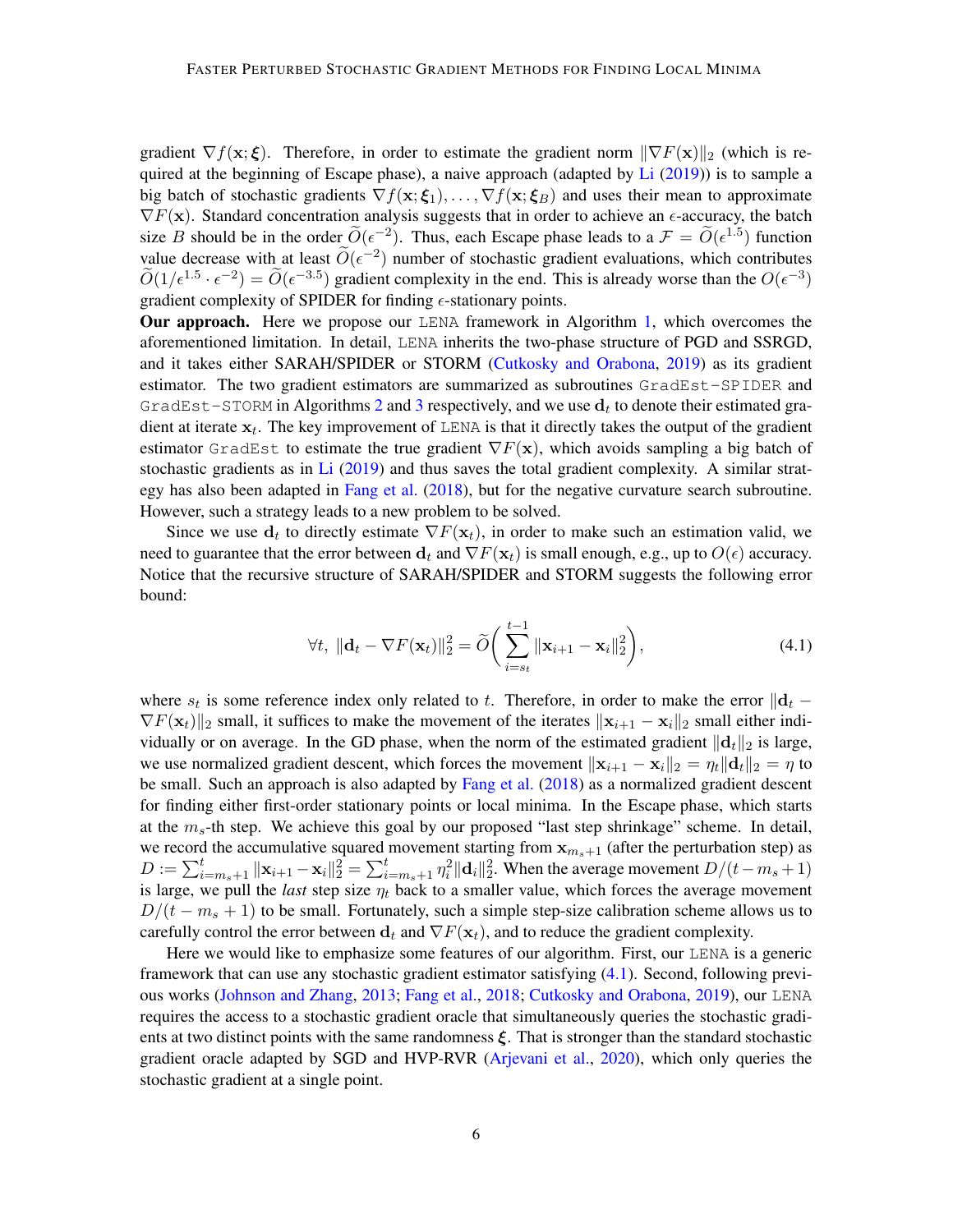#### Algorithm 1 LENA

<span id="page-6-0"></span>**Input:** Initial point  $x_1$ , step size  $\eta$  and  $\eta$ , perturbation radius r, threshold parameter  $\ell_{\text{thres}}$ , average movement  $\overline{D}$ . 1:  $\mathbf{d}_1 \leftarrow \text{GradEst}(0, \mathbf{0}, \mathbf{0}, \mathbf{x}_1), s \leftarrow 0, t \leftarrow 1, \text{FIND} \leftarrow \text{false}$ 2: while  $FIND = false$  do 3:  $s \leftarrow s + 1, t_s \leftarrow t$ , FIND←true 4: while  $\|\mathbf{d}_t\|_2 > \epsilon$  do 5:  $\eta_t \leftarrow \eta / ||\mathbf{d}_t||_2$ , 6:  $\mathbf{x}_{t+1} \leftarrow \mathbf{x}_t - \eta_t \mathbf{d}_t, \mathbf{d}_{t+1} \leftarrow \texttt{GradEst}(t, \mathbf{d}_t, \mathbf{x}_t, \mathbf{x}_{t+1}), t \leftarrow t+1$ 7: end while 8:  $m_s \leftarrow t$ ,  $\boldsymbol{\xi} \sim$  Uniform  $B_0(r)$ ,  $\mathbf{x}_{t+1} \leftarrow \mathbf{x}_t + \boldsymbol{\xi}, \mathbf{d}_{t+1} \leftarrow$  GradEst $(t, \mathbf{d}_t, \mathbf{x}_t, \mathbf{x}_{t+1}), t \leftarrow t+1$ 9: **for**  $k = 0, \ldots, \ell_{\text{thres}} - 1$  do 10:  $\eta_t \leftarrow \eta_H, D \leftarrow \sum_{i=m_s}^t \eta_i^2 ||\mathbf{d}_i||_2^2$ 11: if  $D > (t - m_s + 1)\overline{D}$  then 12: Set  $\eta_t$  such that  $\sum_{i=m_s}^t \eta_i^2 ||\mathbf{d}_i||_2^2 = (t - m_s + 1)\overline{D}$  {"Last Step Shrinkage"} 13:  $\mathbf{x}_{t+1} \leftarrow \mathbf{x}_t - \eta_t \mathbf{d}_t, \mathbf{d}_{t+1} \leftarrow \texttt{GradEst}(t, \mathbf{d}_t, \mathbf{x}_t, \mathbf{x}_{t+1}), t \leftarrow t+1, \texttt{FIND} \leftarrow \texttt{false}, \textbf{break}$  $14:$ 15:  $\mathbf{x}_{t+1} \leftarrow \mathbf{x}_t - \eta_t \mathbf{d}_t, \mathbf{d}_{t+1} \leftarrow \texttt{GradEst}(t, \mathbf{d}_t, \mathbf{x}_t, \mathbf{x}_{t+1}), t \leftarrow t+1$ 16: end for 17: end while Output:  $x_m$ .

# $\mathbf{Algorithm \ 2}$  GradEst-SPIDER $(t, \mathbf{d}_t, \mathbf{x}_t, \mathbf{x}_{t+1}, b, q, B)$

<span id="page-6-1"></span>**Input:** Big batch size  $B$ , mini-batch size  $b$ , loop length  $q$ 1: if t mod  $q = 0$  then 2: Generate  $\xi^1_{t+1},\ldots,\xi^B_{t+1}$ . Set  $\mathbf{d}_{t+1} \leftarrow \sum_{i=1}^B \nabla f(\mathbf{x}_{t+1};\xi^i_{t+1})/B$ 3: else 4: Generate  $\xi_{t+1}^1, \ldots, \xi_{t+1}^b$ . Set  $\mathbf{d}_{t+1} \leftarrow \mathbf{d}_t + \sum_{i=1}^b \left[ \nabla f(\mathbf{x}_{t+1}; \xi_{t+1}^i) - \nabla f(\mathbf{x}_t; \xi_{t+1}^i) \right] / b$ 5: end if Output:  $d_{t+1}$ 

## 5. Main Results

In this section, we present the main theoretical results. We first present the convergence guarantee of LENA–SPIDER, which uses <code>GradEst–SPIDER</code> to estimate the gradient  $\mathbf{d}_t$  in Algorithm [1.](#page-6-0)

<span id="page-6-2"></span>**Theorem 5.1** *Under Assumptions* [3.1,](#page-3-1) [3.2](#page-3-0) *and* [3.3,](#page-4-0) *we choose batch size*  $B = \widetilde{O}(\sigma^2 \epsilon^{-2} + \sigma^2 \rho^2 \epsilon_H^{-4})$ H *,*  $b = q =$  $\sqrt{B}$ , set GD phase step size  $\eta = \sigma/(2\sqrt{B}L)$ , Escape phase step size  $\eta_H = \tilde{O}(L^{-1})$ , per-<br>*i*,  $\sqrt{B}$ , set GD phase step size  $\eta = \sigma/(2\sqrt{B}L)$ , Escape phase step size  $\eta_H = \tilde{O}(L^{-1})$ , per- $\sigma = q = \sqrt{B}$ , set GD phase step size  $\eta = \sigma/(2\sqrt{B}L)$ , Escape phase step size  $\eta_H = O(L^{-2})$ , per-<br>turbation radius  $r \le \min{\lbrace \sigma/(2\sqrt{B}L), \log(4/\delta)\eta_H\sigma^2/(2B\epsilon), \sqrt{2\log(4/\delta)\eta_H\sigma^2/(BL)} \rbrace}$ , thresh*old*  $\ell_{thres} = \widetilde{O}(1/(\eta_H \epsilon_H))$  and  $\overline{D} = \sigma^2/(4BL^2)$ . Then with high probability, LENA-SPIDER can find  $(\epsilon, \epsilon_H)$ -approximate local minima within  $\widetilde{O}(\sigma L \Delta \epsilon^{-3} + \sigma \rho^3 L \Delta \epsilon_H^{-6})$ H *stochastic gradient evaluations.*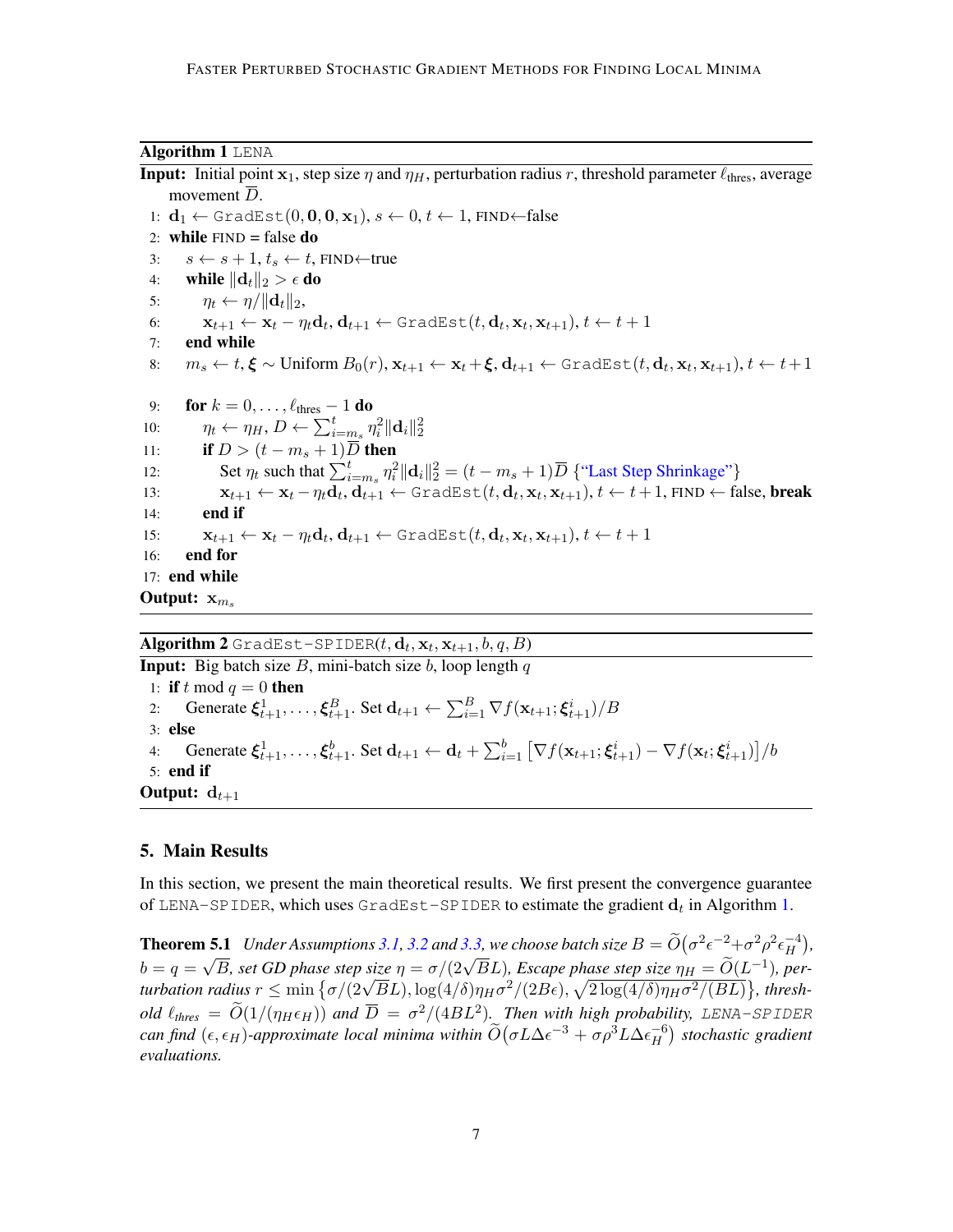<span id="page-7-0"></span> $\mathbf{Algorithm \: 3}$  GradEst-STORM $(t, \mathbf{d}_t, \mathbf{x}_t, \mathbf{x}_{t+1}, a, b, B)$ **Input:** Initial batch size  $B$ , mini batch size  $b$  and weight parameter  $a$ . 1: if  $t = 0$  then 2: Generate  $\xi^1_{t+1},\ldots,\xi^B_{t+1}$ . Set  $\mathbf{d}_{t+1} \leftarrow \sum_{i=1}^B \nabla f(\mathbf{x}_{t+1};\xi^i_{t+1})/B$ 3: else 4: Generate  $\xi_{t+1}^1, \ldots, \xi_{t+1}^b$ 5: Set  $\mathbf{d}_{t+1} \leftarrow (1-a) [\mathbf{d}_t - \sum_{i=1}^b \nabla f(\mathbf{x}_t; \boldsymbol{\xi}_{t+1}^i)/b] + \sum_{i=1}^b \nabla f(\mathbf{x}_{t+1}; \boldsymbol{\xi}_{t+1}^i)/b$ 6: end if Output:  $d_{t+1}$ 

**Remark 5.2** In the classical setting  $\epsilon = \sqrt{\epsilon_H}$ , our result gives  $\widetilde{O}(\epsilon^{-3})$  gradient complexity, which *outperforms the best existing result*  $\widetilde{O}(\epsilon^{-3.5})$  *for perturbed stochastic gradient methods achieved by SSRGD [\(Li,](#page-13-7) [2019\)](#page-13-7). For sufficiently small , [Arjevani et al.](#page-12-8) [\(2020\)](#page-12-8) proved the lower bound of gradient complexity*  $\Omega(\epsilon^{-3} + \epsilon^{-5}_H)$  *for any first-order stochastic methods to find*  $(\epsilon, \epsilon_H)$ *-approximate local minima. Our results matches the lower bound*  $\widetilde{O}(\epsilon^{-3})$  *when*  $\epsilon_H \geq \epsilon^{3/5}$ *. For the general case, there is still a gap in the dependency of*  $\epsilon_H$  *between our result and the lower bound, and we leave to close it as future work.*

Next, we present the convergence guarantee of LENA-STORM, which uses the gradient estimator <code>GradEst-STORM</code> to estimate the gradient  $\mathbf{d}_t$  in Algorithm [1.](#page-6-0)

<span id="page-7-1"></span>**Theorem 5.3** *Under Assumptions* [3.1,](#page-3-1) [3.2](#page-3-0) *and* [3.3,](#page-4-0) *choose the mini batch size*  $b = \widetilde{O}(\sigma \epsilon^{-1} + \frac{1}{c^2})$ σ $\rho \epsilon_H^{-2}$ ), and initial batch size  $B = b^2$ , set GD phase step size  $η = σ/(2bL)$ , Escape phase  $\mathcal{L}$  size  $\eta_H = \widetilde{O}(L^{-1})$ , weight  $a = 56^2 \log(4/\delta)/b$ , threshold  $\ell_{thres} = \widetilde{O}(1/(\eta_H \epsilon_H))$ , pertur*bation radius*  $r \leq \min\{\sigma/(2bL), \log(4/\delta)^2\eta_H\sigma^2/(\epsilon b^2), \sqrt{2\log(4/\delta)^2\eta_H\sigma^2/ (b^2L)}\}$ , and  $\overline{D} =$  $\sigma^2/(4b^2L^2)$ . Then with high probability, LENA-STORM can find  $(\epsilon, \epsilon_H)$ -approximate local minima within  $\widetilde{O}(\sigma L \Delta \epsilon^{-3} + \sigma \rho^3 L \Delta \epsilon_H^{-6})$  $\binom{-6}{H}$  stochastic gradient evaluations.

**Remark 5.4** *Different from LENA-SPIDER, the estimation error*  $\|\mathbf{d}_t - \nabla F(\mathbf{x}_t)\|_2$  *of gradient estimator* LENA-STORM *is controlled by the weight parameter* a*. This allows us to come up with a simpler single-loop algorithm instead of a double-loop algorithm.*

Experiments We conduct some experiments to validate the practical performance of LENA. Due to the space limit, the details of the experiment setup are deferred to Appendix [A.](#page-14-8) Our experiment results suggest that although LENA does not enjoy a strictly better complexity result than existing algorithms such as NEON2-based algorithms [\(Xu et al.,](#page-14-7) [2017;](#page-14-7) [Allen-Zhu and Li,](#page-12-6) [2018\)](#page-12-6), our LENA outperforms them empirically due to its simpler algorithm structure.

#### 6. Proof Outline of the Main Results

We outline the proof of Theorem [5.1](#page-6-2) and leave the proof of Theorem [5.3](#page-7-1) to the appendix.

<span id="page-7-2"></span>Let  $\epsilon_t$  denote the difference between true gradient  $\nabla F(\mathbf{x}_t)$  and the estimated gradient  $\mathbf{d}_t$ , which is  $\epsilon_t := \mathbf{d}_t - \nabla F(\mathbf{x}_t)$ . The following lemma suggests that the estimation error  $\|\epsilon_t\|_2$  can be bounded.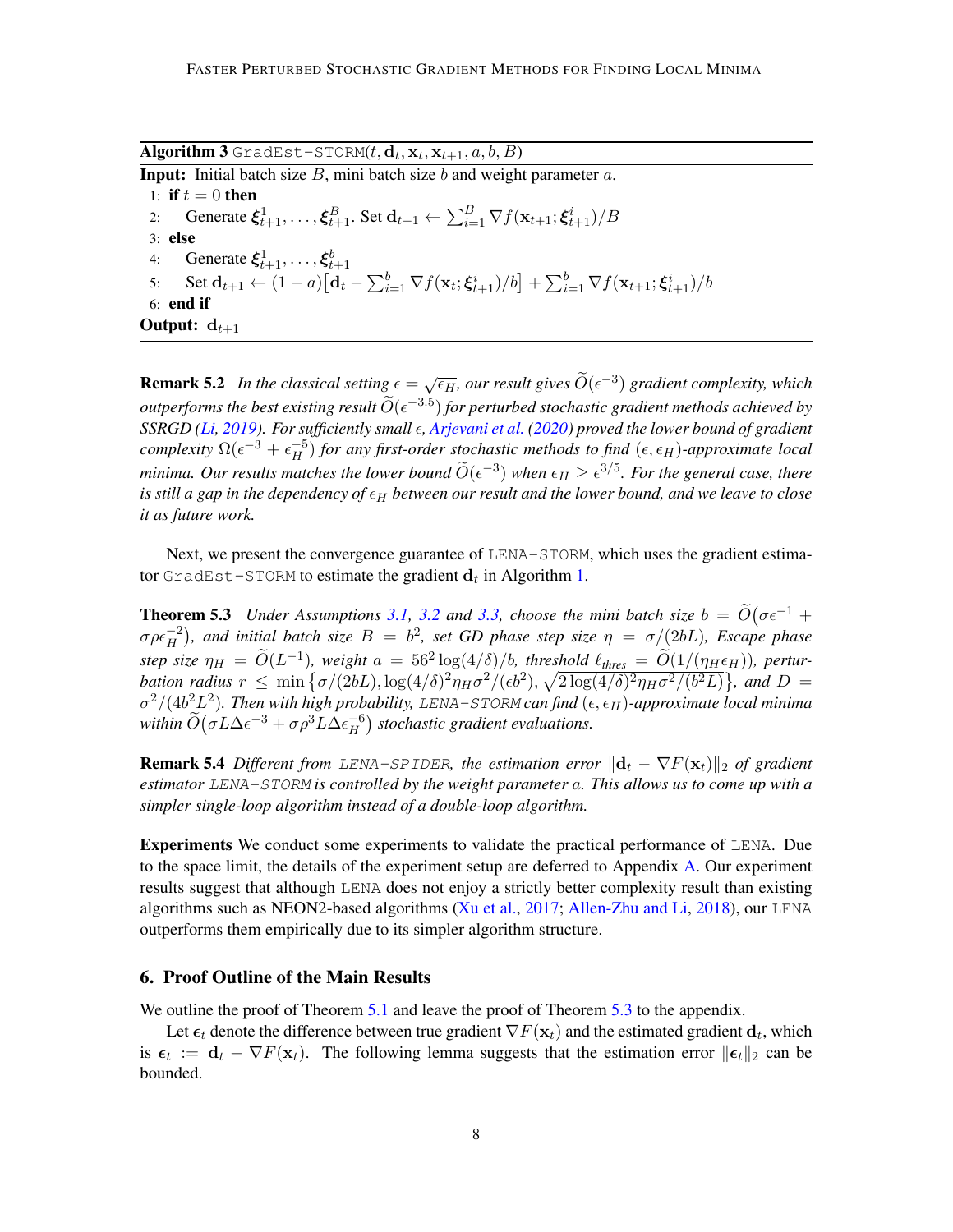**Lemma 6.1** *Under Assumptions* [3.1](#page-3-1) *and* [3.2,](#page-3-0) *set*  $b = q =$  $\sqrt{B}$ ,  $\eta \leq \sigma/(2\sqrt{B}L)$ ,  $r \leq \sigma/(2\sqrt{B}L)$ and  $\overline{D}\leq \sigma^2/(4BL^2)$ , then with probability at least  $1-\delta$ , for all  $t$  we have

$$
\|\boldsymbol{\epsilon}_t\|_2 \leq \sqrt{8\log(4/\delta)}\sigma/\sqrt{B}.
$$

*Specifically, by the choice of B in Theorem [5.1](#page-6-2) we have that*  $||\boldsymbol{\epsilon}_t||_2 \leq \epsilon/2$ *.* 

**Proof** [Proof of Lemma [6.1\]](#page-7-2) By GradEst-SPIDER presented in Algorithm [2](#page-6-1) we have

$$
\epsilon_{t+1} = \frac{1}{B} \sum_{i=1}^{B} \left[ \nabla f(\mathbf{x}_{t+1}; \boldsymbol{\xi}_{t+1}^i) - \nabla F(\mathbf{x}_{t+1}) \right], \qquad t \mod q = 0,
$$
  

$$
\epsilon_{t+1} = \epsilon_t + \frac{1}{b} \sum_{i=1}^{b} \left[ \nabla f(\mathbf{x}_{t+1}; \boldsymbol{\xi}_{t+1}^i) - \nabla f(\mathbf{x}_t; \boldsymbol{\xi}_{t+1}^i) - \nabla F(\mathbf{x}_{t+1}) + \nabla F(\mathbf{x}_t) \right], \quad t \mod q \neq 0.
$$

By the  $L$ -smoothness in Assumption [3.1](#page-3-1) we have

$$
\left\|\nabla f(\mathbf{x}_{t+1}; \boldsymbol{\xi}_{t+1}^i) - \nabla f(\mathbf{x}_t; \boldsymbol{\xi}_{t+1}^i) - \nabla F(\mathbf{x}_{t+1}) + \nabla F(\mathbf{x}_t)\right\|_2 \leq 2L \|\mathbf{x}_{t+1} - \mathbf{x}_t\|_2.
$$

Then by Assumption [3.2](#page-3-0) and Azuma–Hoeffding inequality (See Lemma [E.1](#page-27-0) for details), with probability at least  $1 - \delta$ , we have

$$
\forall t > 0, \ \|\boldsymbol{\epsilon}_{t+1}\|_{2}^{2} \leq 4\log(4/\delta) \bigg(\frac{\sigma^{2}}{B} + \frac{4L^{2}}{b} \sum_{i=\lfloor t/q \rfloor q}^{t} \|\mathbf{x}_{i+1} - \mathbf{x}_{i}\|_{2}^{2}\bigg). \tag{6.1}
$$

Notice that  $GradEst-SPIDER$  is parallel with LENA. Thus we need to further bound  $(6.1)$  by considering iterates in three different cases: (1) for step  $i$  in the GD phase, by normalized gradient descent we have  $\|\mathbf{x}_{i+1} - \mathbf{x}_i\|_2^2 \leq \eta^2$ ; (2) for  $i = m_s$  for some s in the Escape phase, we have  $\|\mathbf{x}_{i+1}-\mathbf{x}_i\|_2^2 \le r^2$ ; and (3) for the other steps in Escape phase, we have on average,  $\|\mathbf{x}_{i+1}-\mathbf{x}_i\|_2^2 \le$ D due to the "Last Step Shrinkage" scheme. Therefore we have

$$
\|\epsilon_{t+1}\|_2^2 \le 4\log(4/\delta)\left(\frac{\sigma^2}{B} + \frac{4L^2}{b} \cdot q \cdot \max\{\eta^2, r^2, \overline{D}\}\right) \le \frac{8\log(4/\delta)\sigma^2}{B}.
$$

Lemma [6.1](#page-7-2) guarantees that with high probability  $\|\nabla F(\mathbf{x}_t)\|_2 \leq \|\mathbf{d}_t\|_2 + \epsilon$ , which ensures  $\|\nabla F(\mathbf{x}_{m_s})\|_2 \leq 2\epsilon$  when the algorithm terminates. Next lemma bounds the function value decrease in the GD phase, which is also valid for LENA-STORM.

<span id="page-8-1"></span>**Lemma 6.2** *Suppose the event in Lemma [6.1](#page-7-2) holds,*  $\eta \leq \epsilon/(2L)$ *, then for any s, we have* 

$$
F(\mathbf{x}_{t_s}) - F(\mathbf{x}_{m_s}) \ge \frac{(m_s - t_s)\eta\epsilon}{8}
$$

.

<span id="page-8-0"></span>П

The choice of  $\eta$  in Theorem [5.1](#page-6-2) further implies that the loss decreases by at least  $\sigma\epsilon/(16\sqrt{B}L)$  per *step on average.*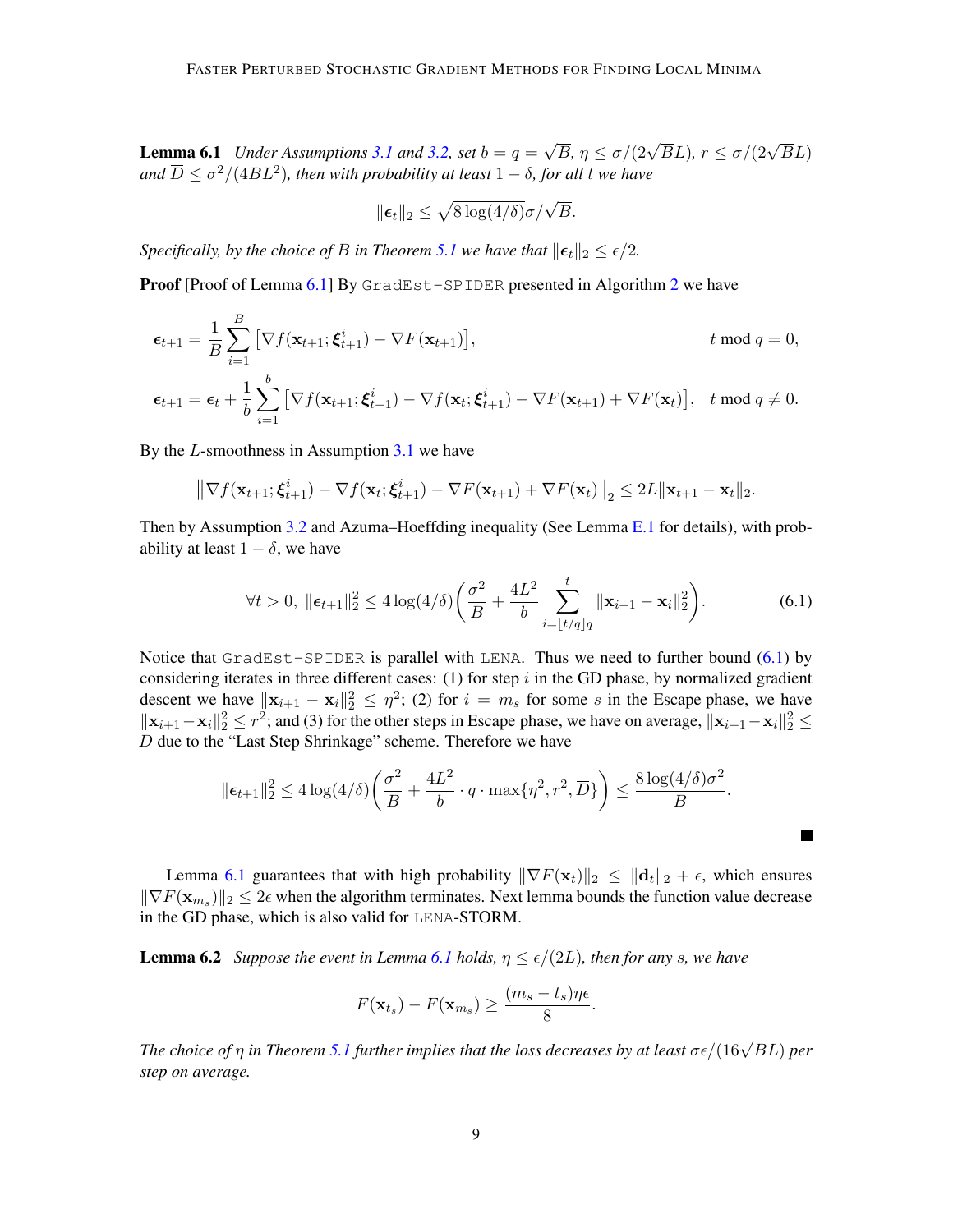**Proof** [Proof of Lemma [6.2\]](#page-8-1) For any  $t_s \leq t \leq m_s$ , we can show the following property (See Lemma [E.2\)](#page-27-1),

<span id="page-9-0"></span>
$$
F(\mathbf{x}_{t+1}) \le F(\mathbf{x}_t) - \frac{\eta_t}{2} ||\mathbf{d}_t||_2^2 + \frac{\eta_t}{2} ||\boldsymbol{\epsilon}_t||_2^2 + \frac{L}{2} ||\mathbf{x}_{t+1} - \mathbf{x}_t||_2^2.
$$
 (6.2)

Plugging the update rule  $\mathbf{x}_{t+1} = \mathbf{x}_t - \eta_t \mathbf{d}_t$  into [\(6.2\)](#page-9-0) gives,

$$
F(\mathbf{x}_{t+1}) = F(\mathbf{x}_t) - \|\mathbf{x}_{t+1} - \mathbf{x}_t\|_2^2 \left(\frac{1}{2\eta_t} - \frac{L}{2}\right) + \frac{\eta_t \|\boldsymbol{\epsilon}_t\|_2^2}{2}
$$
  
\n
$$
\leq F(\mathbf{x}_t) - \eta^2 \left(\frac{1}{2\eta_t} - \frac{L}{2}\right) + \frac{\eta_t \epsilon^2}{8},
$$
  
\n
$$
\leq F(\mathbf{x}_t) - \frac{\eta \epsilon}{8}
$$

where the first inequality holds due to the fact that  $\eta_t = \eta/||\mathbf{d}_t||_2$  and  $||\boldsymbol{\epsilon}_t||_2 \leq \epsilon/2$ , and the second inequality is by  $\eta_t = \eta / ||\mathbf{d}_t||_2 \leq \eta / \epsilon \leq 1/(2L)$ .

The following lemma shows that if  $x_{m_s}$  is a saddle point, then with high probability, the algorithm will break during the Escape phase and set  $FIND$  to be false. Thus, whenever  $x_{m_s}$  is not a local minima, the algorithm cannot terminate.

<span id="page-9-1"></span>**Lemma 6.3** *Under Assumptions* [3.1](#page-3-1) *and* [3.2,](#page-3-0) *set perturbation radius*  $r \leq L \eta_H \epsilon_H / (C \rho)$ *, step*  $size \eta_H \le \min\{1/(16L\log(\eta_H\epsilon_H\sqrt{d}LC^{-1}\rho^{-1}\delta^{-1}r^{-1})), 1/(8CL\log\ell_{thres})\} = \widetilde{O}(L^{-1}), \ell_{thres} =$  $2\log(\eta_H \epsilon_H \sqrt{d}LC^{-1}\rho^{-1}\delta^{-1}r^{-1})/(\eta_H \epsilon_H) = \widetilde{O}(\eta_H^{-1}\epsilon_H^{-1}),$  and  $\overline{D} < C^2L^2\eta_H^2\epsilon_H^2/(\rho^2\ell_{thres}^2)$ , where  $C = O(\log(d\ell_{thres}/\delta)) = \widetilde{O}(1)$ *. We also set*  $b = q = \sqrt{B} \ge 16 \log(4/\delta)/(\eta_H^2 \epsilon_H^2)$ *. Then for*  $\Delta m y$  s, when  $\lambda_{\min}(\nabla^2 F(\mathbf{x}_{m_s})) \leq -\epsilon_H$ , with probability at least  $1-2\delta$  algorithm breaks in the *Escape phase.*

**Proof** [Proof of Lemma [6.3\]](#page-9-1) Let  $\{x_t\}$ ,  $\{x_t'\}$  be two coupled sequences by running LENA-SPIDER from  $x_{m_s+1}, x'_{m_s+1}$  with  $x_{m_s+1} - x'_{m_s+1} = r_0 e_1$ , where  $x_{m_s+1}, x'_{m_s+1} \in \mathbb{B}_{x_{m_s}}(r)$ . Here  $r_0 =$ From  $\mathbf{x}_{m_s+1}$ ,  $\mathbf{x}_{m_s+1}$  with  $\mathbf{x}_{m_s+1} - \mathbf{x}_{m_s+1} - \mathbf{y}_{0}$ , where  $\mathbf{x}_{m_s+1}$ ,  $\mathbf{x}_{m_s+1} \in \mathbb{P}_{\mathbf{x}_{m_s}}$ .<br>  $\delta r / \sqrt{d}$  and  $\mathbf{e}_1$  denotes the smallest eigenvector direction of Hessian  $\nabla^2 F(\mathbf{x}_{m_s})$ .

When  $\lambda_{\min}(\nabla^2 F(\mathbf{x}_{m_s})) \leq -\epsilon_H$ , under the parameter choice in Lemma [6.3,](#page-9-1) we can show that at least one of two sequence will escape the saddle point (See Lemma [E.3\)](#page-28-1). To be specific, with probability at least  $1 - \delta$ ,

<span id="page-9-2"></span>
$$
\max_{m_s < t < m_s + \ell_{\text{thres}}} \{ \|\mathbf{x}_t - \mathbf{x}_{m_s + 1}\|_2, \|\mathbf{x}'_t - \mathbf{x}'_{m_s + 1}\|_2 \} \ge \frac{L\eta_H \epsilon_H}{C\rho}.\tag{6.3}
$$

[\(6.3\)](#page-9-2) suggests that for any two points  $x_{m_s+1}, x'_{m_s+1}$  satisfying  $x_{m_s+1} - x'_{m_s+1} = r_0 e_1$ , at least one of them will generate a sequence of iterates which finally move more than  $L\eta_H\epsilon_H/(C\rho)$ . Thus, let  $S \subseteq \mathbb{B}_{m_s}(r)$  be the set of  $\mathbf{x}_{m_s+1}$  which will not generate a sequence of iterates moving more than  $\frac{L\eta_H\epsilon_H}{C\rho}$ , then in the direction  $\mathbf{e}_1$ , the "thickness" of S is smaller than  $r_0$ . Simple integration shows that the ratio between the volume of S and  $\mathbb{B}_{m_s}(r)$  is bounded by  $\delta$ . Therefore, since  $\mathbf{x}_{m_s+1}$ is generated from  $x_{m_s}$  by adding a uniform random noise in ball  $\mathbb{B}_{m_s}(r)$ , we conclude that the probability for  $x_{m_s+1}$  locating in S is less than  $\delta$ . Applying union bound, we get with probability at least  $1 - 2\delta$ ,

<span id="page-9-3"></span>
$$
\exists m_s < t < m_s + \ell_{\text{thres}}, \|\mathbf{x}_t - \mathbf{x}_{m_s+1}\|_2 \ge \frac{L\eta_H \epsilon_H}{C\rho}.\tag{6.4}
$$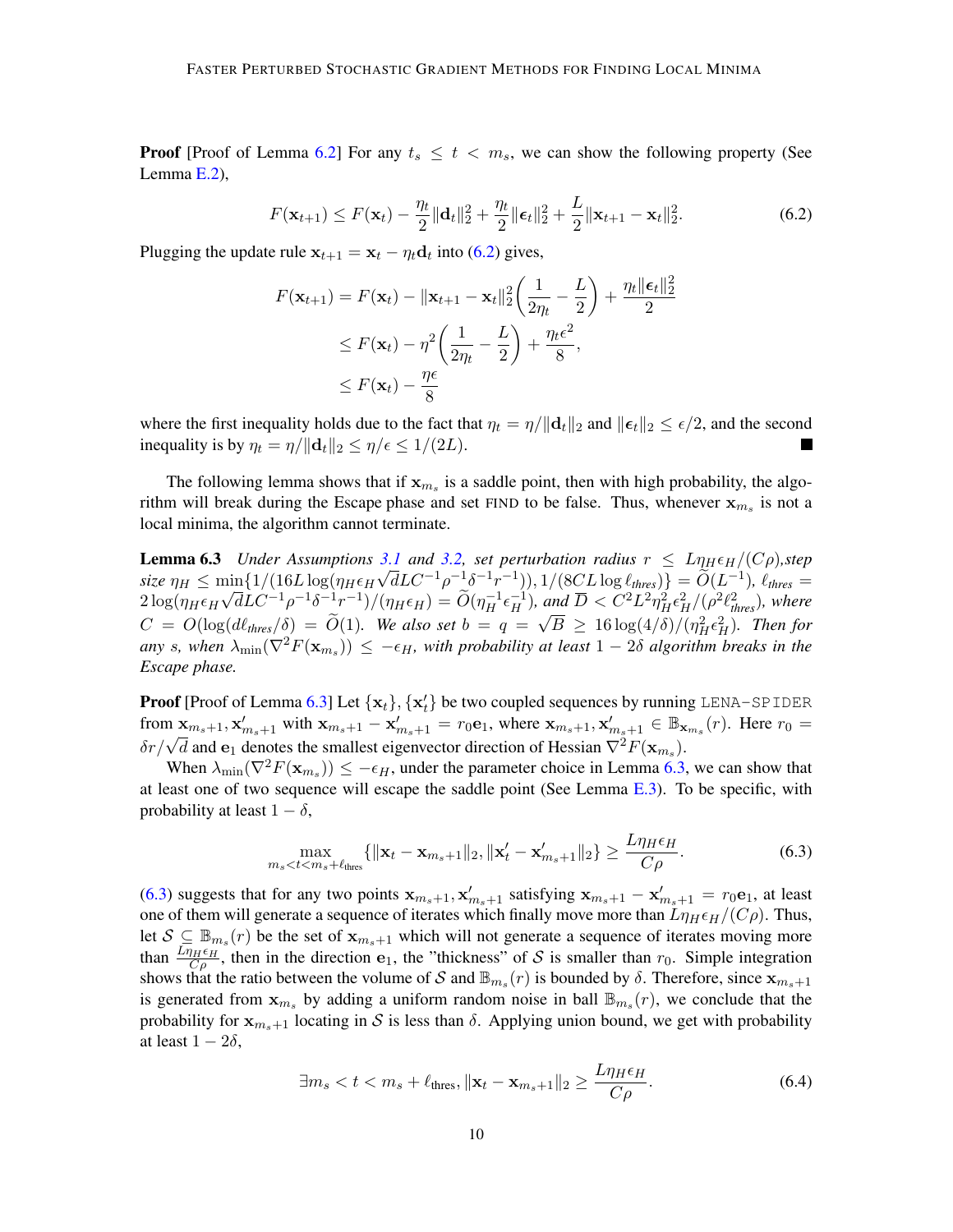Denote  $\mathcal E$  as the event that the algorithm does not break in the Escape phase. Then under  $\mathcal E$ , for any  $m_s < t < m_s + \ell_{\text{thres}}$ , we have

$$
\|\mathbf{x}_{t} - \mathbf{x}_{m_{s}+1}\|_{2} \leq \sum_{i=m_{s}+1}^{t-1} \|\mathbf{x}_{i+1} - \mathbf{x}_{i}\|_{2} \leq \sqrt{(t-m_{s}) \sum_{i=m_{s}}^{t-1} \|\mathbf{x}_{i+1} - \mathbf{x}_{i}\|_{2}^{2}} \leq (t-m_{s})\sqrt{\overline{D}},
$$

where the first inequality is due to the triangle inequality and the second inequality is due to Cauchy-Schwarz inequality. Thus, by the choice of  $\ell_{\text{thres}}$  and D, we have

$$
\|\mathbf{x}_t - \mathbf{x}_{m_s+1}\|_2 \le (t - m_s) \sqrt{\overline{D}} \le \ell_{\text{thres}} \sqrt{\overline{D}} < C \cdot \frac{L\eta_H \epsilon_H}{\rho}.
$$

Then by [\(6.4\)](#page-9-3), we know that  $\mathbb{P}(\mathcal{E}) \leq 2\delta$ . Therefore when  $\lambda_{\min}(\nabla^2 F(\mathbf{x}_{m_s})) \leq -\epsilon_H$ , with probability at least  $1 - 2\delta$ , LENA breaks in the Escape phase.

Next lemma bounds the decreasing value of the function during the Escape phase if the algorithm breaks in the Escape phase(i.e. FIND is false).

<span id="page-10-0"></span>**Lemma 6.4 (localization)** Suppose the result of Lemma [6.1](#page-7-2) holds, set  $\eta_H \leq 1/(L\sqrt{128\log(4/\delta)})$ ,  $r \le \min\left\{\log(4/\delta)\eta_H\sigma^2/(2B\epsilon), \sqrt{2\log(4/\delta)\eta_H\sigma^2/(BL)}\right\}$ , and  $\overline{D} = \sigma^2/(4BL^2)$ . Suppose the algorithm breaks in the Escape phase starting at  $\mathbf{x}_{m_s}$ , then we have

<span id="page-10-1"></span>
$$
F(\mathbf{x}_{m_s}) - F(\mathbf{x}_{t_{s+1}}) \ge (t_{s+1} - m_s) \frac{\log(4/\delta)\eta_H \sigma^2}{B}.
$$

**Proof** [Proof of Lemma [6.4\]](#page-10-0) For any  $m_s < i < t_{s+1}$ , we can show the following property (See Lemma [E.2\)](#page-27-1),

$$
F(\mathbf{x}_{i+1}) \le F(\mathbf{x}_i) - \frac{\eta_i}{2} ||\mathbf{d}_i||_2^2 + \frac{\eta_i}{2} ||\boldsymbol{\epsilon}_i||_2^2 + \frac{L}{2} ||\mathbf{x}_{i+1} - \mathbf{x}_i||_2^2.
$$
 (6.5)

Plugging the update rule  $x_{i+1} = x_i - \eta_i \mathbf{d}_i$  into [\(6.5\)](#page-10-1) gives,

<span id="page-10-2"></span>
$$
F(\mathbf{x}_{i+1}) \le F(\mathbf{x}_i) + \frac{\eta_i}{2} \|\boldsymbol{\epsilon}_i\|_2^2 - \left(\frac{1}{2\eta_i} - \frac{L}{2}\right) \|\mathbf{x}_{i+1} - \mathbf{x}_i\|_2^2
$$
  
 
$$
\le F(\mathbf{x}_i) + \frac{\eta_H}{2} \frac{8 \log(4/\delta) \sigma^2}{B} - \frac{1}{4\eta_H} \|\mathbf{x}_{i+1} - \mathbf{x}_i\|_2^2
$$
(6.6)

where the the second inequality holds due to Lemma [6.1](#page-7-2) and  $\eta_i \leq \eta_H \leq 1/(2L)$  for any  $m_s < i <$  $t_{s+1}$ . Telescoping [\(6.6\)](#page-10-2) from  $i = m_s + 1$  to  $t_{s+1} - 1$ , we have

$$
F(\mathbf{x}_{t_{s+1}}) \leq F(\mathbf{x}_{m_s+1}) + 4\eta_H \log(4/\delta)(t_{s+1} - m_s - 1)\frac{\sigma^2}{B} - \frac{1}{4\eta_H} \sum_{i=m_s+1}^{t_{s+1}-1} \|\mathbf{x}_{i+1} - \mathbf{x}_i\|_2^2.
$$

Finally, we have

$$
F(\mathbf{x}_{m_s+1}) - F(\mathbf{x}_{t_{s+1}}) \ge \sum_{i=m_s+1}^{t_{s+1}-1} \frac{\|\mathbf{x}_{i+1} - \mathbf{x}_i\|_2^2}{4\eta_H} - 4\log(4/\delta)(t_{s+1} - m_s - 1)\eta_H \frac{\sigma^2}{B}
$$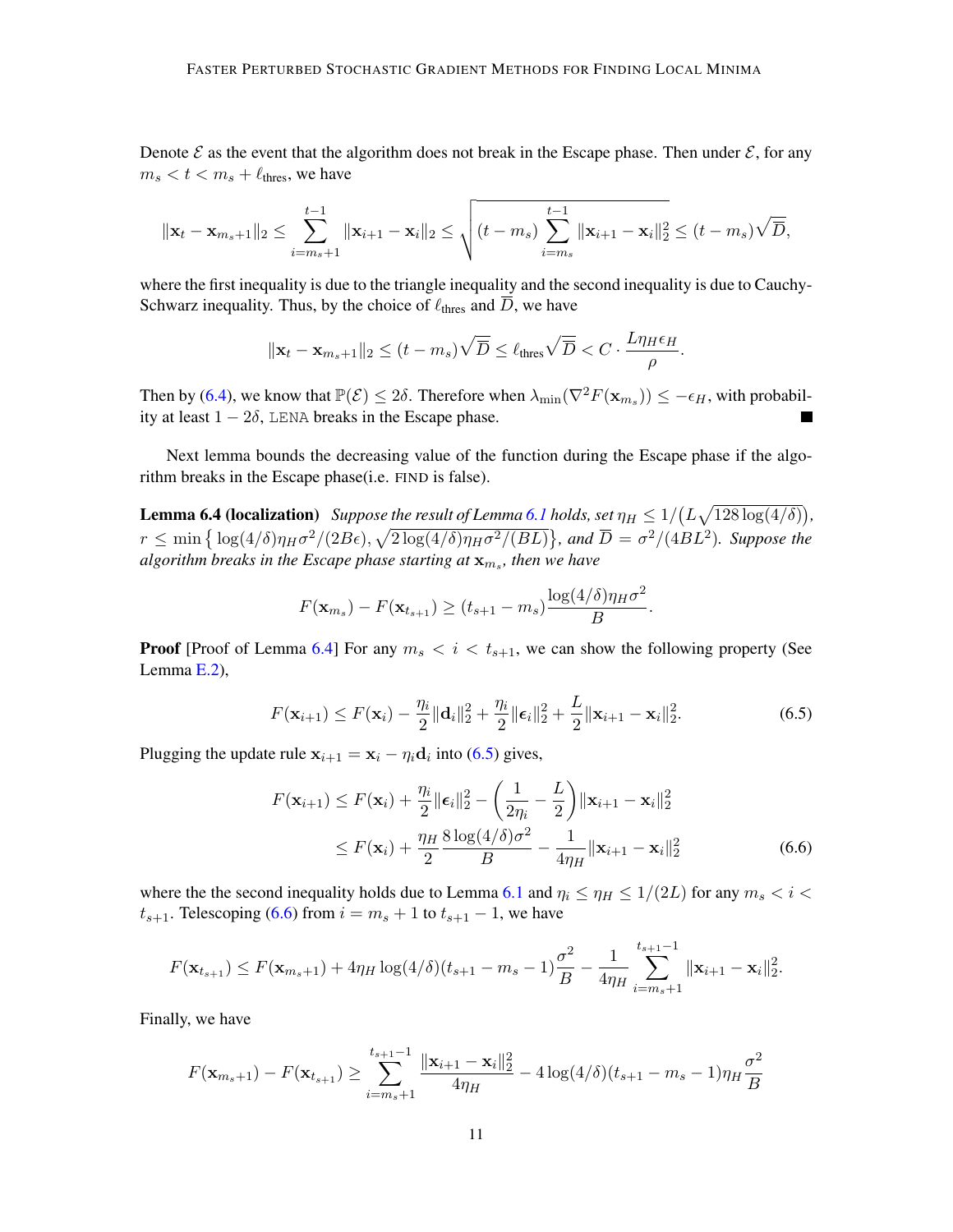<span id="page-11-1"></span><span id="page-11-0"></span>
$$
= (t_{s+1} - m_s - 1) \left( \frac{\overline{D}}{4\eta_H} - \frac{4 \log(4/\delta)\eta_H \sigma^2}{B} \right)
$$
  
=  $(t_{s+1} - m_s - 1) \left( \frac{\sigma^2}{16\eta_H BL^2} - \frac{4 \log(4/\delta)\eta_H \sigma^2}{B} \right)$   
 $\ge (t_{s+1} - m_s - 1) \frac{4 \log(4/\delta)\eta_H \sigma^2}{B},$  (6.7)

where the last inequality is by the choice of  $\eta_H \leq 1/(L\sqrt{128 \log(4/\delta)})$ . For  $i = m_s$ , we have (See Lemma [E.2\)](#page-27-1)

<span id="page-11-2"></span>
$$
F(\mathbf{x}_{m_s+1}) \le F(\mathbf{x}_{m_s}) + (\|\mathbf{d}_{m_s}\|_2 + \|\boldsymbol{\epsilon}_{m_s}\|_2 + Lr/2)r. \tag{6.8}
$$

Plugging  $\|\mathbf{d}_{m_s}\|_2 \leq \epsilon$  and  $\|\boldsymbol{\epsilon}_{m_s}\|_2 \leq \epsilon/2$  into [\(6.8\)](#page-11-0) gives,

$$
F(\mathbf{x}_{m_s+1}) \le F(\mathbf{x}_{m_s}) + (4\epsilon + Lr/2)r \le F(\mathbf{x}_{m_s}) + \frac{2\log(4/\delta)\eta_H\sigma^2}{B},\tag{6.9}
$$

where the last inequality is by the choice  $r \le \min\left\{\log(4/\delta)\eta_H\sigma^2/(2B\epsilon), \sqrt{2\log(4/\delta)\eta_H\sigma^2/(BL)}\right\}$ . Combining [\(6.7\)](#page-11-1) and [\(6.9\)](#page-11-2) and applying  $t_{s+1} - m_s \geq 2$  gives,

$$
F(\mathbf{x}_{m_s}) - F(\mathbf{x}_{t_{s+1}}) \ge [4(t_{s+1} - m_s - 1) - 2] \frac{\log(4/\delta)\eta_H \sigma^2}{B} \ge (t_{s+1} - m_s) \frac{\log(4/\delta)\eta_H \sigma^2}{B}.
$$

Now, we can provide the proof of Theorem [5.1](#page-6-2) .

**Proof** [Proof of Theorem [5.1\]](#page-6-2) The analysis can be divided into two phases, i.e., GD phase and Escape phase. The function value will decrease at different rates in different phases.

**GD phase:** In this phase,  $||\mathbf{d}_t||_2 \ge \epsilon$  and  $||\boldsymbol{\epsilon}||_2 \le \epsilon/2$  due to Lemma [6.1.](#page-7-2) Thus the gradients of the function are large  $\|\nabla F(\mathbf{x})\|_2 \ge \epsilon/2$ . Lemma [6.2](#page-8-1) further shows that the loss decreases by at least Tunction are targe  $\parallel$  ∨ *F* (**x**  $\sigma \epsilon / (16 \sqrt{B} L)$  on average.

**Escape phase:** In this phase, the starting point  $\mathbf{x}_{m_s}$  satisfies  $\|\nabla F(\mathbf{x}_{m_s})\|_2 \leq \|\mathbf{d}_{m_s}\|_2 + \|\boldsymbol{\epsilon}_t\|_2 \leq 2\epsilon$ . If  $\mathbf{x}_{m_s}$  is a saddle point with  $\lambda_{\min}(\nabla^2 F(\mathbf{x}_{m_s})) \le -\epsilon_H$ , then by Lemma [6.3,](#page-9-1) with high probability LENA-SPIDER will break Escape phase, set FIND←False and begin a new GD phase. Further by Lemma [6.4,](#page-10-0) the loss will decrease by at least  $\log(4/\delta)\eta_H\sigma^2/B$  per step on average.

**Sample Complexity:** Note that the total amount for function value can decrease is at most  $\Delta$  =  $F(\mathbf{x}_0) - \inf_{\mathbf{x}} F(\mathbf{x}) < +\infty$ . So the algorithm must end and find an  $(\epsilon, \epsilon_H)$ -approximate local minimum within  $\widetilde{O}(\sqrt{B}L\Delta\sigma^{-1}\epsilon^{-1} + BL\Delta\sigma^{-2})$  iterations. Notice that on average we sample  $\max\{b, B/q\} = \sqrt{B}$  examples per iteration, so the total sample complexity is  $\widetilde{O}(BL\Delta\sigma^{-1}\epsilon^{-1} +$  $B^{3/2}L\Delta\sigma^{-2}$ ). Plugging in the choice of  $B = \widetilde{O}(\sigma^2\epsilon^{-2} + \sigma^2\rho^2\epsilon_H^{-4})$  in Theorem [5.1,](#page-6-2) we have the total gradient complexity

$$
\widetilde{O}\bigg(\frac{\sigma L\Delta}{\epsilon^3} + \frac{\sigma \rho^2 L\Delta}{\epsilon \epsilon_H^4} + \frac{\sigma \rho^3 L\Delta}{\epsilon_H^6}\bigg) = \widetilde{O}\bigg(\frac{\sigma L\Delta}{\epsilon^3} + \frac{\sigma \rho^3 L\Delta}{\epsilon_H^6}\bigg),
$$

where the equation is due to the Young's inequality.

12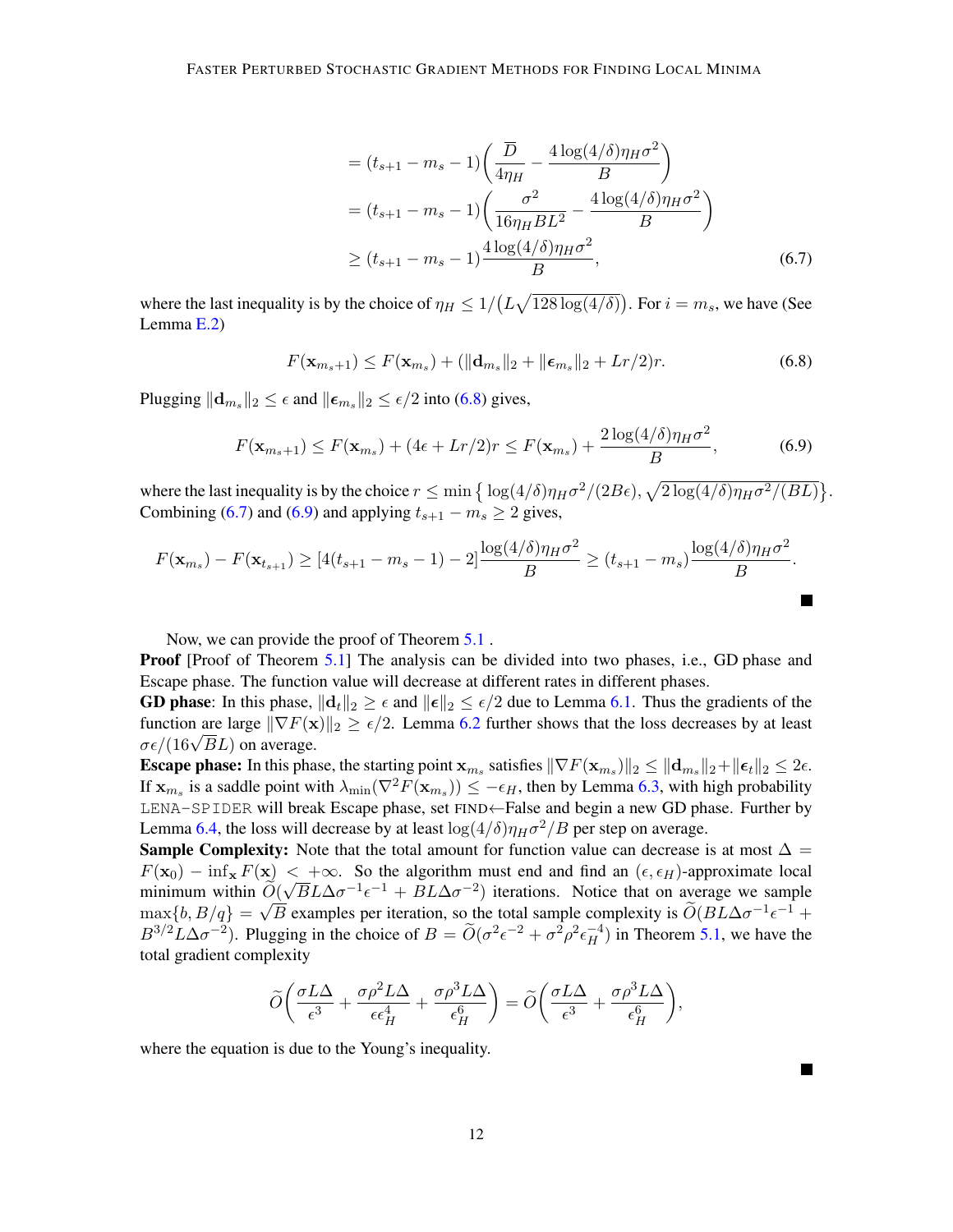## 7. Conclusions and Future Work

In this paper, we propose a perturbed stochastic gradient framework named LENA for finding local minima. LENA can find  $(\epsilon, \epsilon_H)$ -approximate local minima within  $\widetilde{O}(\epsilon^{-3} + \epsilon_H^{-6})$  stochastic gradient evaluations, which matches the best possible complexity results in the classical  $\epsilon_H = \sqrt{\epsilon}$  setting. Our results show that simple perturbed gradient methods can be as efficient as more sophisticated algorithms for finding local minima in the classical setting. Recall that there still exists a mismatch between our upper bound  $(\epsilon^{-3} + \epsilon_H^{-6})$  and the lower bound  $(\epsilon^{-3} + \epsilon_H^{-5})$  in the general case of  $\epsilon_H$ , and we leave it as a future work to close this gap.

#### Acknowledgments

We thank the anonymous reviewers for their helpful comments. ZC, DZ and QG are partially supported by the National Science Foundation IIS-2008981, CAREER Award 1906169, and AWS Machine Learning Research Award. The views and conclusions contained in this paper are those of the authors and should not be interpreted as representing any funding agencies.

## References

- <span id="page-12-2"></span>Naman Agarwal, Zeyuan Allen-Zhu, Brian Bullins, Elad Hazan, and Tengyu Ma. Finding approximate local minima faster than gradient descent. In *Proceedings of the 49th Annual ACM SIGACT Symposium on Theory of Computing*, pages 1195–1199, 2017.
- <span id="page-12-5"></span>Zeyuan Allen-Zhu. Natasha 2: Faster non-convex optimization than sgd. In *Advances in neural information processing systems*, pages 2675–2686, 2018.
- <span id="page-12-7"></span>Zeyuan Allen-Zhu and Elad Hazan. Variance reduction for faster non-convex optimization. In *International Conference on Machine Learning*, pages 699–707, 2016.
- <span id="page-12-6"></span>Zeyuan Allen-Zhu and Yuanzhi Li. Neon2: Finding local minima via first-order oracles. In *Advances in Neural Information Processing Systems*, pages 3716–3726, 2018.
- <span id="page-12-4"></span>Yossi Arjevani, Yair Carmon, John C Duchi, Dylan J Foster, Nathan Srebro, and Blake Woodworth. Lower bounds for non-convex stochastic optimization. *arXiv preprint arXiv:1912.02365*, 2019.
- <span id="page-12-8"></span>Yossi Arjevani, Yair Carmon, John C Duchi, Dylan J Foster, Ayush Sekhari, and Karthik Sridharan. Second-order information in non-convex stochastic optimization: Power and limitations. In *Conference on Learning Theory*, pages 242–299. PMLR, 2020.
- <span id="page-12-0"></span>Srinadh Bhojanapalli, Behnam Neyshabur, and Nathan Srebro. Global optimality of local search for low rank matrix recovery. *arXiv preprint arXiv:1605.07221*, 2016.
- <span id="page-12-1"></span>Yair Carmon, John C Duchi, Oliver Hinder, and Aaron Sidford. Accelerated methods for nonconvex optimization. *SIAM Journal on Optimization*, 28(2):1751–1772, 2018.
- <span id="page-12-3"></span>Ashok Cutkosky and Francesco Orabona. Momentum-based variance reduction in non-convex sgd. In *Advances in Neural Information Processing Systems*, pages 15210–15219, 2019.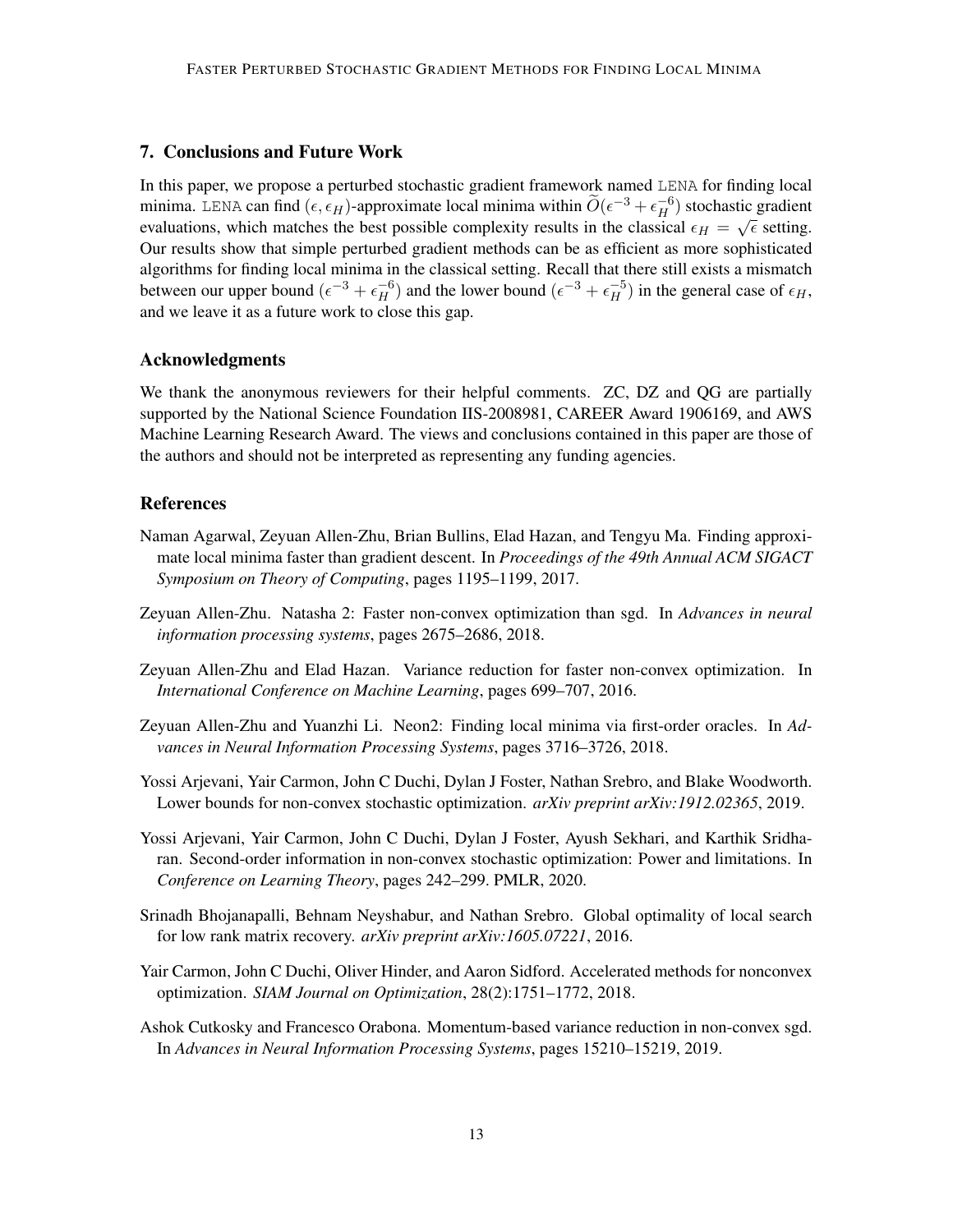- <span id="page-13-6"></span>Hadi Daneshmand, Jonas Kohler, Aurelien Lucchi, and Thomas Hofmann. Escaping saddles with stochastic gradients. *arXiv preprint arXiv:1803.05999*, 2018.
- <span id="page-13-2"></span>Simon S Du, Chi Jin, Jason D Lee, Michael I Jordan, Barnabas Poczos, and Aarti Singh. Gradient descent can take exponential time to escape saddle points. *arXiv preprint arXiv:1705.10412*, 2017.
- <span id="page-13-8"></span>Cong Fang, Chris Junchi Li, Zhouchen Lin, and Tong Zhang. Spider: Near-optimal non-convex optimization via stochastic path-integrated differential estimator. In *Advances in Neural Information Processing Systems*, pages 689–699, 2018.
- <span id="page-13-5"></span>Rong Ge, Furong Huang, Chi Jin, and Yang Yuan. Escaping from saddle points—online stochastic gradient for tensor decomposition. In *Conference on Learning Theory*, pages 797–842, 2015.
- <span id="page-13-1"></span>Rong Ge, Chi Jin, and Yi Zheng. No spurious local minima in nonconvex low rank problems: A unified geometric analysis. In *International Conference on Machine Learning*, pages 1233–1242. PMLR, 2017.
- <span id="page-13-0"></span>Christopher J Hillar and Lek-Heng Lim. Most tensor problems are np-hard. *Journal of the ACM (JACM)*, 60(6):1–39, 2013.
- <span id="page-13-3"></span>Chi Jin, Rong Ge, Praneeth Netrapalli, Sham M Kakade, and Michael I Jordan. How to escape saddle points efficiently. In *International Conference on Machine Learning*, pages 1724–1732. PMLR, 2017.
- <span id="page-13-4"></span>Chi Jin, Praneeth Netrapalli, and Michael I Jordan. Accelerated gradient descent escapes saddle points faster than gradient descent. In *Conference On Learning Theory*, pages 1042–1085. PMLR, 2018.
- <span id="page-13-9"></span>Rie Johnson and Tong Zhang. Accelerating stochastic gradient descent using predictive variance reduction. In *Advances in Neural Information Processing Systems*, pages 315–323, 2013.
- <span id="page-13-14"></span>Olav Kallenberg and Rafal Sztencel. Some dimension-free features of vector-valued martingales. *Probability Theory and Related Fields*, 88(2):215–247, 1991.
- <span id="page-13-10"></span>Lihua Lei, Cheng Ju, Jianbo Chen, and Michael I Jordan. Non-convex finite-sum optimization via scsg methods. In *Advances in Neural Information Processing Systems*, pages 2348–2358, 2017.
- <span id="page-13-7"></span>Zhize Li. Ssrgd: Simple stochastic recursive gradient descent for escaping saddle points. In *Advances in Neural Information Processing Systems*, pages 1521–1531, 2019.
- <span id="page-13-12"></span>Zhize Li, Hongyan Bao, Xiangliang Zhang, and Peter Richtárik. Page: A simple and optimal probabilistic gradient estimator for nonconvex optimization. *arXiv preprint arXiv:2008.10898*, 2020.
- <span id="page-13-13"></span>Yurii Nesterov and Boris T Polyak. Cubic regularization of newton method and its global performance. *Mathematical Programming*, 108(1):177–205, 2006.
- <span id="page-13-11"></span>Lam M Nguyen, Jie Liu, Katya Scheinberg, and Martin Takáč. Sarah: A novel method for machine learning problems using stochastic recursive gradient. In *International Conference on Machine Learning*, pages 2613–2621. PMLR, 2017a.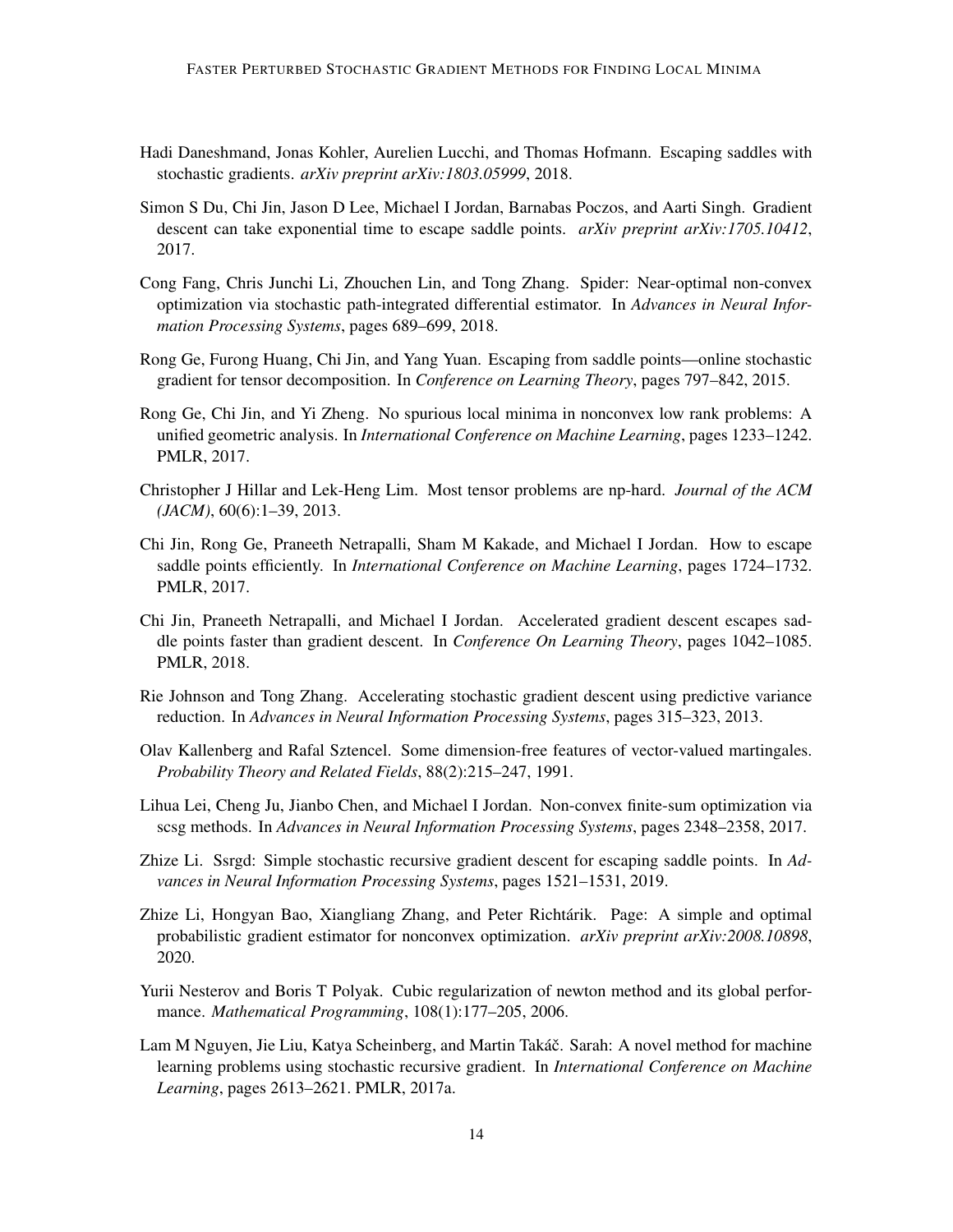- <span id="page-14-0"></span>Lam M Nguyen, Jie Liu, Katya Scheinberg, and Martin Takáč. Stochastic recursive gradient algorithm for nonconvex optimization. *arXiv preprint arXiv:1705.07261*, 2017b.
- <span id="page-14-1"></span>Nhan H Pham, Lam M Nguyen, Dzung T Phan, and Quoc Tran-Dinh. Proxsarah: An efficient algorithmic framework for stochastic composite nonconvex optimization. *Journal of Machine Learning Research*, 21(110):1–48, 2020.
- <span id="page-14-9"></span>Iosif Pinelis. Optimum bounds for the distributions of martingales in banach spaces. *The Annals of Probability*, pages 1679–1706, 1994.
- <span id="page-14-4"></span>Sashank J Reddi, Ahmed Hefny, Suvrit Sra, Barnabas Poczos, and Alex Smola. Stochastic variance reduction for nonconvex optimization. In *International Conference on Machine Learning*, pages 314–323, 2016.
- <span id="page-14-6"></span>Quoc Tran-Dinh, Nhan H Pham, Dzung T Phan, and Lam M Nguyen. Hybrid stochastic gradient descent algorithms for stochastic nonconvex optimization. *arXiv preprint arXiv:1905.05920*, 2019.
- <span id="page-14-5"></span>Zhe Wang, Kaiyi Ji, Yi Zhou, Yingbin Liang, and Vahid Tarokh. Spiderboost and momentum: Faster variance reduction algorithms. *Advances in Neural Information Processing Systems*, 32: 2406–2416, 2019.
- <span id="page-14-3"></span>Lin Xiao and Tong Zhang. A proximal stochastic gradient method with progressive variance reduction. *SIAM Journal on Optimization*, 24(4):2057–2075, 2014.
- <span id="page-14-7"></span>Yi Xu, Rong Jin, and Tianbao Yang. First-order stochastic algorithms for escaping from saddle points in almost linear time. *arXiv preprint arXiv:1711.01944*, 2017.
- <span id="page-14-2"></span>Dongruo Zhou, Pan Xu, and Quanquan Gu. Stochastic nested variance reduction for nonconvex optimization. *Advances in Neural Information Processing Systems*, 31:3921–3932, 2018.

## <span id="page-14-8"></span>Appendix A. Experiments

In this section, we conduct some experiments to validate our theory. We consider the symmetric matrix sensing problem. We need to recover a low-rank matrix  $M^* = U^*(U^*)^\top$ , where  $U^* \in$  $\mathbb{R}^{d \times r}$ . We have *n* sensing matrix  $\{\mathbf{A}_i\}_{i \in [n]}$  with observation  $\mathbf{b}_i = \langle \mathbf{A}_i, \mathbf{M}^* \rangle$ . The optimization problem can be written as

$$
\min_{\mathbf{U}\in\mathbb{R}^{d\times r}}f(\mathbf{U})=\frac{1}{2n}\sum_{i=1}^n(\langle\mathbf{A}_i,\mathbf{U}\mathbf{U}^{\top}\rangle-\boldsymbol{b}_i)^2.
$$

For the data generation, we consider  $d = 50, r = 3$  and  $d = 100, r = 3$ . Then we generate the unknown low-rank matrix  $M^* = U^*(U^*)^\top$ , where every element in  $U^* \in \mathbb{R}^{d \times r}$  is independently drawn from the Gaussian distribution  $\mathcal{N}(0, 1/d)$ . We then generate  $n = 20d$  random sensing matrices  $\{A_i\}_{i\in[n]}$  following standard normal distribution, and thus  $b_i = \langle A_i, M^* \rangle$ . The global optimal value of the above optimization problem is 0, because there is no noise in the model. Next we randomly initialize a vector  $\tilde{u}_0 \in \mathbb{R}^d$  from the Gaussian distribution. Then we set  $u_0 = \alpha \tilde{u}_0$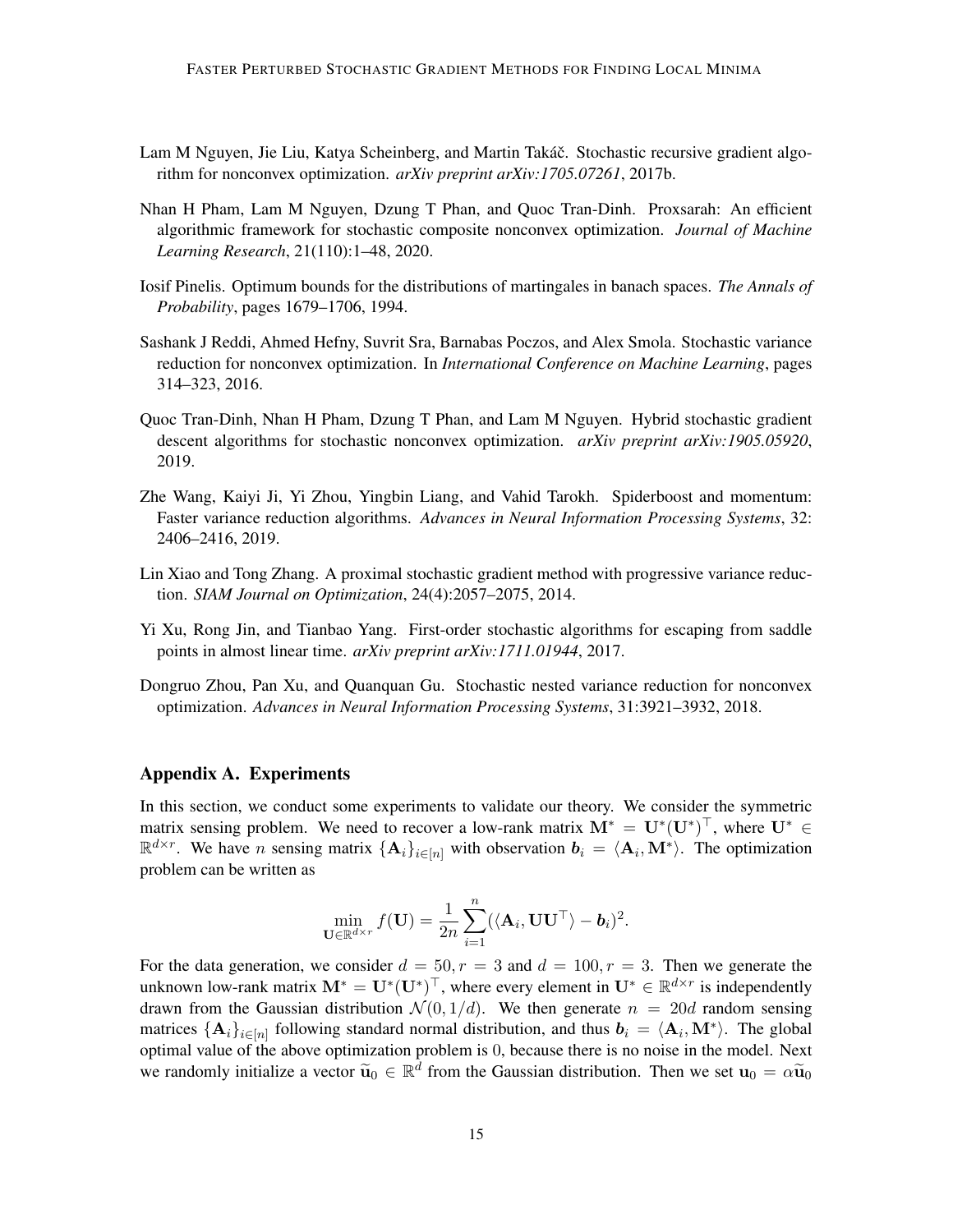where  $\alpha$  is a small constant to guarantee that  $\|\mathbf{u}_0\|_2 < \lambda_{\max}(\mathbf{M}^*)$  and set the initial input  $\mathbf{U}_0 =$  $[u_0, 0, 0]$ . We have fixed initialization  $U_0$  for every optimization algorithm.

We choose our algorithm as LENA-SPIDER and take SGD, perturbed SGD [\(Ge et al.,](#page-13-5) [2015\)](#page-13-5), SPIDER [\(Fang et al.,](#page-13-8) [2018\)](#page-13-8), SPIDER-SFO<sup>+</sup>(+Neon2) (Fang et al., 2018) and SSRGD [\(Li,](#page-13-7) [2019\)](#page-13-7) as the baseline algorithms to compare. We evaluate the performance by objective function  $\parallel \mathbf{UU} \parallel \mathbf{M}^*\|^2_F/\|\mathbf{M}^*\|^2_F$  and then report the objective function value versus the number of stochastic gradient evaluations in Figure [1.](#page-15-0) We can see that without adding noise or using second-order information, SGD and SPIDER are not able to escape from saddle points (i.e., the objective function value of the converged point is far above zero). Our algorithm (LENA-SPIDER), SSRGD, Perturbed SGD and  $SPIDER-SPO^+(+Neon2)$  can escape from saddle points. Compared with SSRGD and perturbed SGD, our algorithm converges to the unknown matrix faster.



<span id="page-15-0"></span>Figure 1: Convergence of different algorithms for matrix sensing: objective function value versus the number of oracle calls

Our algorithm empirically outperforms the NEON2-based algorithm SPIDER-SFO<sup>+</sup>, which can be seen through the experiment results. The reason is that the accuracy of the negative curvature estimation is very crucial to the success of NEON2-based algorithms. However, we found that the accuracy heavily depends on the number of iterations in the NEON2 algorithm, which requires careful parameter tuning to balance the computational cost and the accuracy. In contrast, our algorithm only relies on gradient descent-type updates besides an added noise, which is easier to tune.

#### <span id="page-15-2"></span>Appendix B. Proof of Theorem [5.3](#page-7-1)

In this section we present the main proof to Theorem [5.3.](#page-7-1) We define  $\epsilon_t = d_t - \nabla F(\mathbf{x}_t)$  for simplicity.

To prove the main theorem, we need two groups of lemmas to charctrize the behavior of the Algorithm LENA-STORM.

Next lemma provides the upper bound of  $\epsilon_t$ .

**Lemma B.1** *Set*  $\eta \leq \sigma/(2bL)$ ,  $r \leq \sigma/(2bL)$  and  $\overline{D} \leq \sigma^2/(4b^2L^2)$ ,  $a = 56^2 \log(4/\delta)/b$ ,  $B =$  $b^2$ , $a \leq 1/4\ell_{thres}$  , with probability at least  $1-2\delta$ , for all t we have

<span id="page-15-1"></span>
$$
\|\boldsymbol{\epsilon}_t\|_2 \leq \frac{2^{10}\log(4/\delta)\sigma}{b}.
$$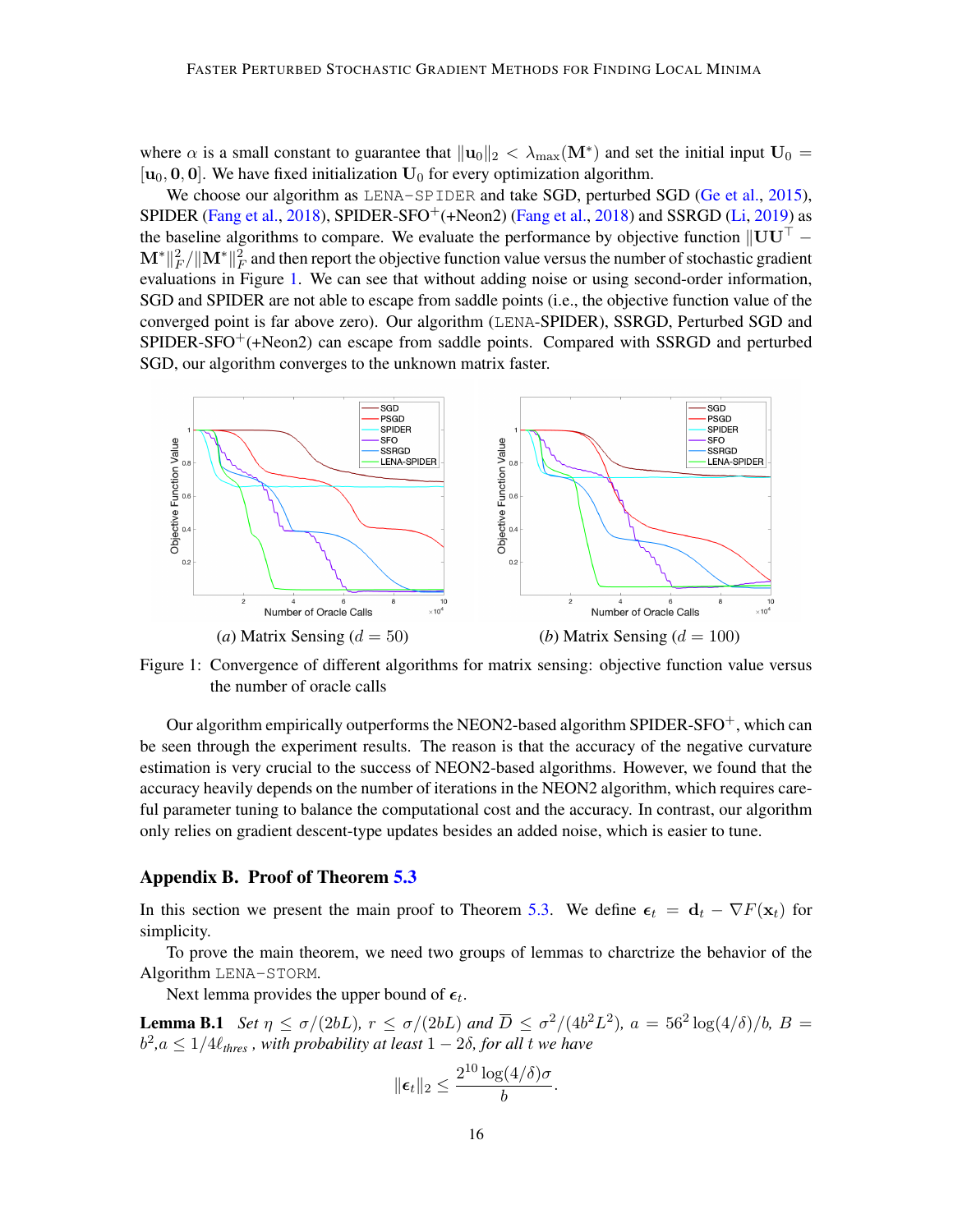*Furthermore, by the choice of b in Theorem [5.1](#page-6-2) we have that*  $\|\epsilon_t\|_2 \leq \epsilon/2$ *.* Proof *See Appendix [C.1.](#page-18-0)*

**Lemma B.2** *Suppose the event in Lemma [B.1](#page-15-1) holds and*  $\eta \le \epsilon/(2L)$ *, then for any s, we have* 

$$
F(\mathbf{x}_{t_s}) - F(\mathbf{x}_{m_s}) \ge \frac{(m_s - t_s)\eta\epsilon}{8}.
$$

**Proof** The proof is the same as that of Lemma [6.2,](#page-8-1) with the fact  $||\epsilon_t||_2 \leq \epsilon/2$  from Lemma [B.1.](#page-15-1)

The choice of  $\eta$  in Theorem [5.3](#page-7-1) further implies that the loss decrease by  $\sigma \epsilon/(16bL)$  on average.

Next lemma shows that if  $x_{m_s}$  is a saddle point, then with high probability, the algorithm will break during the Escape phase and set  $FIND \leftarrow false$ . Thus, whenever  $x_{m_s}$  is not a local minimum, the algorithm cannot terminate.

<span id="page-16-1"></span>**Lemma B.3** *Under Assumptions* [3.1](#page-3-1) *and* [3.2,](#page-3-0) *set perturbation radius*  $r \le L\eta_H \epsilon_H / \rho$ ,  $a \le \eta_H \epsilon_H$ ,  $b \ge \max\{16\log(4/\delta)\eta_H^{-2}L^{-2}\epsilon_H^{-2}, 56^2\log(4/\delta)a^{-1}\}, \ell_{thres} = 2\log(8\epsilon_H\sqrt{d}\rho^{-1}\delta^{-1}r^{-1})/(\eta_H\epsilon_H)$  $\eta_H \le \min\{1/(10L\log(8\epsilon_H L\rho^{-1}r_0^{-1})), 1/(10L\log(\ell_{thres}))\}$  and  $\overline{D} < L^2\eta_H^2\epsilon_H^2/(\rho\ell_{thres}^2)$ . Then for any  $s$ , when  $\lambda_{\min}(\nabla^2 F(\mathbf{x}_{m_s}))\leq -\epsilon_H$ , with probability at least  $1-2\delta$  algorithm breaks in the *Escape phase.*

Proof See Appendix [C.2.](#page-20-0)

Next lemma shows that LENA-STORM decreases when it breaks.

Lemma B.4 (localization) *Suppose the event in Lemma [B.1](#page-15-1) holds, set perturbation radius* r ≤  $\min\left\{\log(4/\delta)^2\eta_H\sigma^2/(4b^2\epsilon),\sqrt{2\log(4/\delta)^2\eta_H\sigma^2/(b^2L)}\right\},\ \eta_H\ \leq\ 1/\left(2^{12}L\log(4/\delta)\right),\ and\ \overline{D}=\frac{1}{2}\left(2^{12}L\log(4/\delta)\right),\ \eta_H\leq\ 1$  $\sigma^2/(\dot{4}b^2L^2)$ . Then for any s, when LENA-STORM breaks, then  $\mathbf{x}_{m_s}$  satisfies

$$
F(\mathbf{x}_{m_s}) - F(\mathbf{x}_{t_{s+1}}) \ge (t_{s+1} - m_s) \frac{\log(4/\delta)^2 \eta_H \sigma^2}{b^2}.
$$
 (B.1)

Proof See Appendix [C.3.](#page-21-0)

With all above lemmas, we prove Theorem [5.3.](#page-7-1)

**Proof** [Proof of Theorem [5.3\]](#page-7-1) Under the choice of parameter in Theorem [5.3,](#page-7-1) we have Lemma [B.1](#page-15-1) to [B.4](#page-16-0) hold. Now for GD phase, we know that the function value F decreases by  $\sigma \epsilon/(16bL)$  on average. For Escape phase, we know that the F decreases by  $\log(4/\delta)^2 \eta_H \sigma^2/b^2$  on average. So LENA-STORM can find  $(\epsilon, \epsilon_H)$ -approximate local minima within  $\widetilde{O}(bL\Delta\sigma^{-1}\epsilon^{-1}+b^2L\Delta\sigma^{-2})$  iterations (we use the fact that  $\eta_H = \widetilde{O}(L^{-1})$ ). Then the total number of stochastic gradient evaluations is bounded by  $\widetilde{O}(B + b^2 L \Delta \sigma^{-1} \epsilon^{-1} + b^3 L \Delta \sigma^{-2})$ . Plugging in the choice of  $b = \widetilde{O}(\sigma \epsilon^{-1} + \sigma \rho \epsilon_H^{-2})$ in Theorem [5.3,](#page-7-1) we have the total sample complexity

$$
\widetilde{O}\bigg(\frac{\sigma L\Delta}{\epsilon^3} + \frac{\sigma\rho^2 L\Delta}{\epsilon\epsilon_H^4} + \frac{\sigma\rho^3 L\Delta}{\epsilon_H^6}\bigg).
$$

The proof finishes by using Young's inequality.

 $\blacksquare$ 

a s

<span id="page-16-0"></span> $\blacksquare$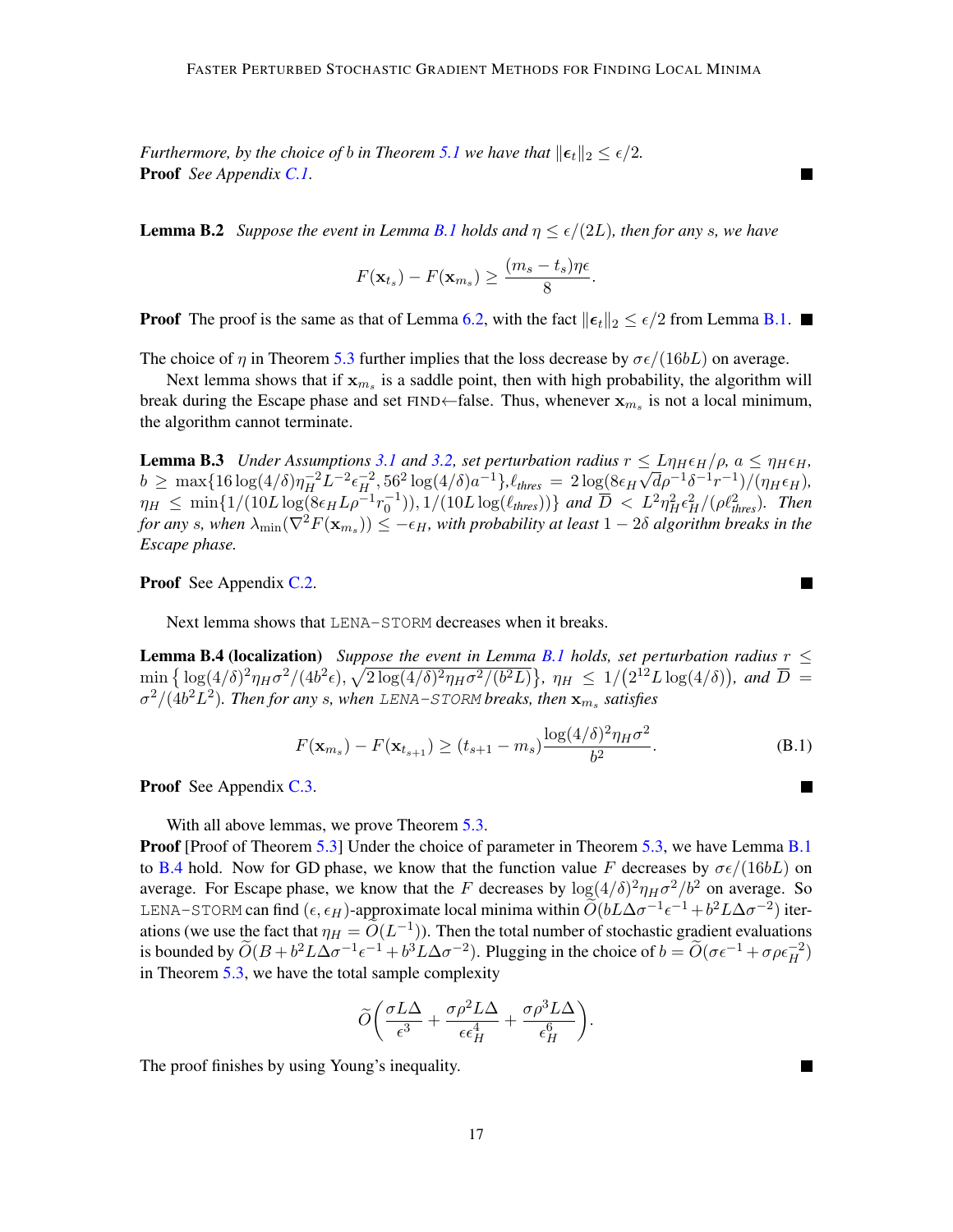# <span id="page-17-1"></span>Appendix C. Proof of Lemmas in Section [B](#page-15-2)

In this section we prove lemmas in Section [B.](#page-15-2) Let filtration  $\mathcal{F}_{t,b}$  denote the all history before sample  $\xi_{t,b}$  at time  $t \in \{0, \dots, T\}$ , then it is obvious that  $\mathcal{F}_{0,1} \subseteq \mathcal{F}_{0,b} \subseteq \dots \subseteq \mathcal{F}_{1,1} \subseteq \dots \subseteq \mathcal{F}_{T,1} \subseteq \dots \subseteq$  $\mathcal{F}_{T,b}.$ 

We also need the following fact:

Proposition C.1 *For any* t*, we have the following equation:*

<span id="page-17-0"></span>
$$
\frac{\epsilon_{t+1}}{(1-a)^{t+1}} - \frac{\epsilon_t}{(1-a)^t} = \frac{1}{(1-a)^{t+1}} \sum_{i \leq b} \epsilon_{t,i},
$$

*where*

$$
\epsilon_{t,i} = \frac{a}{b} [\nabla f(\mathbf{x}_{t+1}; \boldsymbol{\xi}_{t+1}^i) - \nabla F(\mathbf{x}_{t+1})] + \frac{1-a}{b} [\nabla F(\mathbf{x}_t) - \nabla f(\mathbf{x}_t; \boldsymbol{\xi}_{t+1}^i) - \nabla F(\mathbf{x}_{t+1}) + \nabla f(\mathbf{x}_{t+1}; \boldsymbol{\xi}_{t+1}^i)].
$$

**Proof** Following the update rule in LENA-STORM, we could have the update rule of  $\epsilon$  described as

$$
\epsilon_{t+1} = \frac{1-a}{b} \sum_{i \leq b} \left[ d_t - \nabla f(\mathbf{x}_t; \xi_{t+1}^i) \right] + \frac{1}{b} \sum_{i \leq b} \left[ \nabla f(\mathbf{x}_{t+1}; \xi_{t+1}^i) - \nabla F(\mathbf{x}_{t+1}) \right]
$$
  
\n
$$
= \frac{a}{b} \sum_{i \leq b} \left[ \nabla f(\mathbf{x}_{t+1}; \xi_{t+1}^i) - \nabla F(\mathbf{x}_{t+1}) \right] + (1-a)(\mathbf{d}_t - \nabla F(\mathbf{x}_t))
$$
  
\n
$$
+ \frac{1-a}{b} \sum_{i \leq b} \left[ \nabla F(\mathbf{x}_t) - \nabla f(\mathbf{x}_t; \xi_{t+1}^i) - \nabla F(\mathbf{x}_{t+1}) + \nabla f(\mathbf{x}_{t+1}; \xi_{t+1}^i) \right]
$$
  
\n
$$
= \frac{a}{b} \sum_{i \leq b} \left[ \nabla f(\mathbf{x}_{t+1}; \xi_{t+1}^i) - \nabla F(\mathbf{x}_{t+1}) \right] + (1-a)\epsilon_t
$$
  
\n
$$
+ \frac{1-a}{b} \sum_{i \leq b} \left[ \nabla F(\mathbf{x}_t) - \nabla f(\mathbf{x}_t; \xi_{t+1}^i) - \nabla F(\mathbf{x}_{t+1}) + \nabla f(\mathbf{x}_{t+1}; \xi_{t+1}^i) \right],
$$

where the last equation is by definition  $\epsilon_t := \mathbf{d}_t - \nabla F(\mathbf{x}_t)$ . Thus we have

$$
\frac{\epsilon_{t+1}}{(1-a)^{t+1}} - \frac{\epsilon_t}{(1-a)^t}
$$
\n
$$
= \frac{1}{(1-a)^{t+1}} \left( \frac{a}{b} \sum_{i \le b} [\nabla f(\mathbf{x}_{t+1}; \xi_{t+1}^i) - \nabla F(\mathbf{x}_{t+1})] + \frac{1-a}{b} \sum_{i \le b} [\nabla F(\mathbf{x}_t) - \nabla f(\mathbf{x}_t; \xi_{t+1}^i) - \nabla F(\mathbf{x}_{t+1}) + \nabla f(\mathbf{x}_{t+1}; \xi_{t+1}^i)] \right),
$$
\n
$$
= \frac{1}{(1-a)^{t+1}} \sum_{i \le b} \epsilon_{t,i}.
$$

 $\blacksquare$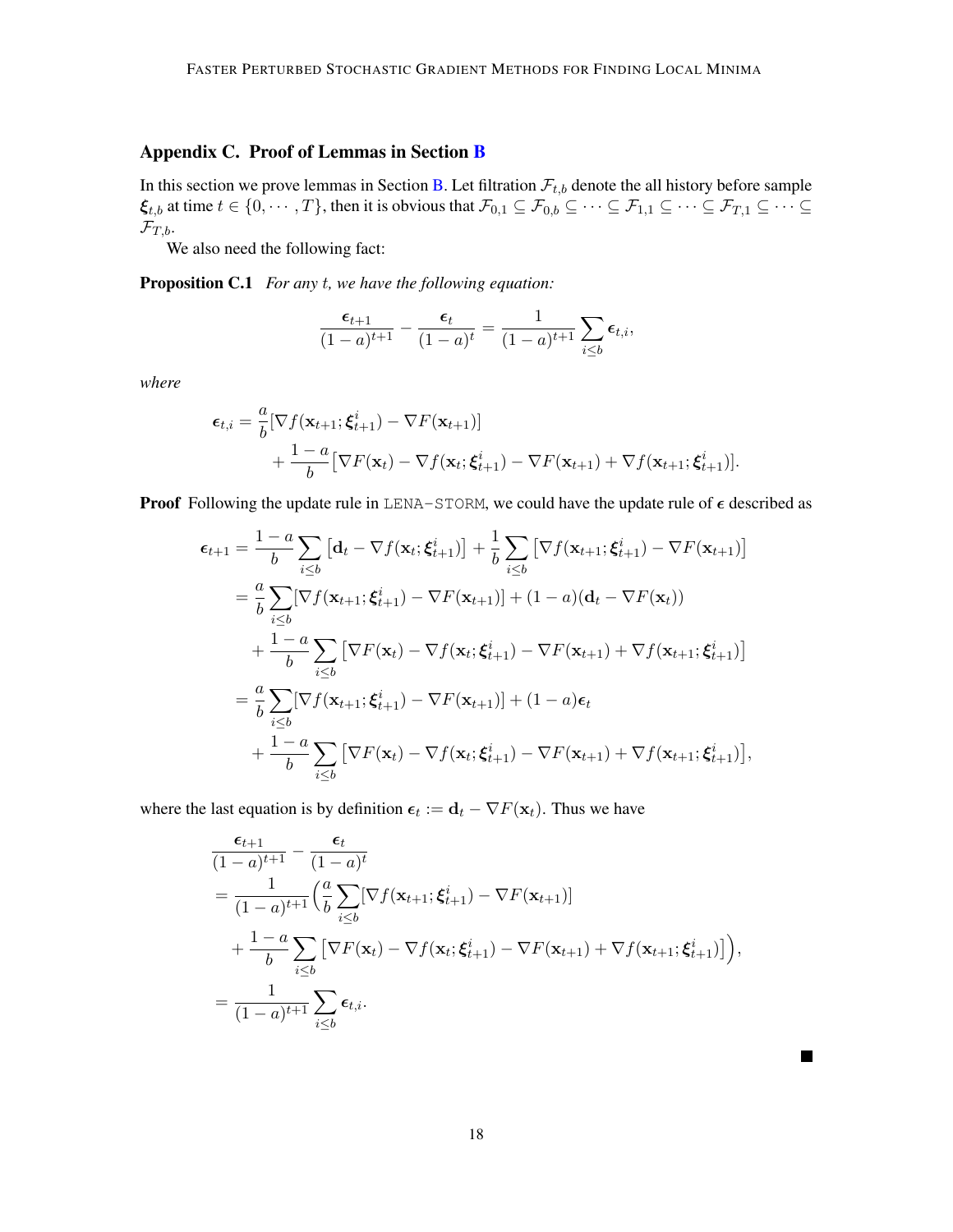## <span id="page-18-0"></span>C.1. Proof of Lemma [B.1](#page-15-1)

<span id="page-18-1"></span>**Proposition C.2** For two positive sequences  $\{a_i\}_{i=1}^n$  and  $\{b_i\}_{i=1}^n$ . Suppose  $C = \max_{i,j \in [n]} \{|a_i/a_j|\}$ ,  $\bar{b} = \sum_{i=1}^{n} b_i/n$ . Then we have,

$$
\sum_{i=1}^{n} a_i b_i \le \max_i a_i \cdot n \cdot \overline{b} \le C \sum_{i=1}^{n} a_i \overline{b}.
$$

Proof [Proof of Lemma [B.1\]](#page-15-1) By Proposition [C.1](#page-17-0) we have

$$
\frac{\epsilon_{t+1}}{(1-a)^{t+1}}-\frac{\epsilon_t}{(1-a)^t}=\frac{1}{(1-a)^{t+1}}\sum_{i\leq b}\epsilon_{t,i}.
$$

It is easy to verify that  $\{\epsilon_{t,i}\}$  forms a martingale difference sequence and

$$
\|\epsilon_{t,i}\|_{2}^{2} \leq 2 \left\| \frac{a}{b} [\nabla f(\mathbf{x}_{t+1}; \xi_{t+1}^{i}) - \nabla F(\mathbf{x}_{t+1})] \right\|_{2}^{2}
$$
  
+ 
$$
2 \left\| \frac{1-a}{b} [\nabla F(\mathbf{x}_{t}) - \nabla f(\mathbf{x}_{t}; \xi_{t+1}^{i}) - \nabla F(\mathbf{x}_{t+1}) + \nabla f(\mathbf{x}_{t+1}; \xi_{t+1}^{i})] \right\|_{2}^{2}
$$
  

$$
\leq \frac{2a^{2} \sigma^{2} + 8(1-a)^{2} L^{2} \|\mathbf{x}_{t+1} - \mathbf{x}_{i}\|_{2}^{2}}{b^{2}},
$$

where the first inequality holds due to triangle inequality, the second inequality holds due to As-sumptions [3.1](#page-3-1) and [3.2.](#page-3-0) Therefore, by Azuma-Hoeffding inequality (See Lemma [E.1](#page-27-0) for detail), with probability at least  $1 - \delta$ , we have that for any  $t > 0$ ,

$$
\left\| \frac{\epsilon_t}{(1-a)^t} - \frac{\epsilon_0}{(1-a)^0} \right\|_2^2 \le 4 \log(4/\delta) \sum_{i=0}^{t-1} b \cdot \frac{2a^2 \sigma^2 + 8(1-a)^2 L^2 \|\mathbf{x}_{i+1} - \mathbf{x}_i\|_2^2}{(1-a)^{2i+2} b^2}
$$

$$
= 8 \log(4/\delta) \sum_{i=0}^{t-1} \frac{a^2 \sigma^2 + 4(1-a)^2 L^2 \|\mathbf{x}_{i+1} - \mathbf{x}_i\|_2^2}{(1-a)^{2i+2} b}.
$$

Therefore, we have

$$
\|\boldsymbol{\epsilon}_{t}\|_{2}^{2} \leq 2(1-a)^{2t} \left\| \frac{\boldsymbol{\epsilon}_{t}}{(1-a)^{t}} - \boldsymbol{\epsilon}_{0} \right\|_{2}^{2} + 2(1-a)^{2t} \|\boldsymbol{\epsilon}_{0}\|_{2}^{2}
$$
  
 
$$
\leq \log(4/\delta) \left[ \frac{64L^{2}}{b} \sum_{i=0}^{t-1} (1-a)^{2t-2i} \|\mathbf{x}_{i+1} - \mathbf{x}_{i}\|_{2}^{2} + \frac{16a\sigma^{2}}{b} \right] + 2(1-a)^{2t} \|\boldsymbol{\epsilon}_{0}\|_{2}^{2}.
$$
 (C.1)

By Azuma-Hoeffding Inequality, we have with probability  $1 - \delta$ ,

$$
\|\boldsymbol{\epsilon}_0\|_2^2 = \left\|\frac{1}{B}\sum_{1\leq i\leq B}\left[\nabla f(\mathbf{x}_0;\boldsymbol{\xi}_0^i)-\nabla F(\mathbf{x}_0)\right]\right\|_2^2 \leq \frac{4\log(4/\delta)\sigma^2}{B}.
$$

Therefore, with probability  $1 - 2\delta$ , we have

$$
\|\boldsymbol{\epsilon}_t\|_2^2 \leq \log(4/\delta) \left[ \frac{64L^2}{b} \sum_{i=0}^{t-1} (1-a)^{2t-2i-2} \|\mathbf{x}_{i+1} - \mathbf{x}_i\|_2^2 + \frac{16a\sigma^2}{b} + \frac{32(1-a)^{2t}\sigma^2}{B} \right]
$$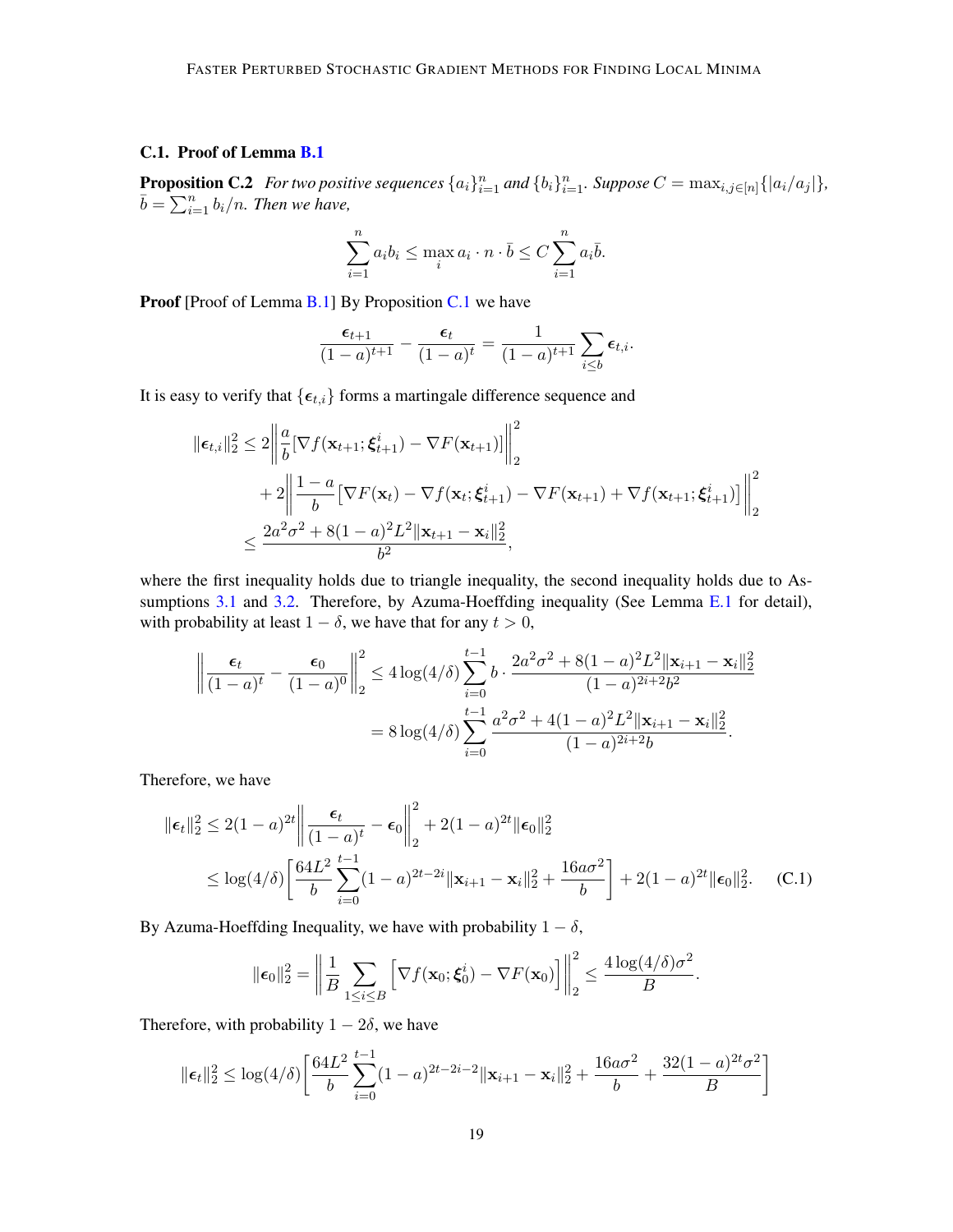$$
= \frac{64L^2 \log(4/\delta)}{b} \underbrace{\sum_{i=0}^{t-1} (1-a)^{2t-2i-2} ||\mathbf{x}_{i+1} - \mathbf{x}_i||_2^2}_{I} + \frac{16a\sigma^2 \log(4/\delta)}{b}
$$
(C.2)

<span id="page-19-4"></span>
$$
+\frac{32(1-a)^{2t}\log(4/\delta)\sigma^2}{B}.
$$
 (C.3)

We now bound *I*. Denote  $S_1 = \{i \in [t-1] | \exists j, t_j \le i \le m_j\}, S_2 = \{i \in [t-1] | \exists j, i = m_j\},$  $S_3 = \{i \in [t-1] | \exists j, m_j < i < t_{j+1}\}\,$ , We can divide I into three part,

$$
I = \underbrace{\sum_{i \in S_1} (1-a)^{2t-2i-2} ||\mathbf{x}_{i+1} - \mathbf{x}_i||_2^2}_{I_1} + \underbrace{\sum_{i \in S_2} (1-a)^{2t-2i-2} ||\mathbf{x}_{i+1} - \mathbf{x}_i||_2^2}_{I_2} + \underbrace{\sum_{i \in S_3} (1-a)^{2t-2i-2} ||\mathbf{x}_{i+1} - \mathbf{x}_i||_2^2}_{I_3}.
$$
 (C.4)

Because  $\|\mathbf{x}_{i+1} - \mathbf{x}_i\|_2 = \eta_t \|\mathbf{d}_i\|_2 = \eta$ , we can bound  $I_1$  as follows,

<span id="page-19-3"></span><span id="page-19-1"></span><span id="page-19-0"></span>
$$
I_1 = \eta^2 \sum_{i \in S_1} (1 - a)^{2t - 2i - 2} \le \eta^2 \sum_{i = 0}^{\infty} (1 - a)^i = \frac{\eta^2}{a}.
$$
 (C.5)

Because the perturbation radius is  $r$ , we can bound  $I_2$  as follows,

$$
I_2 = \sum_{i \in S_2} (1 - a)^{2t - 2i - 2} ||\mathbf{x}_{i+1} - \mathbf{x}_i||_2^2 \le r^2 \sum_{i \in S_2} (1 - a)^{2t - 2i - 2} \le \frac{r^2}{a}.
$$
 (C.6)

To bound  $I_3$ , we have

$$
I_3 = \sum_{i \in S_3}^{t-1} (1-a)^{2t-2i-2} ||\mathbf{x}_{i+1} - \mathbf{x}_i||_2^2
$$
  
\n
$$
= \sum_{s=1}^{S} \sum_{i=m_s+1}^{\min\{t-1, t_{s+1}-1\}} (1-a)^{2t-2i-2} ||\mathbf{x}_{i+1} - \mathbf{x}_i||_2^2
$$
  
\n
$$
\leq \sum_{s=1}^{S} (1-a)^{-2\ell_{\text{thres}}} \sum_{i=m_s+1}^{\min\{t-1, t_{s+1}-1\}} (1-a)^{2t-2i-2} \overline{D}
$$
  
\n
$$
= (1-a)^{-2\ell_{\text{thres}}} \sum_{i \in S_3}^{\ell-1} (1-a)^{2t-2i-2} \overline{D}
$$
  
\n
$$
\leq \frac{\overline{D}(1-a)^{-2\ell_{\text{thres}}}}{a}, \qquad (C.7)
$$

where S satisfies  $m<sub>S</sub> < t - 1 < t<sub>S+1</sub>$ . The first inequality holds due to Proposition [C.2](#page-18-1) with the fact that the average of  $||\mathbf{x}_{i+1} - \mathbf{x}_i||_2^2$  is bounded by  $\bar{D}$ , according to the LENA scheme, and  $t_{s+1} - m_s < l_{\text{thres}}$ , the last one holds trivially. Substituting [\(C.5\)](#page-19-0), [\(C.6\)](#page-19-1), [\(C.7\)](#page-19-2) into [\(C.4\)](#page-19-3), we have

<span id="page-19-2"></span>
$$
I \leq \frac{\eta^2 + r^2 + (1 - a)^{2\ell_{\text{thres}}}\overline{D}}{a}.
$$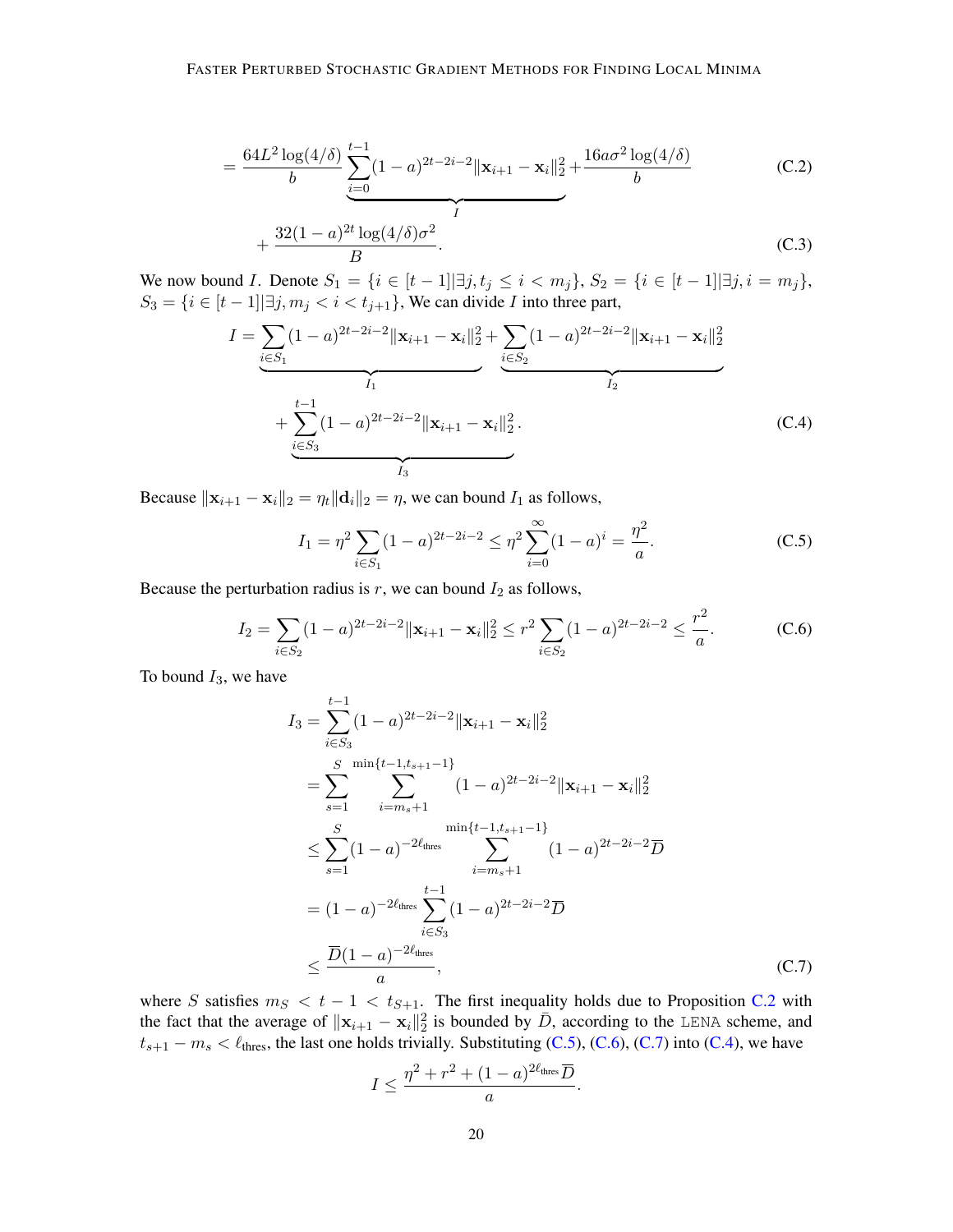Therefore  $(C.3)$  can further bounded by

$$
\|\epsilon_t\|_2^2 \le \frac{64L^2\log(4/\delta)}{b} \frac{\eta^2 + r^2 + (1-a)^{2\ell_{\text{thres}}}\overline{D}}{a} + \frac{16a\sigma^2\log(4/\delta)}{b} + \frac{32(1-a)^{2t}\log(4/\delta)\sigma^2}{B}.
$$
\n(C.8)

By the selection of  $\eta \le \sigma/(2bL)$ ,  $r \le \sigma/(2bL)$  and  $\overline{D} \le \sigma^2/(4b^2L^2)$ ,  $a = 56^2 \log(4/\delta)/b$ ,  $B = b^2, a \leq 1/4\ell_{\text{thres}},$  it's easy to verify that

$$
\frac{64L^2\log(4/\delta)}{b}\frac{\eta^2 + r^2 + 2\overline{D}}{a} \le \frac{\sigma^2}{b^2}
$$
 (C.9)

$$
(1 - a)^{2\ell_{\text{thres}}} \ge 1 - 2a\ell_{\text{thres}} \ge \frac{1}{2}
$$
 (C.10)

$$
\frac{16a\sigma^2\log(4/\delta)}{b} \le \frac{224^2\sigma^2\log(4/\delta)^2}{b^2}
$$
\n(C.11)

$$
\frac{32\log(4/\delta)\sigma^2}{B} \le \frac{32\log(4/\delta)\sigma^2}{b^2}.
$$
\n(C.12)

Plugging  $(C.9)$  to  $(C.12)$  into  $(C.8)$  gives,

$$
\|\boldsymbol{\epsilon}_t\|_2 \leq \frac{2^{10}\log(4/\delta)\sigma}{b}.
$$

<span id="page-20-3"></span><span id="page-20-2"></span><span id="page-20-1"></span>

<span id="page-20-5"></span>M

#### <span id="page-20-0"></span>C.2. Proof of Lemma [B.3](#page-16-1)

<span id="page-20-4"></span>**Lemma C.3 (Small stuck region)** *Suppose*  $-\gamma = \lambda_{\min}(\nabla^2 F(\mathbf{x}_{m_s})) \leq -\epsilon_H$ . *Set threshold*  $\ell = 2\log(8\epsilon_H \rho^{-1} r_0^{-1})/(\eta_H \gamma)$ ,  $\eta_H \le \min\{1/(10L\log(8\epsilon_H L \rho^{-1} r_0^{-1})), 1/(10L\log(\ell))\}$ ,  $a \le$  $\eta_H\gamma$ ,  $r \leq L\eta_H\epsilon_H/\rho$ . Let  $\{{\bf x}_t\},\{{\bf x}'_t\}$  be two coupled sequences by running LENA-STORM from  ${\bf x}_{m_s+1}, {\bf x}'_{m_s+1}$  with  ${\bf w}_{m_s+1} = {\bf x}_{m_s+1} - {\bf x}'_{m_s+1} = r_0{\bf e}_1$ , where  ${\bf x}_{m_s+1}, {\bf x}'_{m_s+1} \in \mathbb{B}_{{\bf x}_{m_s}}(r)$ ,  $r_0 =$  $\Delta_{m_s+1}, \Delta_{m_s+1}$  with  $\mathbf{w}_{m_s+1} - \mathbf{\Lambda}_{m_s+1} - \mathbf{\Lambda}_{m_s+1} - \tau_0 \mathbf{e}_1$ , where  $\Delta_{m_s+1}, \Delta_{m_s+1} \in \mathbb{D}_{\mathbf{x}_{m_s}}(t)$ ,  $\tau_0 = \delta r / \sqrt{d}$  and  $\mathbf{e}_1$  denotes the smallest eigenvector direction of Hessian  $\nabla^2 F(\mathbf{x}_{m_s})$ *batch size*  $b \ge \max\{16 \log(4/\delta)\eta_H^{-2}L^{-2}\gamma^{-2}, 56^2 \log(4/\delta)a^{-1}\}$ *, then with probability*  $1 - 2\delta$  *we have*

$$
\exists T \leq \ell, \max\{\|\mathbf{x}_T - \mathbf{x}_0\|_2, \|\mathbf{x}_T' - \mathbf{x}_0'\|_2\} \geq \frac{\eta_H \epsilon_H L}{\rho}.
$$

Proof See Appendix [D.1.](#page-22-0)

**Proof** [Proof of Lemma [B.3\]](#page-16-1) We assume  $\lambda_{\min}(\nabla^2 F(\mathbf{x}_{m_s})) < -\epsilon_H$  and prove our statement by contradiction. Lemma [C.3](#page-20-4) shows that, in the random perturbation ball at least one of two points in the  $e_1$  direction will escape the saddle point if their distance is larger than  $r_0 = \frac{\delta r}{\sqrt{\delta}}$  $\frac{r}{d}$ . Thus, the probability of the starting point  $\mathbf{x}_{m_s+1} \sim \mathbb{B}_{\mathbf{x}_{m_s}}(r)$  located in the stuck region uniformly is less than δ. Then with probability at least  $1 - 2δ$ ,

$$
\exists m_s < t < m_s + \ell_{\text{thres}}, \|\mathbf{x}_t - \mathbf{x}_{m_s}\|_2 \ge \frac{L\eta_H \epsilon_H}{\rho}.\tag{C.13}
$$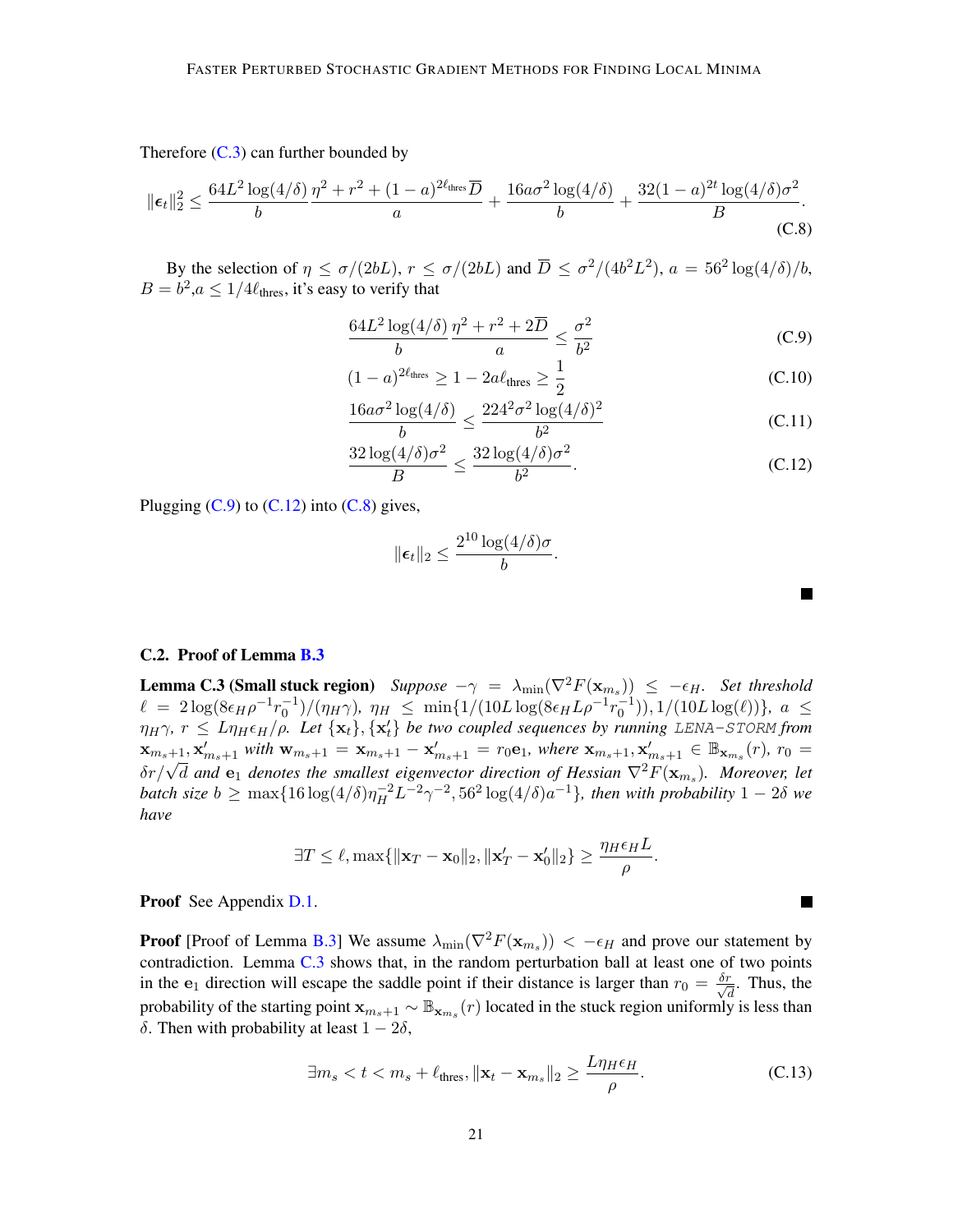Suppose LENA-STORM does not break, then for any  $m_s < t < m_s + \ell_{\text{thres}}$ ,

$$
\|\mathbf{x}_{t}-\mathbf{x}_{m_{s}}\|_{2} \leq \sum_{i=m_{s}}^{t-1} \|\mathbf{x}_{i+1}-\mathbf{x}_{i}\|_{2} \leq \sqrt{(t-m_{s})\sum_{i=m_{s}}^{t-1} \|\mathbf{x}_{i+1}-\mathbf{x}_{i}\|_{2}^{2}} \leq (t-m_{s})\sqrt{\overline{D}},
$$

where the first inequality is due to the triangle inequality and the second inequality is due to Cauchy-Schwarz inequality. Thus, by the selection of  $\overline{D}$ , we have

$$
\|\mathbf{x}_t - \mathbf{x}_{m_s}\|_2 \le (t - m_s) \sqrt{\overline{D}} \le \ell_{\text{thres}} \sqrt{\overline{D}} < \frac{L\eta_H \epsilon_H}{\rho},
$$

which contradicts [\(C.13\)](#page-20-5). Therefore, we know that with probability at least  $1-2\delta$ ,  $\lambda_{\min}(\nabla^2 F(\mathbf{x}_{m_s})) \geq$  $-\epsilon_H$ .

# <span id="page-21-0"></span>C.3. Proof of Lemma [B.4](#page-16-0)

Proof [Proof of Lemma [B.4\]](#page-16-0)

Suppose  $m_s < i < t_{s+1}$ . Then with probability at least  $1 - \delta$ , then by Lemma [E.2](#page-27-1) we have

<span id="page-21-1"></span>
$$
F(\mathbf{x}_{i+1}) \le F(\mathbf{x}_i) + \frac{\eta_i}{2} \|\boldsymbol{\epsilon}_i\|_2^2 - \left(\frac{1}{2\eta_i} - \frac{L}{2}\right) \|\mathbf{x}_{i+1} - \mathbf{x}_i\|_2^2
$$
  
\n
$$
\le F(\mathbf{x}_i) + \frac{\eta_H}{2} \frac{2^{20} \log(4/\delta)^2 \sigma^2}{b^2} - \frac{1}{4\eta_H} \|\mathbf{x}_{i+1} - \mathbf{x}_i\|_2^2
$$
 (C.14)

where the the second inequality holds due to Lemma [B.1](#page-15-1) and the fact that for any  $m_s < i < t_{s+1}$ ,  $\eta_i \leq \eta_H \leq 1/(2L)$ . Taking summation of [\(C.14\)](#page-21-1) from  $i = m_s + 1$  to  $t - 1$ , we have

$$
F(\mathbf{x}_t) \le F(\mathbf{x}_{m_s+1}) + 2^{19} \eta_H \log(4/\delta)^2 (t - m_s - 1) \frac{\sigma^2}{b^2} - \frac{1}{4\eta_H} \sum_{i=m_s+1}^{t-1} ||\mathbf{x}_{i+1} - \mathbf{x}_i||_2^2.
$$
 (C.15)

Finally, we have

$$
F(\mathbf{x}_{m_s+1}) - F(\mathbf{x}_{t_{s+1}}) \geq \sum_{i=m_s+1}^{t_{s+1}-1} \frac{\|\mathbf{x}_{i+1} - \mathbf{x}_i\|_2^2}{4\eta_H} - 2^{19} \log(4/\delta)^2 (t - m_s - 1)\eta_H \frac{\sigma^2}{b^2}
$$
  
=  $(t_{s+1} - m_s - 1) \left(\frac{\overline{D}}{4\eta_H} - \frac{2^{19} \log(4/\delta)^2 \eta_H \sigma^2}{b^2}\right)$   
=  $(t_{s+1} - m_s - 1) \left(\frac{\sigma^2}{16\eta_H b^2 L^2} - \frac{2^{19} \log(4/\delta)^2 \eta_H \sigma^2}{b^2}\right)$   
 $\geq (t_{s+1} - m_s - 1) \frac{4 \log(4/\delta)^2 \eta_H \sigma^2}{b^2},$  (C.16)

where the last inequality is by the selection of  $\eta_H \leq 1/(2^{12}L \log(4/\delta))$ . For  $i = m_s$ , by Lemma [E.2](#page-27-1) we have

<span id="page-21-2"></span>
$$
F(\mathbf{x}_{m_s+1}) \leq F(\mathbf{x}_t) + (2\|\mathbf{d}_t\|_2 + 2\|\boldsymbol{\epsilon}_t\|_2 + Lr/2)r
$$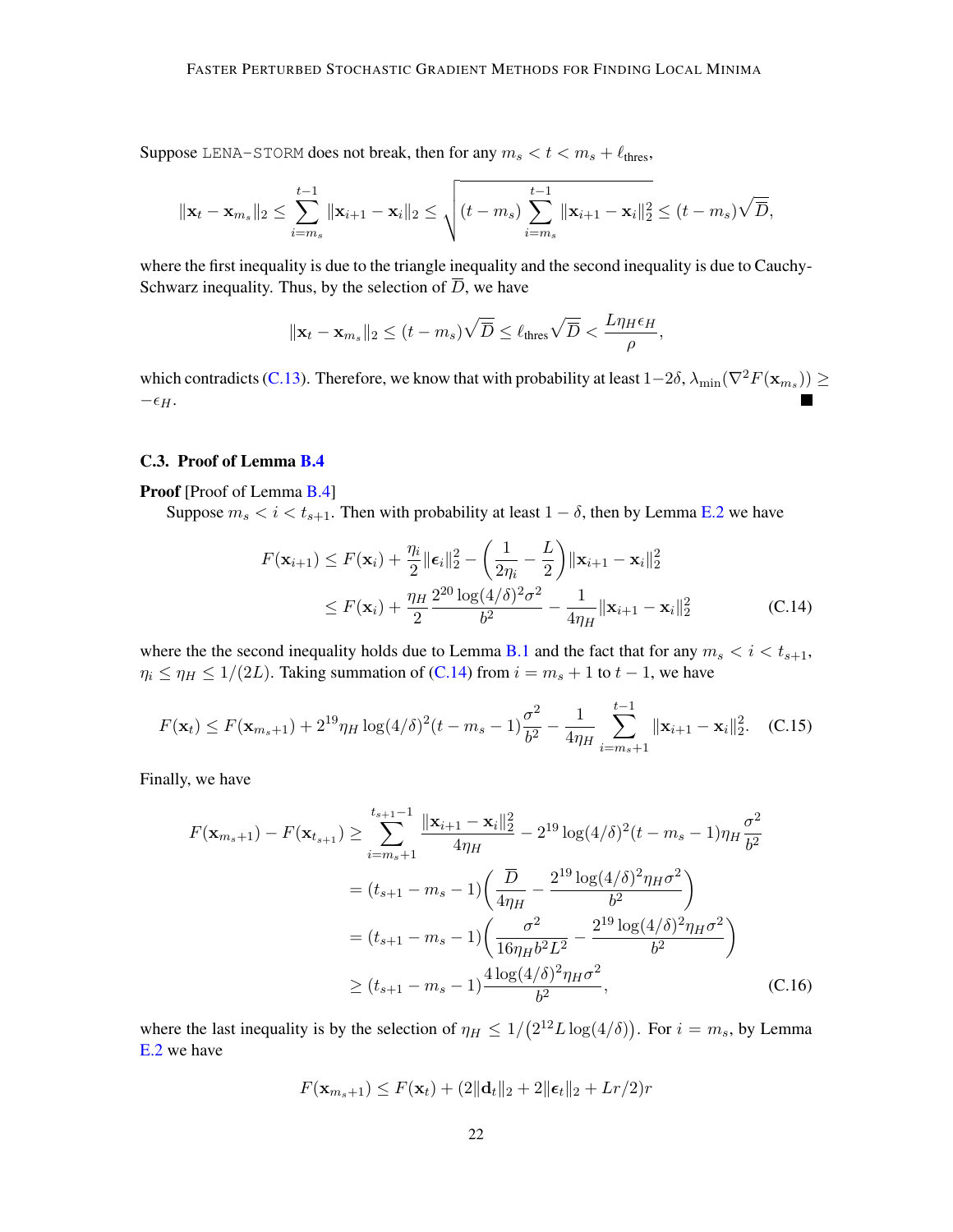$$
\leq F(\mathbf{x}_{m_s}) + (4\epsilon + Lr/2)r
$$
  
\n
$$
\leq F(\mathbf{x}_{m_s}) + \frac{2\log(4/\delta)^2 \eta_H \sigma^2}{b^2},
$$
\n(C.17)

<span id="page-22-2"></span><span id="page-22-1"></span> $\blacksquare$ 

where the last inequality is by  $r \le \min\left\{\log(4/\delta)^2 \eta_H \sigma^2/(4b^2 \epsilon), \sqrt{2\log(4/\delta)^2 \eta_H \sigma^2/(b^2 L)}\right\}.$ Combining  $(C.16)$  and  $(C.17)$  we have that

$$
F(\mathbf{x}_{m_s}) - F(\mathbf{x}_{t_{s+1}}) = F(\mathbf{x}_{m_s}) - F(\mathbf{x}_{m_s+1}) + F(\mathbf{x}_{m_s+1}) - F(\mathbf{x}_{t_{s+1}})
$$
  
\n
$$
\ge (t_{s+1} - m_s - 1) \frac{4 \log(4/\delta)^2 \eta_H \sigma^2}{b^2} - \frac{2 \log(4/\delta)^2 \eta_H \sigma^2}{b^2}
$$
  
\n
$$
\ge (t_{s+1} - m_s) \frac{\log(4/\delta)^2 \eta_H \sigma^2}{b^2},
$$

where we use the fact that  $t_{s+1} - m_s \geq 2$ .

# Appendix D. Proof of Lemmas in Section [C](#page-17-1)

#### <span id="page-22-0"></span>D.1. Proof of Lemma [C.3](#page-20-4)

Define  $w_t := x_t - x'_t$  as the distance between the two coupled sequences. By the construction, we have that  $w_0 = r_0 e_1$ , where  $e_1$  is the smallest eigenvector direction of Hessian  $\mathcal{H} := \nabla^2 F(\mathbf{x}_{m_s})$ .

$$
\mathbf{w}_{t} = \mathbf{w}_{t-1} - \eta(\mathbf{d}_{t-1} - \mathbf{d}'_{t-1})
$$
  
=  $\mathbf{w}_{t-1} - \eta(\nabla F(\mathbf{x}_{t-1}) - \nabla F(\mathbf{x}'_{t-1}) + \mathbf{d}_{t-1} - F(\mathbf{x}_{t-1}) - \mathbf{d}'_{t-1} + \nabla F(\mathbf{x}'_{t-1}))$   
=  $\mathbf{w}_{t-1} - \eta \left[ (\mathbf{x}_{t-1} - \mathbf{x}'_{t-1}) \int_{0}^{1} \nabla^{2} F(\mathbf{x}'_{t-1} + \theta(\mathbf{x}_{t-1} - \mathbf{x}'_{t-1})) d\theta + \mathbf{d}_{t-1} - F(\mathbf{x}_{t-1}) - \mathbf{d}'_{t-1} + F(\mathbf{x}'_{t-1}) \right]$   
=  $(1 - \eta \mathcal{H}) \mathbf{w}_{t-1} - \eta (\Delta_{t-1} \mathbf{w}_{t-1} + \mathbf{y}_{t-1}),$ 

where

$$
\Delta_{t-1} := \int_0^1 \left( \nabla^2 F(\mathbf{x}'_{t-1} + \theta(\mathbf{x}_{t-1} - \mathbf{x}'_{t-1})) - \mathcal{H} \right) d\theta,
$$
  
\n
$$
\mathbf{y}_{t-1} := \mathbf{d}_{t-1} - \nabla F(\mathbf{x}_{t-1}) - \mathbf{d}'_{t-1} + \nabla F(\mathbf{x}'_{t-1}) = \boldsymbol{\epsilon}_{t-1} - \boldsymbol{\epsilon}'_{t-1}.
$$

Recursively applying the above equation, we get

$$
\mathbf{w}_{t} = (1 - \eta \mathcal{H})^{t - m_{s} - 1} \mathbf{w}_{m_{s} + 1} - \eta \sum_{\tau = m_{s} + 1}^{t - 1} (1 - \eta \mathcal{H})^{t - 1 - \tau} (\Delta_{\tau} \mathbf{w}_{\tau} + \mathbf{y}_{\tau}).
$$
 (D.1)

<span id="page-22-3"></span>We want to show that the first term of  $(D.1)$  dominates the second term. Next Lemma is essential for the proof of Lemma [C.3,](#page-20-4) which bounds the norm of  $y_t$ .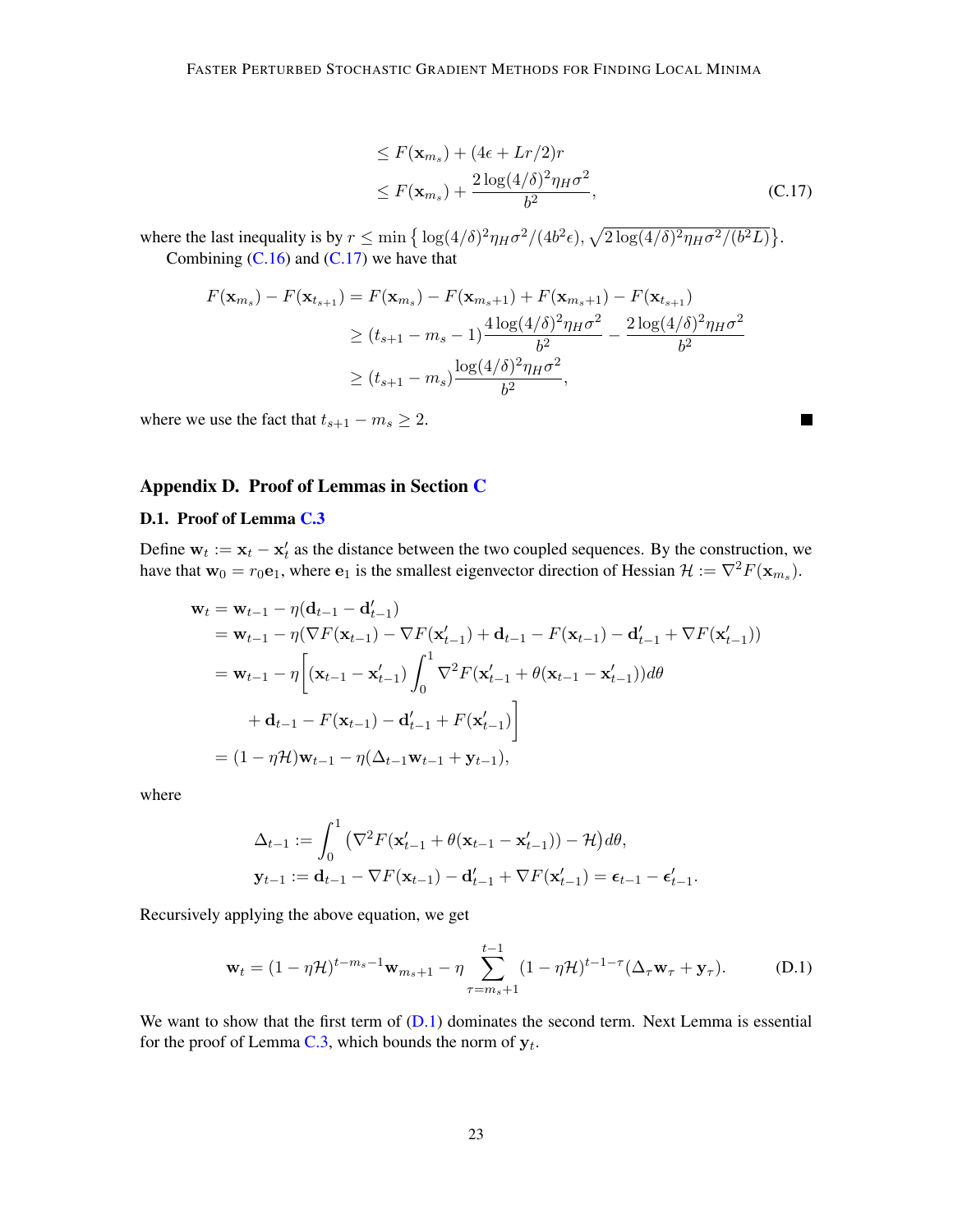Lemma D.1 *Under Assumption [3.1,](#page-3-1) we have following inequality holds,*

$$
\|\mathbf{y}_t\|_2 \le 2\sqrt{\log(4/\delta)}b^{-1/2}a^{-1/2}\left(2L\max_{m_s < \tau < t} \|\mathbf{w}_{\tau+1} - \mathbf{w}_{\tau}\|_2 + \max_{m_s < \tau \le t} (2aL + 4\rho D_{\tau}) \cdot \max_{m_s < \tau \le t} \|\mathbf{w}_{\tau}\|_2 + 4\sqrt{\log(4/\delta)}b^{-1/2}Lr_0, \tag{D.2}
$$

*where*  $D_{\tau} = \max\{\|\mathbf{x}_{\tau} - \mathbf{x}_{m_s}\|_2, \|\mathbf{x}'_{\tau} - \mathbf{x}_{m_s}\|_2\}.$ 

Proof [Proof of Lemma [D.1\]](#page-22-3) By Proposition [C.1,](#page-17-0) we have that

<span id="page-23-1"></span>
$$
\frac{\mathbf{y}_{t+1}}{(1-a)^{t+1}} - \frac{\mathbf{y}_t}{(1-a)^t} = \frac{\epsilon_{t+1}}{(1-a)^{t+1}} - \frac{\epsilon_t}{(1-a)^t} - \frac{\epsilon'_{t+1}}{(1-a)^{t+1}} + \frac{\epsilon'_t}{(1-a)^t}
$$

$$
= \frac{1}{(1-a)^{t+1}} \sum_{i \le b} [\epsilon_{t,i} - \epsilon'_{t,i}],
$$

where  $\epsilon_{t,i}$  is the same as that in Proposition [C.1:](#page-17-0)

<span id="page-23-0"></span>
$$
\epsilon_{t,i} = \frac{a}{b} [\nabla f(\mathbf{x}_{t+1}; \boldsymbol{\xi}_{t+1}^i) - \nabla F(\mathbf{x}_{t+1})]
$$
  
+ 
$$
\frac{1-a}{b} [\nabla F(\mathbf{x}_t) - \nabla f(\mathbf{x}_t; \boldsymbol{\xi}_{t+1}^i) - \nabla F(\mathbf{x}_{t+1}) + \nabla f(\mathbf{x}_{t+1}; \boldsymbol{\xi}_{t+1}^i)]
$$
  
= 
$$
\frac{1}{b} [\nabla f(\mathbf{x}_{t+1}; \boldsymbol{\xi}_{t+1}^i) - \nabla F(\mathbf{x}_{t+1})] + \frac{1-a}{b} [\nabla F(\mathbf{x}_t) - \nabla f(\mathbf{x}_t; \boldsymbol{\xi}_{t+1}^i)],
$$
 (D.3)

where we rewrite  $\epsilon_{t,i}$  as [\(D.3\)](#page-23-0) because now we want bound the  $\epsilon_t - \epsilon'_t$  by the distance between two sequence.  $\epsilon'_{t,i}$  is defined similarly as follows

$$
\epsilon'_{t,i} = \frac{1}{b} [\nabla f(\mathbf{x}_{t+1}; \boldsymbol{\xi}^i_{t+1}) - \nabla F(\mathbf{x}_{t+1})] + \frac{1-a}{b} [\nabla F(\mathbf{x}_t) - \nabla f(\mathbf{x}_t; \boldsymbol{\xi}^i_{t+1})].
$$

It is easy to verify that  $\{\epsilon_{t,i} - \epsilon_{t,i}'\}$  forms a martingale difference sequence. We now bound  $\|\epsilon_{t,i} - \epsilon_{t,i}\|$  $\epsilon_{t,i'}\|^2_2$ . Denote  $\mathcal{H}_{t+1,i} = \nabla^2 f(\mathbf{x}_{m_s}; \boldsymbol{\xi}_{t+1}^i)$ , then we introduce two terms

$$
\Delta_{t+1,i} := \int_0^1 \left( \nabla^2 f(\mathbf{x}'_{t+1} + \theta(\mathbf{x}_{t+1} - \mathbf{x}'_{t+1}); \xi_{t+1}^i) - \mathcal{H}_{t+1,i} \right) d\theta
$$
  

$$
\widehat{\Delta}_{t+1,i} := \int_0^1 \left( \nabla^2 f(\mathbf{x}'_t + \theta(\mathbf{x}_t - \mathbf{x}'_t); \xi_{t+1}^i) - \mathcal{H}_{t+1,i} \right) d\theta,
$$

By Assumption [3.1,](#page-3-1) we have  $\|\Delta_{t+1,i}\|_2 \leq \rho \max_{\theta \in [0,1]} \| \mathbf{x}'_{t+1} + \theta(\mathbf{x}_{t+1} - \mathbf{x}'_{t+1}) - \mathbf{x}_{m_s+1} \|_2 \leq$  $\rho D_{t+1}$ , similarly we have  $\|\widehat{\Delta}_{t+1,i}\|_2 \leq \rho D_t$  and  $\Delta_{t+1} \leq \rho D_{t+1}$ .

Now we bound  $\epsilon_{t,i} - \epsilon'_{t,i}$ ,

$$
b(\epsilon_{t,i} - \epsilon'_{t,i}) = \left( [\nabla f(\mathbf{x}_{t+1}; \xi_{t+1}^i) - \nabla F(\mathbf{x}_{t+1})] + (1 - a) [\nabla F(\mathbf{x}_t) - \nabla f(\mathbf{x}_t; \xi_{t+1}^i)] \right) - \left( [\nabla f(\mathbf{x}'_{t+1}; \xi_{t+1}^i) - \nabla F(\mathbf{x}'_{t+1})] - (1 - a) [\nabla F(\mathbf{x}'_t) - \nabla f(\mathbf{x}'_t; \xi_{t+1}^i)] \right) = (\mathcal{H}_{t+1,i} \mathbf{w}_{t+1} + \Delta_{t+1,i} \mathbf{w}_{t+1} - \mathcal{H} \mathbf{w}_{t+1} - \Delta_{t+1} \mathbf{w}_{t+1} + (1 - a) \mathcal{H} \mathbf{w}_t + (1 - a) \Delta_t \mathbf{w}_t - (1 - a) \mathcal{H}_{t+1,i} \mathbf{w}_t - (1 - a) \hat{\Delta}_{t+1,i} \mathbf{w}_t)
$$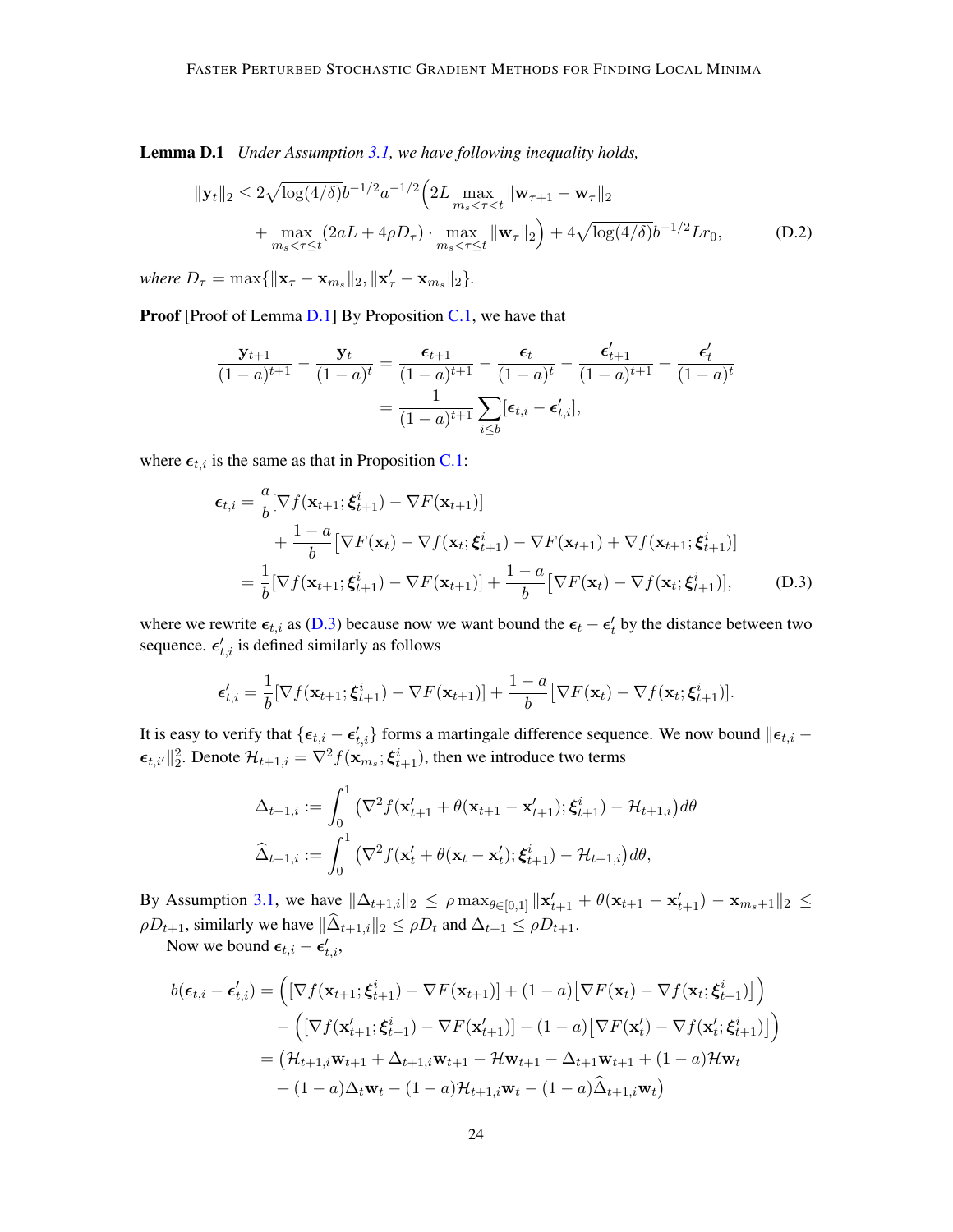$$
= (\mathcal{H}_{t+1,i} - \mathcal{H})(\mathbf{w}_{t+1} - (1 - a)\mathbf{w}_t) + (\Delta_{t+1,i} - \Delta_{t+1})\mathbf{w}_{t+1} + (1 - a)(\Delta_t - \widehat{\Delta}_{t+1,i})\mathbf{w}_t.
$$
 (D.4)

This implies the LHS of [\(D.4\)](#page-24-0) has the following bound.

$$
||b(\epsilon_{t,i} - \epsilon'_{t,i})||_2 \le 2L||\mathbf{w}_{t+1} - (1 - a)\mathbf{w}_t||_2 + 2\rho D_{t+1}^x ||\mathbf{w}_{t+1}||_2 + 2\rho D_t^x ||\mathbf{w}_t||_2
$$
  
\n
$$
\le 2L||\mathbf{w}_{t+1} - \mathbf{w}_t||_2 + 2\rho D_{t+1}^x ||\mathbf{w}_{t+1}||_2 + (2aL + 2\rho D_t^x) ||\mathbf{w}_t||_2
$$
  
\n
$$
\le 2L \max_{m_s < \tau < t} ||\mathbf{w}_{\tau+1} - \mathbf{w}_{\tau}||_2 + \max_{m_s < \tau \le t} (2aL + 4\rho D_{\tau}) \cdot \max_{m_s < \tau \le t} ||\mathbf{w}_{\tau}||_2
$$

where the first inequality is by the gradient Lipschitz Assumption and Hessian Lipschitz Assumption [3.1,](#page-3-1) the second inequality is by triangle inequality. Therefore we have

<span id="page-24-0"></span>
$$
\|\boldsymbol{\epsilon}_{t,i}-\boldsymbol{\epsilon}_{t,i}'\|_2^2 \leq \frac{M^2}{b^2}
$$

Furthermore, by Azuma Hoeffding inequality(See Lemma [E.1](#page-27-0) for detail), with probability at least  $1 - \delta$ , we have that for any  $t > 0$ ,

$$
\left\| \frac{\mathbf{y}_t}{(1-a)^t} - \frac{\mathbf{y}_{m_s+1}}{(1-a)^{m_s+1}} \right\|_2^2 = \left\| \sum_{\tau=m_s+1}^{t-1} \left( \frac{\mathbf{y}_{\tau+1}}{(1-a)^{\tau+1}} - \frac{\mathbf{y}_{\tau}}{(1-a)^{\tau}} \right) \right\|_2^2
$$
  
= 
$$
\left\| \sum_{\tau=m_s+1}^{t-1} \left( \frac{1}{(1-a)^{\tau+1}} \sum_{i \le b} [\epsilon_{\tau,i} - \epsilon'_{\tau,i}] \right) \right\|_2^2
$$
  

$$
\le 4 \log(4/\delta) \left( \sum_{i=m_s+1}^{t-1} b \cdot \frac{M^2}{(1-a)^{2\tau+2} b^2} \right).
$$

Multiply  $(1 - a)^{2t}$  on both side, we get

$$
\|\mathbf{y}_t - (1-a)^{t-m_s-1}\mathbf{y}_{m_s+1}\|_2^2 \le 4b^{-1} \log(4/\delta) \sum_{\tau=m_s+1}^{t-1} (1-a)^{2t-2\tau-2} M^2
$$
  

$$
\le 4 \log(4/\delta) b^{-1} a^{-1} M^2,
$$

where the last inequality is by  $\sum_{i=0}^{t-1} (1 - a)^{2t-2i-2} \le a^{-1}$ . Furthermore, by triangle inequality we have

<span id="page-24-1"></span>
$$
\|\mathbf{y}_t\|_2 \le 2\sqrt{\log(4/\delta)}b^{-1/2}a^{-1/2}M + (1-a)^{t-m_s-1}\|\mathbf{y}_{m_s+1}\|_2.
$$
 (D.5)

Next, we have  $\|\nabla f(\mathbf{x}_{m_s+1}; \boldsymbol{\xi}^i_{m_s+1}) - \nabla F(\mathbf{x}'_{m_s+1}) - \nabla f(\mathbf{x}'_{m_s+1}; \boldsymbol{\xi}^i_{m_s+1}) + \nabla F(\mathbf{x}'_{m_s+1})\|_2 \leq 2Lr_0$ due to Assumption [3.1.](#page-3-1) Then by Azuma Inequality (See Lemma [E.1\)](#page-27-0), we have with probability at least  $1 - \delta$ ,

$$
\|\mathbf{y}_{m_s+1}\|_{2}^{2} = \|\mathbf{d}_{m_s+1} - \nabla F(\mathbf{x}_{m_s+1}) - \mathbf{d}'_{m_s+1} + \nabla F(\mathbf{x}'_{m_s+1})\|_{2}^{2}
$$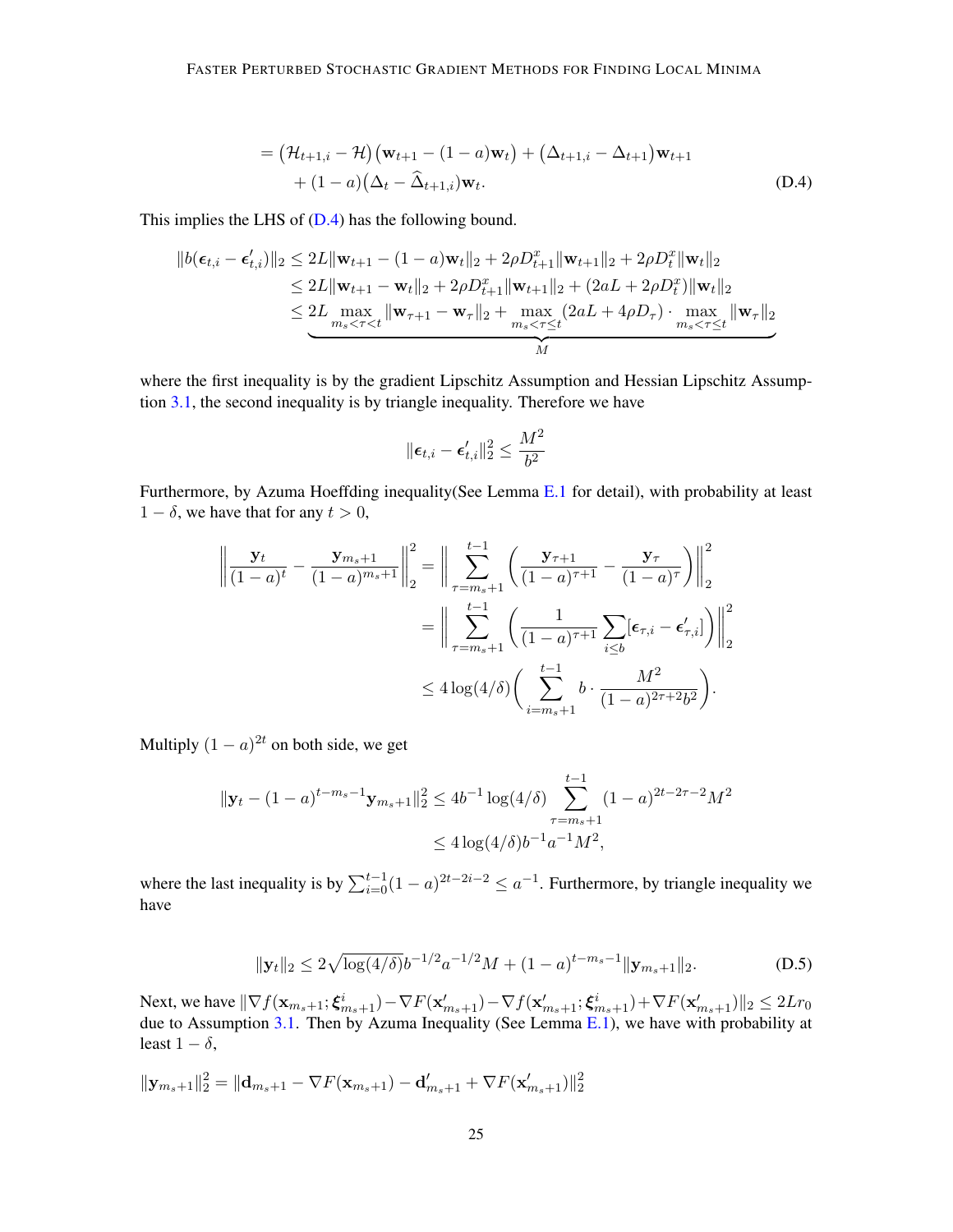$$
= \left\| \frac{1}{b} \sum_{i \le b} [\nabla f(\mathbf{x}_{m_s+1}; \boldsymbol{\xi}_{m_s+1}^i) - \nabla F(\mathbf{x}'_{m_s+1}) - \nabla f(\mathbf{x}'_{m_s+1}; \boldsymbol{\xi}_{m_s+1}^i) + \nabla F(\mathbf{x}'_{m_s+1})] \right\|_2^2
$$
  

$$
\le \frac{4 \log(4/\delta) 4L^2 r_0^2}{b}.
$$
 (D.6)

<span id="page-25-0"></span>**In the Second** 

Plugging  $(D.6)$  into  $(D.5)$  gives

$$
\|\mathbf{y}_t\|_2 \le 2\sqrt{\log(4/\delta)}b^{-1/2}a^{-1/2}\left(2L\max_{m_s < \tau < t} \|\mathbf{w}_{\tau+1} - \mathbf{w}_{\tau}\|_2 + \max_{m_s < \tau \le t} (2aL + 4\rho D_{\tau}) \cdot \max_{m_s < \tau \le t} \|\mathbf{w}_{\tau}\|_2 + 4\sqrt{\log(4/\delta)}b^{-1/2}Lr_0.
$$

Now we can give a proof of Lemma [C.3.](#page-20-4) **Proof** [Proof of Lemma  $C.3$ ] We proof it by induction that

1.  $\frac{1}{2}(1 + \eta_H \gamma)^{t-m_s-1} r_0 \le ||\mathbf{w}_t||_2 \le \frac{3}{2}$  $\frac{3}{2}(1 + \eta_H \gamma)^{t - m_s - 1} r_0.$ 2.  $||y_t||_2 \leq 2\eta_H \gamma L (1 + \eta_H \gamma)^{t-m_s-1} r_0.$ 

First for  $t = m_s + 1$ , we have  $\|\mathbf{w}_{m_s+1}\|_2 = r_0$ ,  $\|y_{m_s+1}\|_2 \leq \sqrt{16b^{-1}\log(4/\delta)L^2 r_0^2} \leq 2\eta_H \gamma L r_0$ (See [\(D.6\)](#page-25-0)), where  $b \ge 2\eta_H^{-2} \gamma^{-2} \sqrt{\log(4/\delta)}$ . Assume they hold for all  $m_s < \tau < t$ , we now prove they hold for t. We bound  $w_t$  first, we only need to show that second term of  $(D.1)$  is bounded by 1  $\frac{1}{2}(1 + \eta_H \gamma)^t r_0.$ 

$$
\|\eta_{H}\sum_{\tau=m_{s}+1}^{t-1} (1-\eta_{H}\mathcal{H})^{t-1-\tau}(\Delta_{\tau}\mathbf{w}_{\tau}+\mathbf{y}_{\tau})\|_{2}
$$
\n
$$
\leq \eta_{H}\sum_{\tau=m_{s}+1}^{t-1} (1+\eta_{H}\gamma)^{t-1-\tau}(\|\Delta_{\tau}\|_{2}\|\mathbf{w}_{\tau}\|_{2}+\|\mathbf{y}_{\tau}\|_{2})
$$
\n
$$
\leq \eta_{H}\sum_{\tau=m_{s}+1}^{t-1} (1+\eta_{H}\gamma)^{t-m_{s}-2}r_{0}(\frac{3}{2}\|\Delta_{\tau}\|_{2}+2\eta_{H}\gamma L)
$$
\n
$$
\leq \eta_{H}\sum_{\tau=m_{s}+1}^{t-1} (1+\eta_{H}\gamma)^{t-m_{s}-2}r_{0}(3\eta_{H}\epsilon_{H}L+2\eta_{H}\gamma L)
$$
\n
$$
=\eta_{H}\ell(1+\eta_{H}\gamma)^{t-m_{s}-2}r_{0}\cdot5\eta_{H}\gamma L
$$
\n
$$
\leq 10\log(8\epsilon_{H}\rho^{-1}r_{0}^{-1})\eta_{H}L(1+\eta_{H}\gamma)^{t-m_{s}-2}r_{0}
$$
\n
$$
\leq \frac{1}{2}(1+\eta_{H}\gamma)^{t-m_{s}-1}r_{0},
$$

where the first inequality is by the eigenvalue assumption over  $H$ , the second inequality is by the Induction hypothesis, the third inequality is by  $\|\Delta_\tau\|_2 \le \rho D_\tau = \rho \max\{\|\mathbf{x}_{\tau} - \mathbf{x}_{m_s}\|_2, \|\mathbf{x}'_{\tau} - \mathbf{x}_{m_s}\|_2\}$  $\|\mathbf{x}_{m_s}\|_2$   $\leq \eta_H \epsilon_H L + r\rho \leq 2\eta_H \epsilon_H L$ , the fourth inequality is by the choice of  $t - m_s - 1 \leq \ell \leq 1$  $2\log(8\epsilon_H \rho^{-1} r_0^{-1})/(\eta_H \gamma)$ , the last inequality is by the choice of  $\eta_H \le 1/(10\log(8\epsilon_H \rho^{-1} r_0^{-1})L)$ . Now we bound  $||y_t||_2$  by [\(D.2\)](#page-23-1). We first get the bound for  $L||\mathbf{w}_{i+1} - \mathbf{w}_i||_2$  as follows,

$$
L\|\mathbf{w}_{t+1}-\mathbf{w}_t\|_2
$$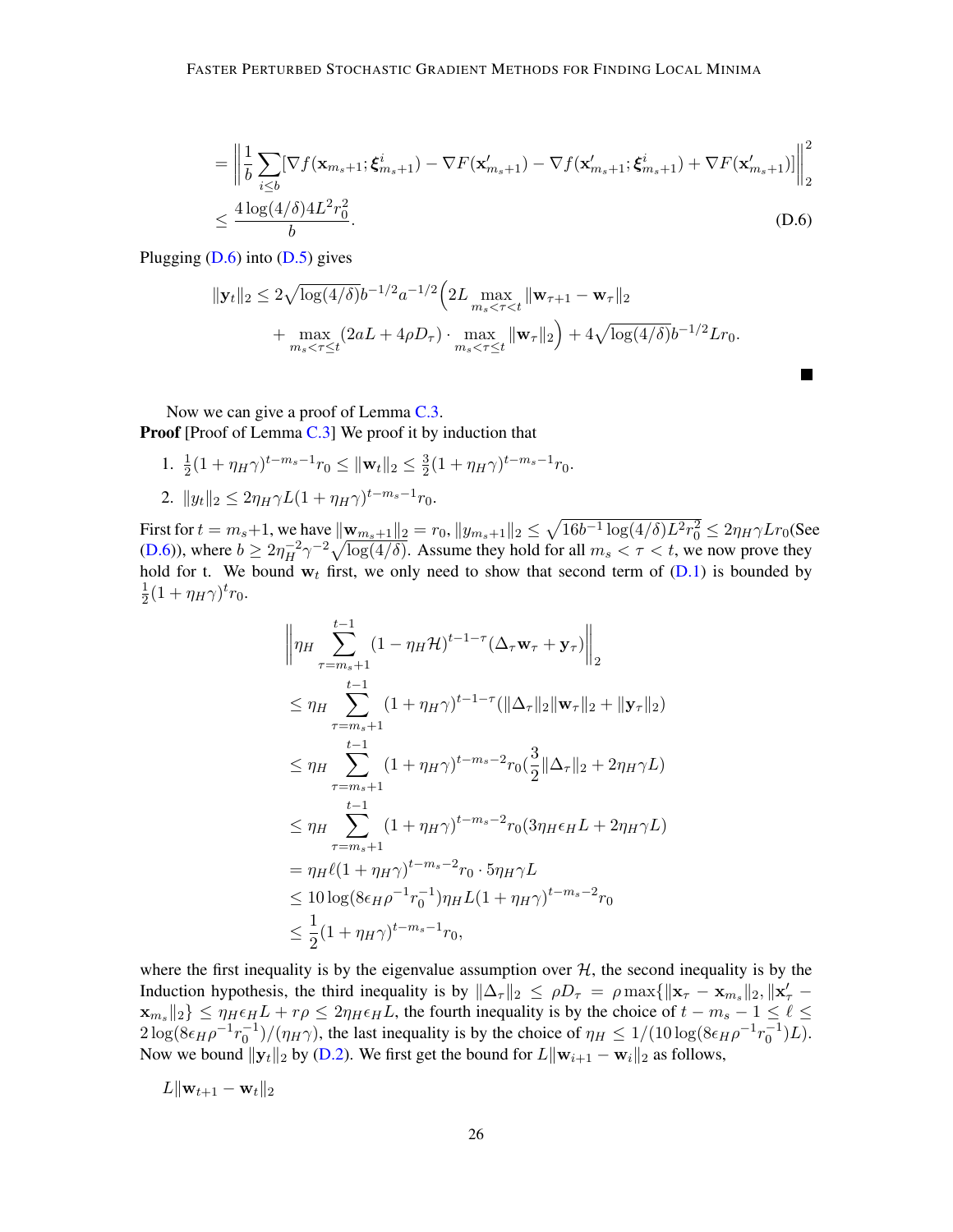$$
= L \left\| - \eta_H \mathcal{H} (I - \eta_H \mathcal{H})^{t-m_s-2} \mathbf{w}_0 - \eta_H \sum_{\tau=m_s+1}^{t-2} \eta_H \mathcal{H} (I - \eta_H \mathcal{H})^{t-2-\tau} (\Delta_{\tau} \mathbf{w}_{\tau} + \mathbf{y}_{\tau}) \right\|_{2}
$$
  
\n
$$
+ \eta_H (\Delta_{t-1} \mathbf{w}_{t-1} + \mathbf{y}_{t-1}) \Big\|_{2}
$$
  
\n(i) 
$$
L \eta_H \gamma (1 + \eta_H \gamma)^{t-m_s-2} r_0 + L \eta_H \Big\| \sum_{\tau=m_s+1}^{t-2} \eta_H \mathcal{H} (I - \eta_H \mathcal{H})^{t-2-\tau} (\Delta_{\tau} \mathbf{w}_{\tau} + \mathbf{y}_{\tau}) \Big\|_{2}
$$
  
\n
$$
+ L \eta_H \Big\| \Delta_{t-1} \mathbf{w}_{t-1} + \mathbf{y}_{t-1} \Big\|_{2}
$$
  
\n(ii) 
$$
\leq L \eta_H \gamma (1 + \eta_H \gamma)^{t-m_s-2} r_0
$$
  
\n
$$
+ L \eta_H \Big[ \Big\| \sum_{\tau=m_s+1}^{t-2} \eta_H \mathcal{H} (I - \eta_H \mathcal{H})^{t-2-\tau} \Big\|_{2} + 1 \Big] \max_{0 \leq \tau \leq t-1} \Big\| \Delta_{\tau} \mathbf{w}_{\tau} + \mathbf{y}_{\tau} \Big\|_{2}
$$
  
\n(iii) 
$$
\leq L \eta_H \gamma (1 + \eta_H \gamma)^{t-m_s-2} r_0 + L \eta_H \Big[ \sum_{\tau=m_s+1}^{t-2} \frac{1}{t-1-\tau} + 1 \Big] \max_{0 \leq \tau \leq t-1} \Big\| \Delta_{\tau} \mathbf{w}_{\tau} + \mathbf{y}_{\tau} \Big\|_{2}
$$
  
\n(iv) 
$$
\leq L \eta_H \gamma (1 + \eta_H \gamma)^{t-m_s-2} r_0 + L \eta_H [\log(t-m_s-1) + 1] \cdot [\mathcal{H} \eta_H \mathcal{H} (1 + \eta_H \gamma)^{t-m_s-2} r_0]
$$
  
\n(v) <math display="block</math>

where (i) is by triangle inequality, (ii) is by the definition of max, (iii) is by  $\|\eta_H\mathcal{H}(I-\eta_H\mathcal{H})^{t-2-\tau}\|_2 \leq$  $\frac{1}{t-1-\tau}$ , (iv) is due to  $\|\Delta_\tau\|_2 \le \rho D_\tau \le \rho(\eta_H \gamma L/\rho + r) \le 2\gamma\eta_H L$ ,  $\|\mathbf{w}_\tau\|_2 \le 3(1+\eta_H \gamma)^{\tau-m_s-1}r_0/2$ and  $||\mathbf{y}_{\tau}||_2 \leq 2\eta_H\gamma L(1 + \eta_H\gamma)^{\tau - m_s - 1}r_0$ , (v) is due to  $\eta_H \leq 1/L$ .

We next get the bound of  $\max_{m_s \leq \tau \leq t} (2aL + 4\rho D_\tau) \cdot \max_{m_s \leq \tau \leq t} ||\mathbf{w}_\tau||_2$  as follows

<span id="page-26-0"></span>
$$
\max_{m_s < \tau \le t} (2aL + 4\rho D_\tau) \cdot \max_{m_s < \tau \le t} \|\mathbf{w}_\tau\|_2 \le (2aL + 8\gamma \eta_H L) \frac{3(1 + \eta_H \gamma)^{t - m_s - 1}}{2} r_0
$$
\n
$$
\le 15\gamma \eta_H L (1 + \eta_H \gamma)^{t - m_s - 1} r_0. \tag{D.8}
$$

where the first inequality is by  $\rho D_t \leq \rho(\gamma \eta_H L/\rho + r) \leq 2\gamma \eta_H L$  and the induction hypothesis, last inequality is by  $a \leq \gamma \eta_H$ .

Plugging  $(D.7)$  and  $(D.8)$  into  $(D.2)$  gives,

<span id="page-26-1"></span>
$$
\|{\bf y}_t\|_2 \le 2\sqrt{\log(4/\delta)}b^{-1/2}a^{-1/2}\Big(2L\max_{m_s<\tau
$$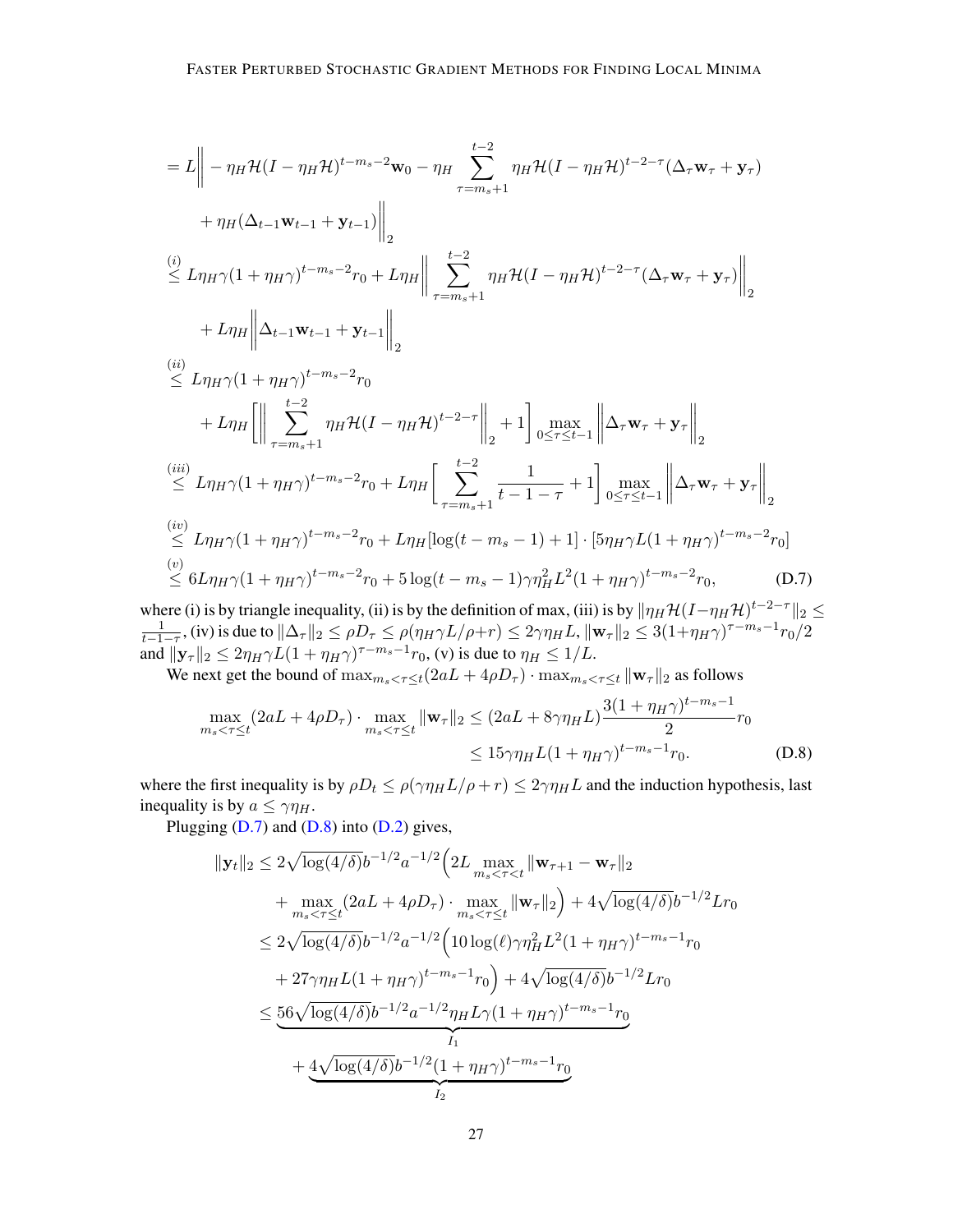where the last inequality is by  $\eta_H \leq 1/(10L \log \ell)$ . Now we bound  $I_1$  and  $I_2$  respectively.

$$
I_1 = 56\sqrt{\log(4/\delta)}b^{-1/2}a^{-1/2}\eta_H L\gamma (1 + \eta_H \gamma)^{t - m_s - 1}r_0
$$
  
=  $\eta_H \gamma L (1 + \eta_H \gamma)^{t - m_s - 1}r_0$ ,

where the inequality is applying  $b \geq 56^2 \log(4/\delta)a^{-1}$ . Now we bound  $I_2$  by applying  $b \geq 56^2 \log(4/\delta)a^{-1}$ .  $16\log(4/\delta)\eta_H^{-2}L^{-2}\gamma^{-2},$ 

$$
I_2 \le \eta_H \gamma L (1 + \eta_H \gamma)^{t - m_s - 1} r_0.
$$

Then we obtain that

$$
||\mathbf{y}_t||_2 \le 2\eta_H \gamma L (1 + \eta_H \gamma)^{t - m_s - 1} r_0,
$$

which finishes the induction. So we have  $\|\mathbf{w}_t\|_2 \geq \frac{1}{2}$  $\frac{1}{2}(1 + \eta_H \gamma)^{t-m_s-1} r_0$ . However, the triangle inequality give the bound

$$
\begin{aligned} \|\mathbf{w}_{t}\|_{2} &\leq \|\mathbf{x}_{t} - \mathbf{x}_{m_{s+1}}\|_{2} + \|\mathbf{x}_{m_{s+1}} - \mathbf{x}_{m_{s}}\|_{2} + \|\mathbf{x}'_{t} - \mathbf{x}'_{m_{s+1}}\|_{2} + \|\mathbf{x}'_{m_{s+1}} - \mathbf{x}'_{m_{s}}\|_{2} \\ &\leq 2r + 2\frac{\epsilon_{H}\eta_{H}L}{\rho} \\ &\leq 4\frac{\epsilon_{H}\eta_{H}L}{\rho}, \end{aligned}
$$

where the last inequality is due to  $r \leq \epsilon_H \eta_H L/\rho$ . So we obtain that

$$
t \le \frac{\log(8\epsilon_H \eta_H L \rho^{-1} r_0^{-1})}{\log(1 + \eta_H \gamma)} < \frac{2\log(8\epsilon_H \rho^{-1} r_0^{-1})}{\eta_H \gamma}.
$$

## Appendix E. Auxiliary Lemmas

<span id="page-27-0"></span>We start by providing the Azuma–Hoeffding inequality under the vector settings.

**Lemma E.1 (Theorem 3.5, [Pinelis](#page-14-9) [1994\)](#page-14-9)** Let  $\epsilon_{1:k} \in \mathbb{R}^d$  be a vector-valued martingale difference *sequence with respect to*  $\mathcal{F}_k$ *, i.e., for each*  $k \in [K]$ ,  $\mathbb{E}[\epsilon_k|\mathcal{F}_k] = 0$  *and*  $\|\epsilon_k\|_2 \leq B_k$ *, then we have given*  $\delta \in (0,1)$ *, w.p.*  $1 - \delta$ *,* 

$$
\bigg\|\sum_{i=1}^K \epsilon_k\bigg\|_2^2 \le 4\log(4/\delta)\sum_{i=1}^K B_k^2.
$$

This lemma provides a dimension-free bound due to the fact that the Euclidean norm version of  $\mathbb{R}^d$ is  $(2, 1)$  smooth, see also [Kallenberg and Sztencel](#page-13-14)  $(1991)$ ; [Fang et al.](#page-13-8)  $(2018)$ .

<span id="page-27-1"></span>**Lemma E.2** *For any*  $t \neq m_s$ *, we have* 

$$
F(\mathbf{x}_{t+1}) \leq F(\mathbf{x}_t) - \frac{\eta_t}{2} ||\mathbf{d}_t||_2^2 + \frac{\eta_t}{2} ||\boldsymbol{\epsilon}_t||_2^2 + \frac{L}{2} ||\mathbf{x}_{t+1} - \mathbf{x}_t||_2^2.
$$

*For*  $t = m_s$ *, we have*  $F(\mathbf{x}_{t+1}) \leq F(\mathbf{x}_t) + (\|\mathbf{d}_t\|_2 + \|\boldsymbol{\epsilon}_t\|_2 + Lr/2)r$ .